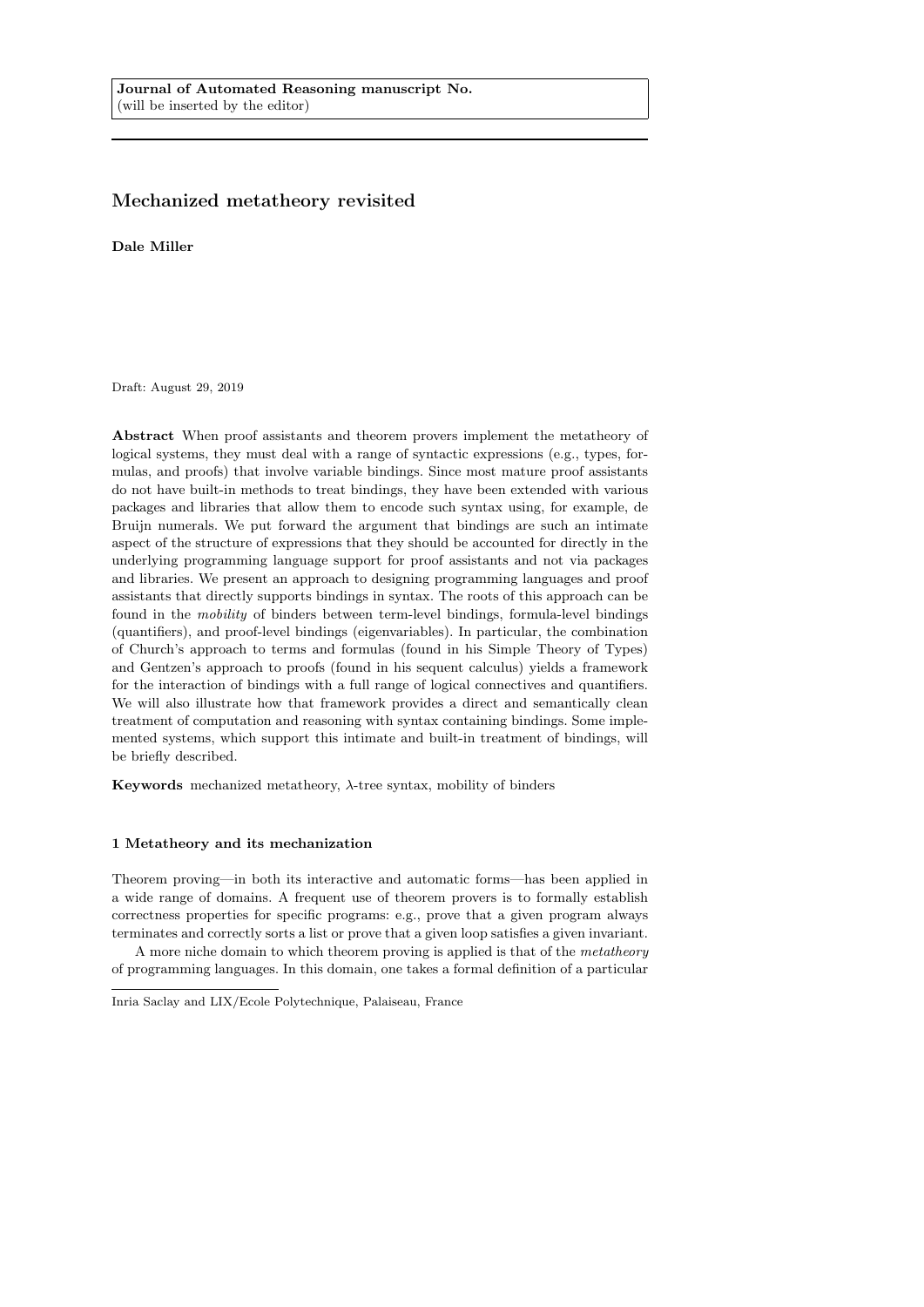programming language's static semantics (e.g., typing), dynamic semantics (e.g., evaluation), and translation semantics (e.g., compilation) and establishes properties about all programs in that programming language. Typical examples of metatheorems are the following.

- 1. If evaluation attributes values U and V to program  $M$ , then U and V are equal (see, for example, [110, Theorem 2.4]). Thus, evaluation is a partial function.
- 2. If M is attributed the value V and it has the type A, then V has type A also. Thus, types are preserved when evaluating an expression (see, for example, [163]).
- 3. Applicative bisimulation for the programming language is a congruence (see, for example, [2, 73]. Thus, equational-style rewriting can be used to reason about applicative bisimulation.

A theorem prover that is used for proving such metatheorems must deal with structures that are linguistic in nature: that is, metatheorems often need to quantify over programs, program phrases, types, values, terms, and formulas. A particularly challenging aspect of linguistic expressions, one which separates them from other inductive data structures (such as lists and binary trees), is their incorporation of bindings.

In fact, a number of research teams have used proof assistants to formally prove significant properties of entire programming languages. Such properties include type preservation, determinancy of evaluation, and the correctness of an OS microkernel and of various compilers: see, for example, [79,82, 84, 113].

The authors of the POPLmark challenge [12] had pointed out that proving metatheorems about programming languages is often a difficult task given the proof assistants available at that time (in 2005). In particular, their experiments with formulating the metatheory of programming languages within various proof assistants led them to urge the developers of proof assistants to improve their systems.

Our conclusion from these experiments is that the relevant technology has developed almost to the point where it can be widely used by language researchers. We seek to push it over the threshold, making the use of proof tools common practice in programming language research—mechanized metatheory for the masses. [12]

These authors also acknowledge that poor support for binders in syntax was one problem that held back proof assistants from achieving even more widespread use by programming language researchers and practitioners.

In the decade following the POPLmark challenge, a number of approaches to representing syntax containing bindings have been proposed, analyzed, and applied to metatheory issues. These approaches go by names such as locally nameless [26], nominal reasoning [10, 133, 136, 164], and parametric higher-order abstract syntax [29]. In the end, nothing canonical seems to have arisen: see [11, 135] for detailed comparisons between different representational approaches. On the other hand, most of these approaches have been used to take existing mature proof assistants, such as Coq or Isabelle, and extend them with new packages, new techniques, new features, and/or new front-ends.

The incremental extension of mature proof assistants is only one way to address this issue. In this paper, we highlight another approach to mechanized metatheory and we use the following analogy to set the stage for that approach.

Early implementations of operating systems and distributed systems forced programmers to deal with concurrency, a feature not directly supported in early programming languages. Various treatments of concurrency and distributed computing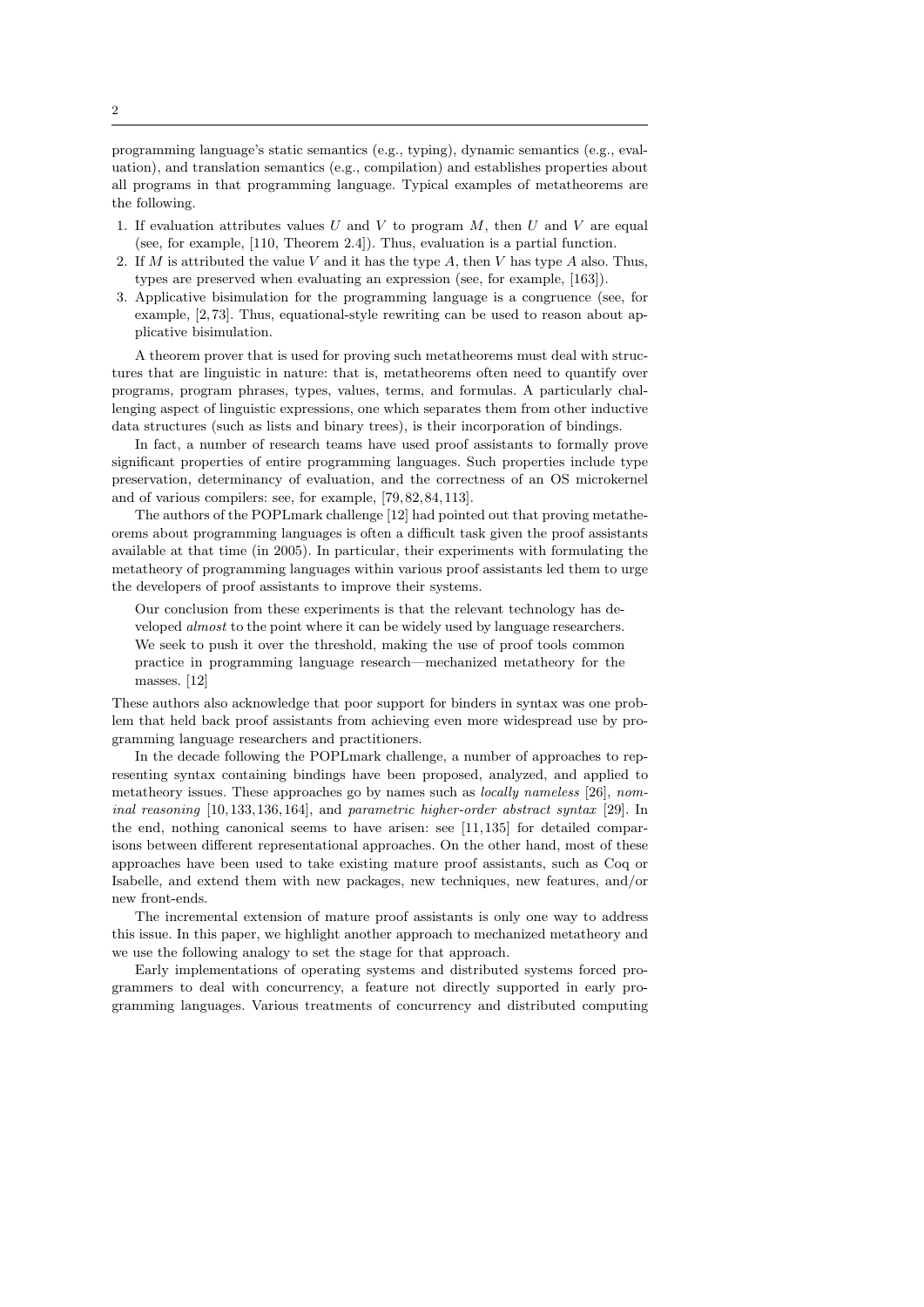were addressed by adding to mature programming languages thread packages, remote procedure calls, and/or tuple spaces. Such additions made important contributions to what computer systems could do in concurrent settings. Nonetheless, early pioneers such as Dijkstra, Hoare, Milner, and Petri considered new ways to express and understand concurrency via formalisms such as CCS, CSP, Petri Nets,  $\pi$ -calculus, etc. These pioneers left the world of known and mature programming languages in an attempt to find natural and direct treatments of concurrent behavior. While the resulting process calculi did not provide a single, canonical approach to concurrency, their development and study have led to significant insight into the nature of computation and interaction.

In a similar spirit, we will examine here an approach to metatheory that is not based on extending mature theorem proving platforms. Instead, we look for means to compute and reason with bindings within syntax that arise directly from *logic* and *proof* theory, two topics that have a long tradition of allowing abstractions into the details of syntactic representations. There has been a number of technical papers and a few implementations that provide such an alternative approach to mechanized metatheory. The goal of this paper is not technical: instead, it is intended to provide an overview of this alternative approach.

#### 2 Dropping mathematics as an intermediate

Before directly addressing some of the computational principles behind bindings in syntax, it seems prudent to describe and challenge the conventional design of a wide range of proof assistants.

Almost all ambitious theorem provers in use today follow the following two-step approach to reasoning about computation [96].

- Step 1: Implement mathematics. This step is achieved by picking a general, well understood formal system. Common choices are first-order logic, set theory [118], higher-order logic [31, 64], or some foundation for constructive mathematics, such as Martin-Löf type theory  $[34, 35, 86]$ .
- Step 2: Reduce reasoning about computation to mathematics. Computational systems can be encoded via a model-theoretic semantics (such as denotational semantics) or as an inductive definition over a proof system encoding, say, an operational semantics.

Placing (formalized) mathematics in the middle of this approach to reasoning about computational systems is problematic since traditional mathematical approaches assume *extensional* equality for sets and functions while computational settings may need to distinguish such objects based on intensional properties. The notion of algorithm is an example of this kind of distinction: there are many algorithms that can compute the same function (say, the function that sorts lists of integers). In a purely extensional treatment, functions are represented directly and descriptions of algorithms are secondary. If an intensional default can be managed instead, then function values are secondary (usually captured via the specification of evaluators or interpreters).

For an explicit example, consider whether or not the formula  $\forall w$ .  $\lambda x.x \neq \lambda x.w$  is a theorem (assume that x and w are variables of some primitive type  $i$ ). In a setting where  $\lambda$ -abstractions denote functions (which is the usual extensional treatment), this formula is equivalent to  $\forall w.\neg \forall x.x = w$ . As stated, we have not been provided enough information to answer this question: in particular, this formula is true if and only if the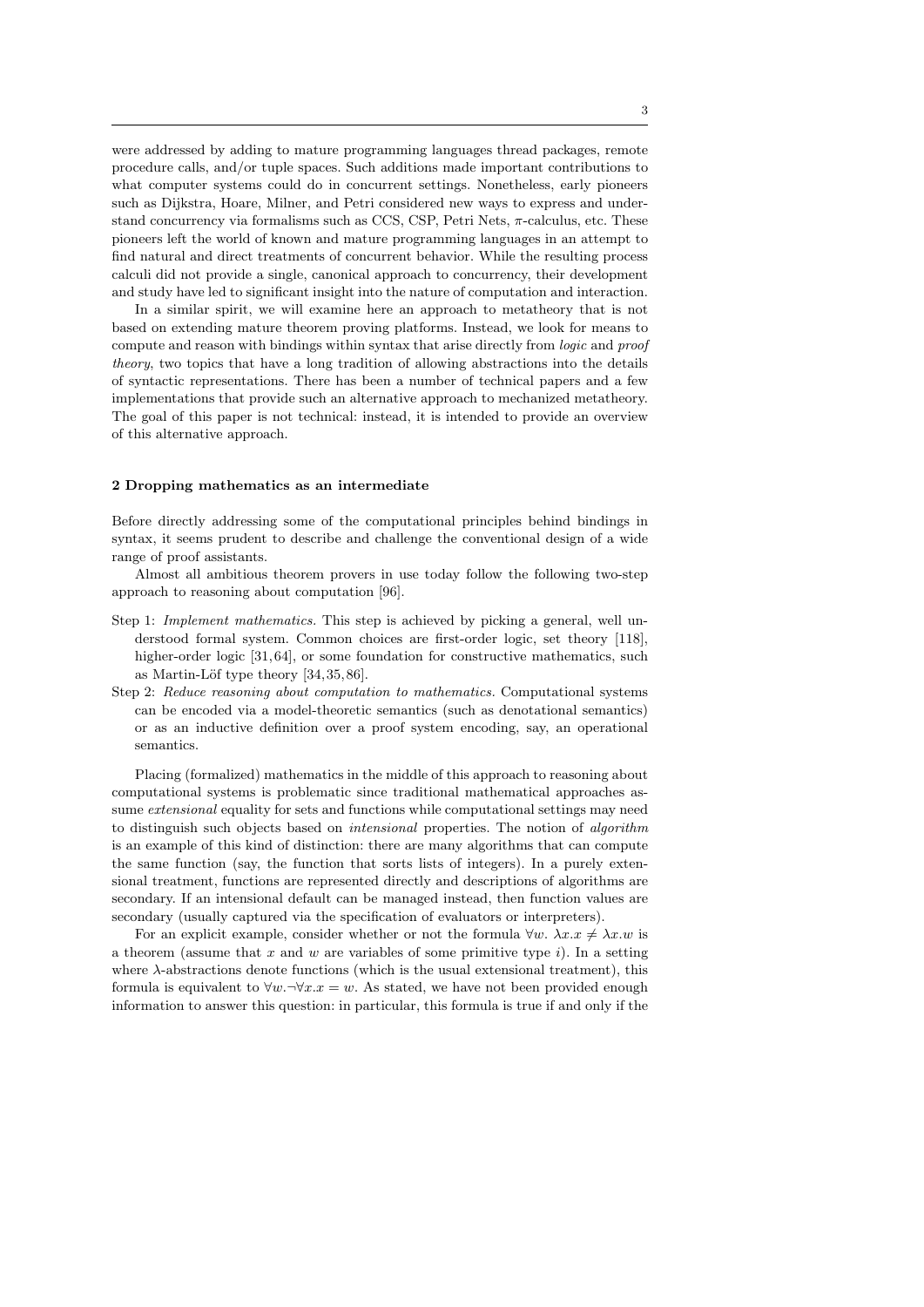domain type  $i$  is not a singleton. If, however, we are in a setting where  $\lambda$ -abstractions denote syntactic expressions, then it is sensible for this formula to be provable since no (capture-avoiding) substitution of an expression of type i for the w in  $\lambda x.w$  can yield  $\lambda x.x$ . Taking this latter step means, of course, separating  $\lambda$ -abstraction from the mathematical notion of function.

A key methodological element of this paper is that we shall drop mathematics as an intermediate and attempt to find a direct and intimate connection between computation, reasoning, and logic.

Church's Simple Theory of Types [31] is one of the most significant and early steps taken in the design of a rich and expressive logic. In that paper, Church showed how it was possible to turn the tables on the usual presentation of terms and formulas in quantificational logic. Most presentations of quantification logic defined terms first and then formulas were defined to incorporate such terms (within atomic formulas). Church, however, defined the general notion of simply typed  $\lambda$ -term and defined formulas as a subset of such  $\lambda$ -terms, namely, those of type  $o$ . The resulting formal system provided an elegant way to reduce all formula-level bindings (e.g., the universal and existential quantifiers) to the λ-binder. His approach also immediately captured the binders used in the definite description operators and Hilbert's  $\epsilon$ -operator. Church's presentation of formulas and terms are used in many active computational logic systems such as the HOL provers [66], Isabelle [119], and  $\lambda$ Prolog [99].

Actually, Church's 1940 paper introduced two higher-order logics. Both of these logics are based on the same notion of term and formulas and use the same inference rules—namely,  $\beta\eta$ -conversion, substitution, modus ponens, and  $\forall$ -generalization—but use different sets of axioms. The first of Church's logics is often called *elementary* type theory (ETT) [7] and involves using only axioms 1-6 which include the axioms for classical propositional logic as well as the basic rules for quantificational logic at higher-order (simple) types. The second of Church's logics is the aforementioned *simple* theory of types (STT). This logic arises by adding to ETT the axiom of choice, the existence of infinite sets, and the extensionality of functions (axioms 7-11 in [31]). Church's goal in strengthening ETT by adding these additional axioms was to position STT as a proper foundation for much of mathematics. Indeed, formal developments of significant parts of mathematics can be found in Andrews's textbook [8] and in systems such as HOL [64, 70].

When we speak of dropping mathematics as an intermediate, it is at this point that we wish to rewind the steps taken by Church (and implementers of some proof assistants): for the task of mechanized metatheory, we wish to return to ETT and not accept all of the mathematics oriented axioms.

### 3 Elementary type theory

ETT is an appealing starting place for its parsimony in addressing both bindings in formulas (quantification) and bindings in terms by mapping them both to bindings in the simply typed  $\lambda$ -calculus. It provides both support for (higher-order) quantification as well as for terms containing bindings. In addition, the equality theory of ETT is that of  $\alpha$ ,  $\beta$ , and  $\eta$ -conversion which means that both alphabetic changes of bound variable names and capture-avoiding substitutions are all accounted for by the logical rules underlying ETT. The proof theory for ETT has been well developed for both both intuitionistic and classical variants of ETT (Church's original version was based on classical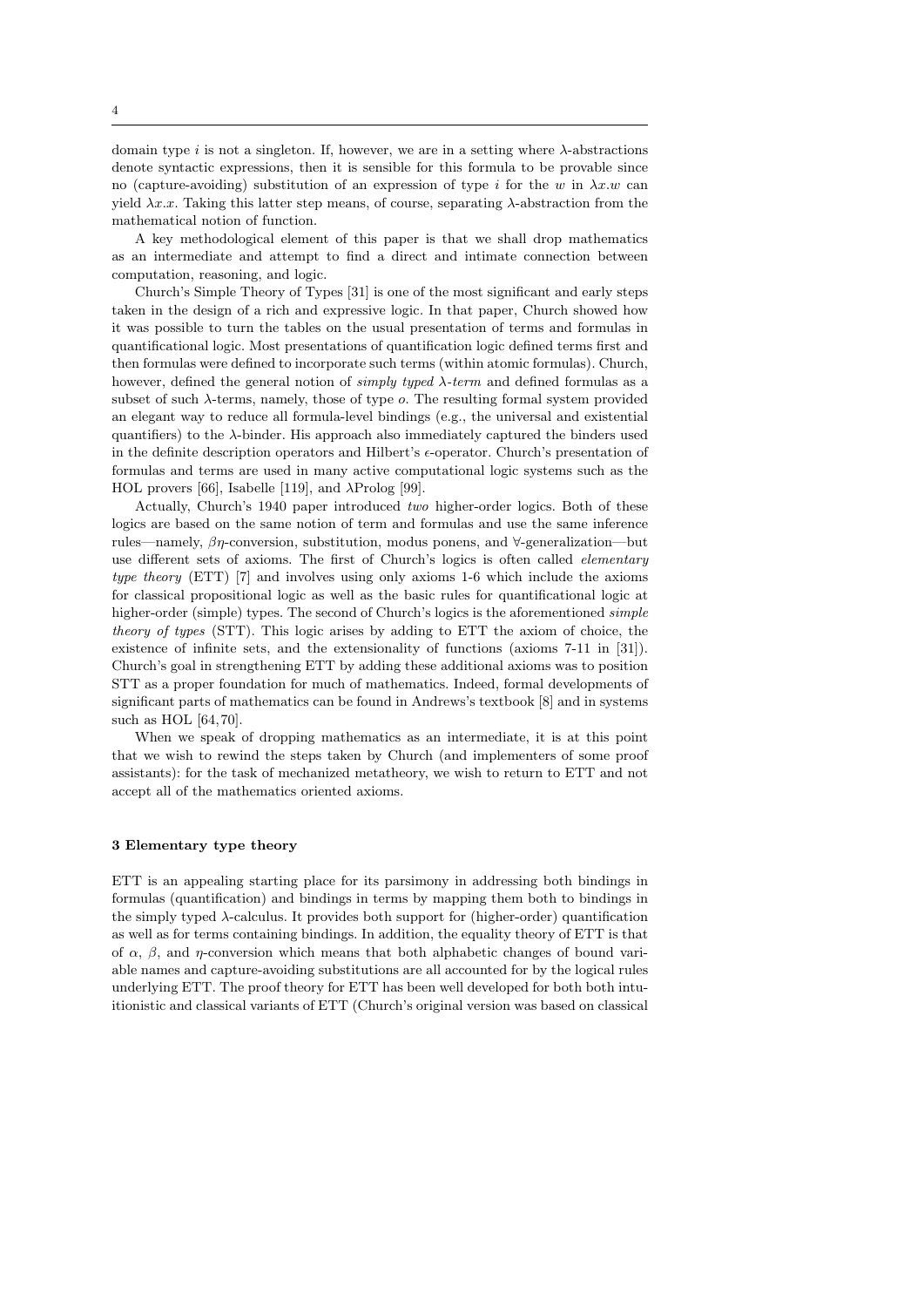logic). Among the results know for ETT are cut-elimination [61, 140, 155], Herbrand's theorem and the soundness of Skolemization [91], completeness of resolution [6], and unification [75]. Subsets and variants of ETT have been implemented and employed in various computational logic systems. For example, the TPS theorem prover [105], the core of the Isabelle theorem prover [121], the logic programming language λProlog [99], and the proof system Minlog [147] are all based on various subsets of ETT. For more about the history of the automation of ETT and STT see the handbook article [19].

The simple types in ETT are best thought of as syntactic categories and that the arrow type  $\gamma \to \gamma'$  is the syntactic category of abstractions of category  $\gamma$  over category  $\gamma'$ . Typing in this weak sense is essentially the same as Martin-Löf's notion of arity types  $[120]$ . In Church's logic, the type  $o$  (omicron) is the type of formulas: other primitive types provide for multisorted terms. For example, the universal quantifier  $\forall_{\gamma}$  is not applied to a pair containing a variable of type  $\gamma$  and a formula (of type o) but rather to an abstraction of type  $\gamma \to o$ . Both  $\forall_{\gamma}$  and  $\exists_{\gamma}$  belong to the syntactic category  $(\gamma \to o) \to o$ . When using ETT to encode some object-level language, the terms and types of that language can be encoded as regular terms of two different primitive types denoting the syntactic categories of object-level term and object-level type.

Richer type systems, such as the dependently typed  $\lambda$ -calculi—known variously as LF,  $\lambda P$ , and  $\lambda \Pi$  [69, 18]—are also important in a number of computational logic systems, such as Coq [21], Agda [25], and Twelf [128]. Although we shall limit the type system of our metalogic to be simple types, the intuitionistic variant of ETT is completely capable of faithfully encoding such dependently typed calculi [43, 151–153].

To be useful as the foundation of a mechanized metatheory, ETT needs extensions. For example, ETT does not directly offer induction and coinduction which are both clearly important for any logic hoping to prove metatheoretic results. Using a prooftheoretic presentation of (the intuitionistic fragment of) ETT, Section 8 describes an extension to ETT in which term equality is treated as a logical connective (following the work by Schroeder-Heister [145] and Girard [62]) and inference rules for induction [89] and coinduction [14, 156, 160] are added. Section 9 presents a further extension to ETT with the addition of a *generic* quantifier [55, 104, 156].

In conclusion, we have explicitly ruled out Church's extension of ETT to STT as a proper foundation for specifying metatheory. Instead we shall illustrate that a separate extension to ETT—based on introducing inference rules for equality, fixed points, and ∇-quantification—satisfy many of the needs for an expressible and implementable logic for mechanizing metatheory. It is important to note that while STT is equipped to deal with the mathematical notion of function (given the use of the definite description choice operator and extensionality), the extensions to ETT we use here do not provide a rich notion of function. Instead, relations are used to directly encode computations and specifications. Of course, relations can encode functions: for example, the addition of two natural numbers can be encoded by the relation belonging to the syntactic category nat  $\rightarrow$  nat  $\rightarrow$  nat  $\rightarrow$  o (assuming that nat is a primitive type for which there are the usual two constructors encoding zero and successor). In the weak setting of ETT, the syntactic category nat  $\rightarrow$  nat  $\rightarrow$  nat does not contain the usual functional notion of addition. Fortunately, metatheory abounds with relations that may or may not be functional. For example, the following are all prominent relations in this setting: a program and its types, a process and its transitions, and a formula and its proofs.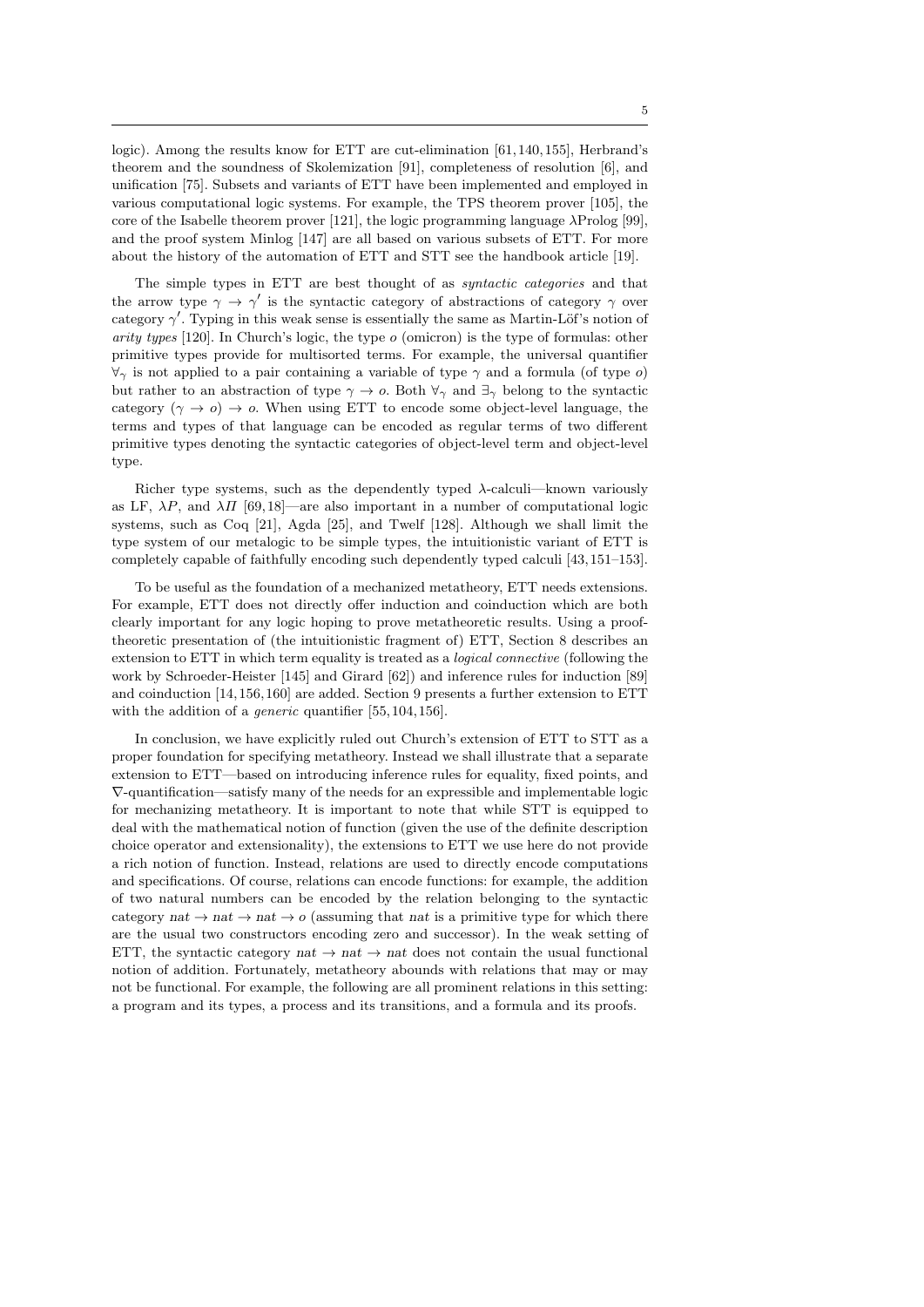### 4 How abstract is your syntax?

Two of the earliest formal treatments of the syntax of logical expressions were given by Gödel [63] and Church [31] and, in both of these cases, their formalization involved viewing formulas as strings of characters. Even in the 1970's, one could find logicians using strings as representations of formulas: for example, in [6], an atomic formula is defined as a formula-cum-string in which the leftmost non-bracket primitive symbol is a variable or parameter. Clearly, such a view of logical expressions contains too much information that is not semantically meaningful (e.g., white space, infix/prefix distinctions, brackets, parenthesis) and does not contain explicitly semantically relevant information (e.g., the function-argument relationship). For this reason, those working with syntactic expressions generally parse such expressions into parse trees: such trees discard much that is meaningless (e.g., the infix/prefix distinction) and record directly more meaningful information (e.g., the child relation denotes the function-argument relation). The names of bound variables are one form of "concrete nonsense" that generally remains in parse trees.

One way to get rid of bound variable names is to use de Bruijn's nameless dummy technique [36] in which (non-binding) occurrences of variables are replaced by positive integers that count the number of bindings above the variable occurrence through which one must move in order to find the correct binding site for that variable. While such an encoding makes the check for  $\alpha$ -conversion easy, it can greatly complicate other operations, such as substitution, matching, and unification. While all such operations can be supported and implemented using the nameless dummy encoding [36, 83, 116], the bureaucracy needed to support that style of syntax clearly suggests that they are best address within the implementation of a framework and not in the framework itself.

We list four principles about syntax that will guide our further discussion.

**Principle 1:** The names of bound variables should be treated in the same way we treat white space: they are artifacts of how we write expressions and they have no semantic content.

Of course, the name of variables are important for parsing and printing expressions (just as is white space) but such names should not be part of the meaning of an expression. This first principle simply repeats what we stated earlier. The second principle is a bit more concrete.

Principle 2: All term-level and formula-level bindings are encoded using a single binder.

With this principle, we are adopting Church's approach [31] to binding in logic, namely, that one has only  $\lambda$ -abstraction and all other bindings are encoded using that binder. For example, the universally quantified expression  $(\forall x. B x)$  is encoded as the expression  $(\forall (\lambda x. B x))$ , where  $\forall$  is now treated as a constant of higher-type. Note that if B is an expression not containing x free, then this latter expression is  $\eta$ -equivalent to ( $\forall B$ ) and universal instantiation of that quantified expression with the term  $t$  is simply the result of using  $\lambda$ -normalization on the expression  $(B t)$ . In this way, many details about quantifiers can be reduced to details about  $\lambda$ -terms.

Principle 3: There is no such thing as a free variable.

This principle is Alan Perlis's epigram 47 [124]. This principle acknowledges that every variable and constant is actually declared somewhere, and that that location serves as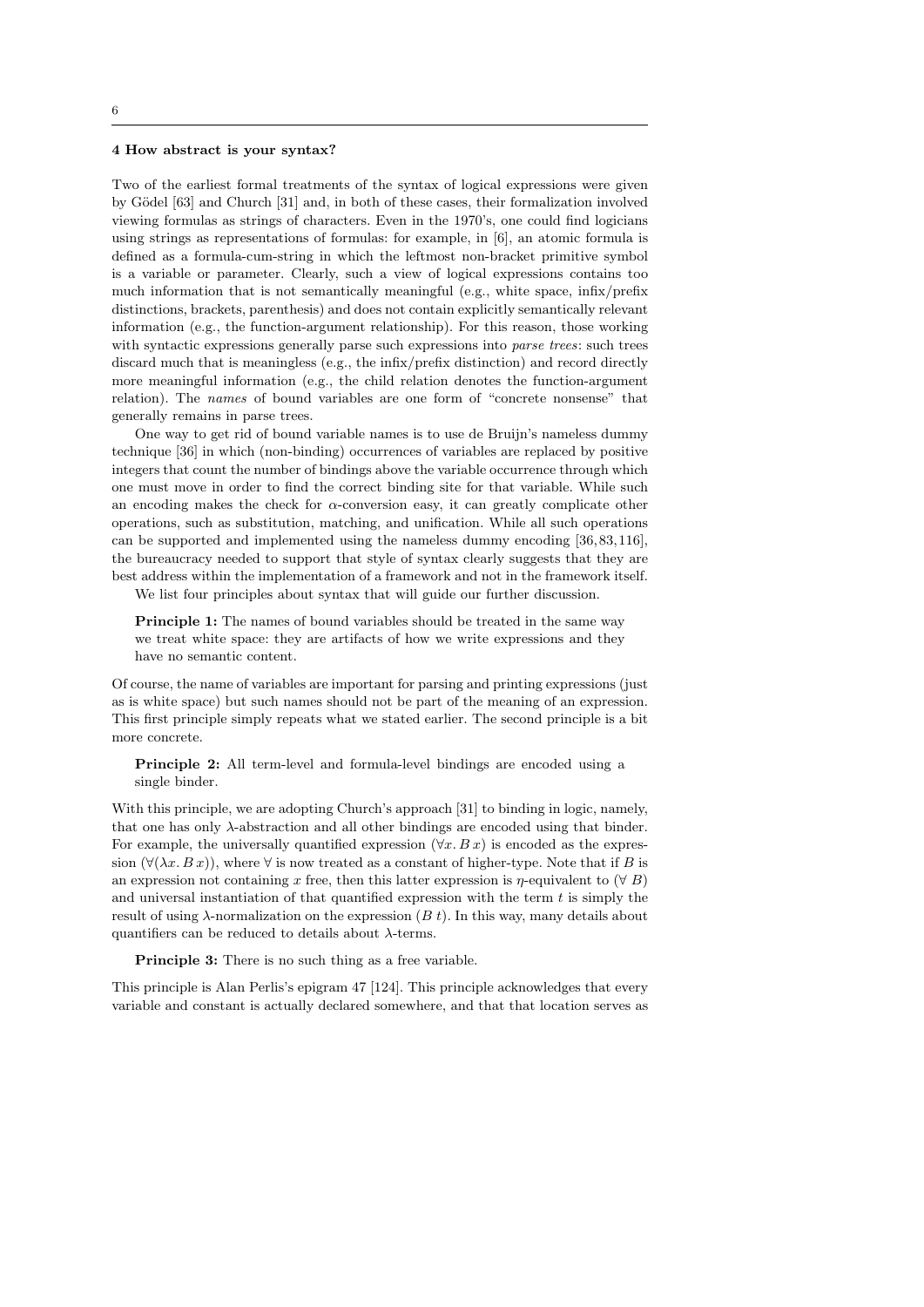its binding. This principle also suggests the following, which is the main novelty in this list of principles.

Principle 4: Bindings have mobility and the equality theory of expressions must support such mobility [95, 99].

Since the first three principles are most likely familiar to the reader, we describe the last principle in more detail in the next section.

### 5 Mobility of bindings

We now illustrate the mobility of bindings by showing first how term-level binders can move to formula-level binders (quantifiers) and then move to proof-level binders (eigenvariables). We also illustrate how binders can move within term structures via simple rewriting.

### 5.1 Binder movement from terms to formulas to proofs

Gentzen's sequents are useful for describing the search for a proof since they explicitly maintain the "current set of assumptions and the current attempted consequence." For example, the sequent  $\Delta \vdash B$  is the judgment that states that B is a consequence of the assumptions in ∆. A literal translation of Gentzen's sequents makes use of free variables. In particular, when attempting to prove a sequent with a universal quantifier on the right, the corresponding right introduction rule employs an eigenvariable that must be a "new" or "fresh" variable. For example, in the inference figure

$$
\frac{B_1,\ldots,B_n\vdash B_0[v/x]}{B_1,\ldots,B_n\vdash \forall x_{\gamma}.B_0}\,\,\forall \mathcal{R},
$$

the variable  $v$  is not free in the lower sequent but it may be free in the upper sequent. Gentzen called such new variables *eigenvariables*. Unfortunately, written this way, this inference figure violates the Perlis principle (Principle 3 in Section 4). Instead, we augment sequents with a prefix  $\Sigma$  that collects eigenvariables and binds them over the sequent. The universal-right introduction rule now reads as

$$
\frac{\Sigma, v : \gamma : B_1, \ldots, B_n \vdash B_0[v/x]}{\Sigma : B_1, \ldots, B_n \vdash \forall x_\gamma \ldotp B_0} \ \forall \mathcal{R},
$$

where we assume that the eigenvariable signature contains always distinct variables (as is always possible given  $\alpha$ -conversion for binding constructs). As a result, sequents contain both assumptions and eigenvariables as well as the target goal to be proved. Eigenvariables are sequent-level bindings. (A second kind of sequent-level binding will be introduced in Section 9).

To illustrate the notion of binder mobility, consider specifying the typing relation that holds between untyped  $\lambda$ -terms and simple types. Since this problem deals with the two syntactic categories of expressions, we introduce two primitive types: tm is the type of terms encoding untyped  $\lambda$ -terms and ty is the type of terms encoding simple type expressions. Untyped  $\lambda$ -terms can be specified using two constructors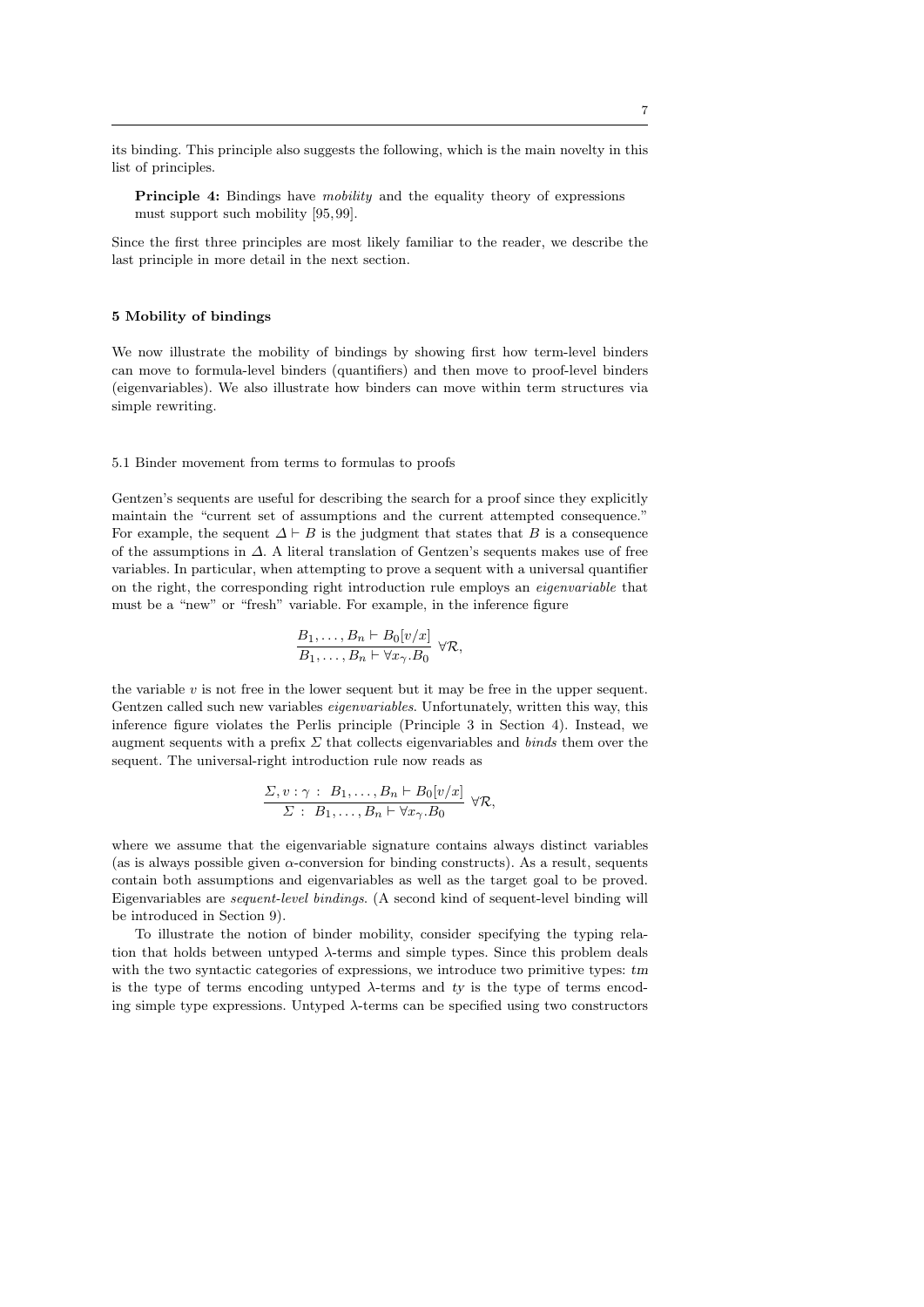abs:  $(tm \rightarrow tm) \rightarrow tm$  and app:  $tm \rightarrow tm \rightarrow tm$  (note that there is no third constructor for treating variables). Untyped  $\lambda$ -terms are encoded as terms of type tm using the following translation function:

$$
\lceil x \rceil = x, \qquad \lceil \lambda x.t \rceil = (abs (\lambda x. \lceil t \rceil)), \quad \text{and} \quad \lceil (t \ s) \rceil = (app \lceil t \rceil \lceil s \rceil).
$$

The first clause here indicates that bound variables in untyped  $\lambda$ -terms are mapped to bound variables in the encoding. For example, the untyped  $\lambda$ -term  $\lambda w.ww$  is encoded as (abs  $\lambda w$ . app w w). This translation bijectively maps  $\alpha$ -equivalence classes of untyped λ-terms to αβη-equivalence classes of simply typed λ-terms of type tm: note that such adequacy results traditionally use  $\beta\eta$ -long normal forms of type terms to encode canonical term representations [69]. Scott's encoding [148] of untyped  $\lambda$ -terms using a certain domain D for which there were retracts between  $[D \to D]$  and D is similar to our syntactic encoding here: namely, the syntactic category  $tm$  plays the role of  $D$  and the two constructors encode the two retracts  $abs : (tm \rightarrow tm) \rightarrow tm$  and  $app : tm \rightarrow$  $(tm \rightarrow tm)$ . Simple type expressions can be encoded by introducing two constants, say i: ty and arrow:  $ty \rightarrow ty \rightarrow ty$ . Let of :  $tm \rightarrow ty \rightarrow o$  be the predicate encoding the typing relation between untyped terms and simple types. (Following Church [31], we use the type o as the type of formulas.)

The following inference rule is a plausible rule regarding typing.

$$
\frac{\Sigma : \Delta, \text{ of } t \text{ (arrow i i)} \vdash C}{\Sigma : \Delta, \forall y (\text{of } t \text{ (arrow } y \text{ y})) \vdash C} \ \forall L
$$

This rule states (when reading it from premise to conclusion) that if the formula C follows from the assumption that t has type (arrow  $i$  i) then C follows from the stronger assumption that t can be attributed the type (arrow y y) for all instances of y. In this rule, the binding for  $y$  is instantiated: this inference rule is an example of Gentzen's rule for the introduction of the ∀ quantifier on the left.

The following formula can be used to specify what it means for a  $\lambda$ -abstraction to have an arrow type.

$$
\forall B \forall y \forall y' [\forall x (\text{of } x \ y \supset \text{of } (Bx) \ y') \supset \text{of } (\text{abs } B) \ (\text{arrow } y \ y')]. (*)
$$

Now consider the following combination of inference rules.

$$
\frac{\Sigma, x : \Delta, \text{of } [x] \ y \vdash \text{of } [B] \ y'}{\Sigma : \Delta \vdash \forall x (\text{of } [x] \ y \supset \text{of } [B] \ y')} \ \forall R, \supset R
$$
\n
$$
\frac{\Sigma : \Delta \vdash \forall x (\text{of } [x] \ y \supset \text{of } [B] \ y')}{\Sigma : \Delta \vdash \text{of } [\lambda x. B] \ (y \to y')}
$$
backchaining on (\*)

(Backchaining can be seen as a focused application of Gentzen-style inference rules acting on a formula in  $\Delta$  [100]: we are assuming that the formula (\*) is a member of  $\Delta$ .) These inferences illustrate how bindings can *move* during the construction of a proof. In this case, the term-level binding for  $x$  in the lower sequent can be seen as moving to the formula level binding for  $x$  in the middle sequent and then to the proof level binding (as an eigenvariable) for  $x$  in the upper sequent. Thus, a binding is not converted to a "free variable": it simply moves.

This mobility of bindings needs support from the equality theory of expressions. Clearly, equality already includes  $\alpha$ -conversion by Property 1. As we shall now see, a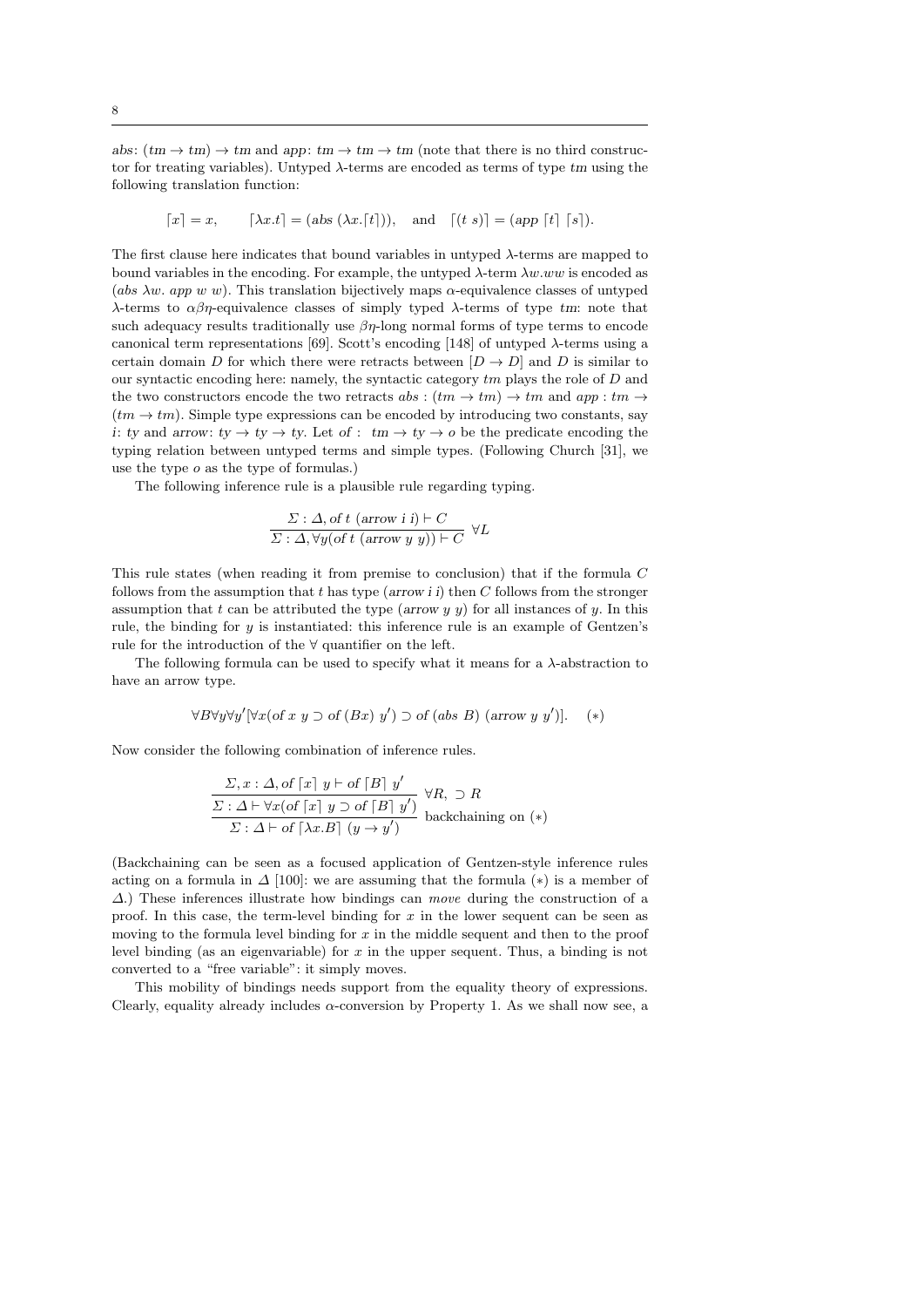small amount of  $\beta$ -conversion is also needed. Rewriting these last inference rules using the definition of the  $\lceil \cdot \rceil$  translation yields the following inference figures.

$$
\frac{\Sigma, x : \Delta, \text{of } x y \vdash \text{of } (B \ x) \ y'}{\Sigma : \Delta \vdash \forall x (\text{of } x \ y \supset \text{of } (B \ x) \ y')} \ \forall R
$$
  

$$
\Sigma : \Delta \vdash \text{of } (abs \ B) \ (arrow \ y \ y')
$$
backchaining

Note that here B is a variable of arrow type  $tm \to tm$  and that instances of these inference figures will create an instance of  $(B\ x)$  that may be a  $\beta$ -redex: that  $\beta$ redex has, however, a greatly restricted form. Also observe that the alternation of quantifiers implies that any instantiation of B leaves the  $\beta$ -redex (B x) in the state where the argument  $x$  is not free in the instance of  $B$ : this is enforced by the fact that substitutions into formulas do not capture bound variables. Thus, the only form of  $\beta$ -conversion that is needed to support this notion of binding mobility is the so-called  $\beta_0$ -conversion [92], defined as  $(\lambda y.t)x = t[x/y]$ , provided that x is not free in  $\lambda y.t$ . (Note that this conversion is equivalent to  $(\lambda x.t)x = t$  in the presence of  $\alpha$ -conversion.)

Mobility of bindings is supported using  $\beta_0$  since the internally bound variable  $y$  in the expression  $(\lambda y. t)x$  is replaced by the externally bound variable x in the expression  $t[x/y]$ . Note that  $\beta_0$  supports the following symmetric interpretation of  $\lambda$ -abstraction.

- If t is a term over the signature  $\Sigma \cup \{x\}$  then  $\lambda$ -introduction yields the term  $\lambda x.t$ which is a term over the signature  $\Sigma$ .
- If  $\lambda x.s$  is a term over the signature Σ then the β<sub>0</sub>-reduction of (( $\lambda x.s$ ) y) is a λ-elimination yielding  $[x/y]t$ , a term over the signature  $Σ ∪ {y}$ .

Thus,  $\beta_0$ -reduction provides  $\lambda$ -abstraction with a rather weak form of functional interpretation: given a  $\lambda$ -abstraction and an increment to a signature,  $\beta_0$  yields a term over the extended signature. The λ-abstraction has a dual interpretation since it takes a term over an incremented signature and hides that increment.

### 5.2 Binder movement within terms

To further illustrate how  $\beta_0$  conversion supports the mobility of binders, consider how one specifies the following rewriting rule: given a universally quantified conjunction, rewrite it to be the conjunction of two universally quantified formulas. In this setting, we would write something like

$$
(\forall(\lambda x. (A x \land B x))) \mapsto (\forall(\lambda x. A x)) \land (\forall(\lambda x. B x)),
$$

where A and B are schema variables. To rewrite an expression such as  $(\forall \lambda z (p \ z \ z \land \lambda))$ q a z)) (where p, q, and a are constants), we first need to use  $\beta_0$ -expansion to get the expression

$$
(\forall \lambda z [((\lambda w. p w w)z) \wedge ((\lambda w. q a w)z)]).
$$

At this point, the variables  $A$  and  $B$  in the rewriting rule can be instantiated by the terms  $\lambda w$ . p w w and  $\lambda w$ . q a w, respectively, which yields the rewritten expression

$$
(\forall (\lambda x.(\lambda w. p w w) x)) \land (\forall (\lambda x.(\lambda w. q a w) x)).
$$

Finally, a  $\beta_0$ -reduction yields the expected expression  $(\forall \lambda x. p \ x \ x) \land (\forall \lambda x. q \ a \ x)$ . Note that at no time did a bound variable become unbound.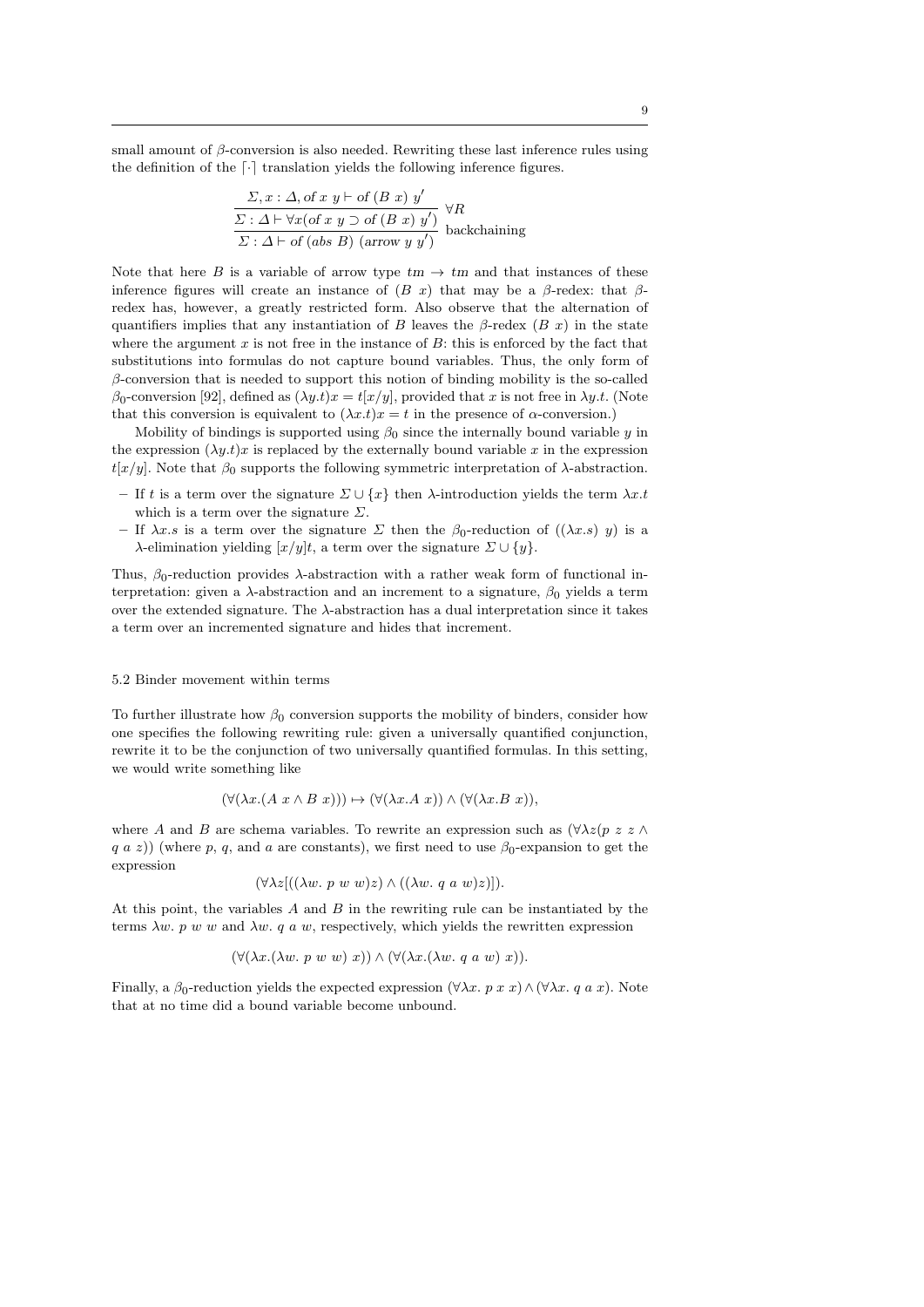

Fig. 1 Moving from (1) to (2) involves  $\beta_0$ -expansions; moving from (2) to (3) involves replacing a  $\lambda$ -abstracted term; and moving from (3) to (4) involves  $\beta_0$ -reduction. Here, @ denotes application nodes.

Figure 1 graphically illustrates this process of rewriting in the presence of bindings. Assume that we have a closed term (illustrated in (1) of Figure 1 as a large triangle) and that we wish to replace an open subterm (the dark gray triangle) with another term (the light gray triangle in image (4)). Since the subterm in (1) contains occurrences of two bound variables, we write that subterm as  $t(x, y)$  (where we assign the names x and y to those two bindings). When moving from image (1) to (2), we use  $\beta_0$ -expansion to replace  $t(x, y)$  with  $(\lambda u \lambda v.t(u, v))xy$ . Note that the subterm  $\lambda u \lambda v.t(u, v)$  is closed and, as a result, it can be rewritten to, say,  $\lambda u \lambda v.s(u, v)$  (yielding (3)). Finally,  $\beta_0$ reduction yields the term illustrated in (4). Thus,  $\beta_0$ -expansion and reduction allows a subterm be released from its dependency on bindings in its environment by changing those dependencies into local bound variables. Of course, instead of simply rewriting the open term  $t$  to the open term  $s$ , we needed to rewrite the closed abstraction  $\lambda u \lambda v.t(u, v)$  to the closed abstraction  $\lambda u \lambda v.s(u, v)$ .

#### 6 Proof search provides a framework

From a proof-theoretic perspective, formal reasoning can be seen as a process that builds a (sequent calculus) proof. The cut rule (the use of both modus ponens and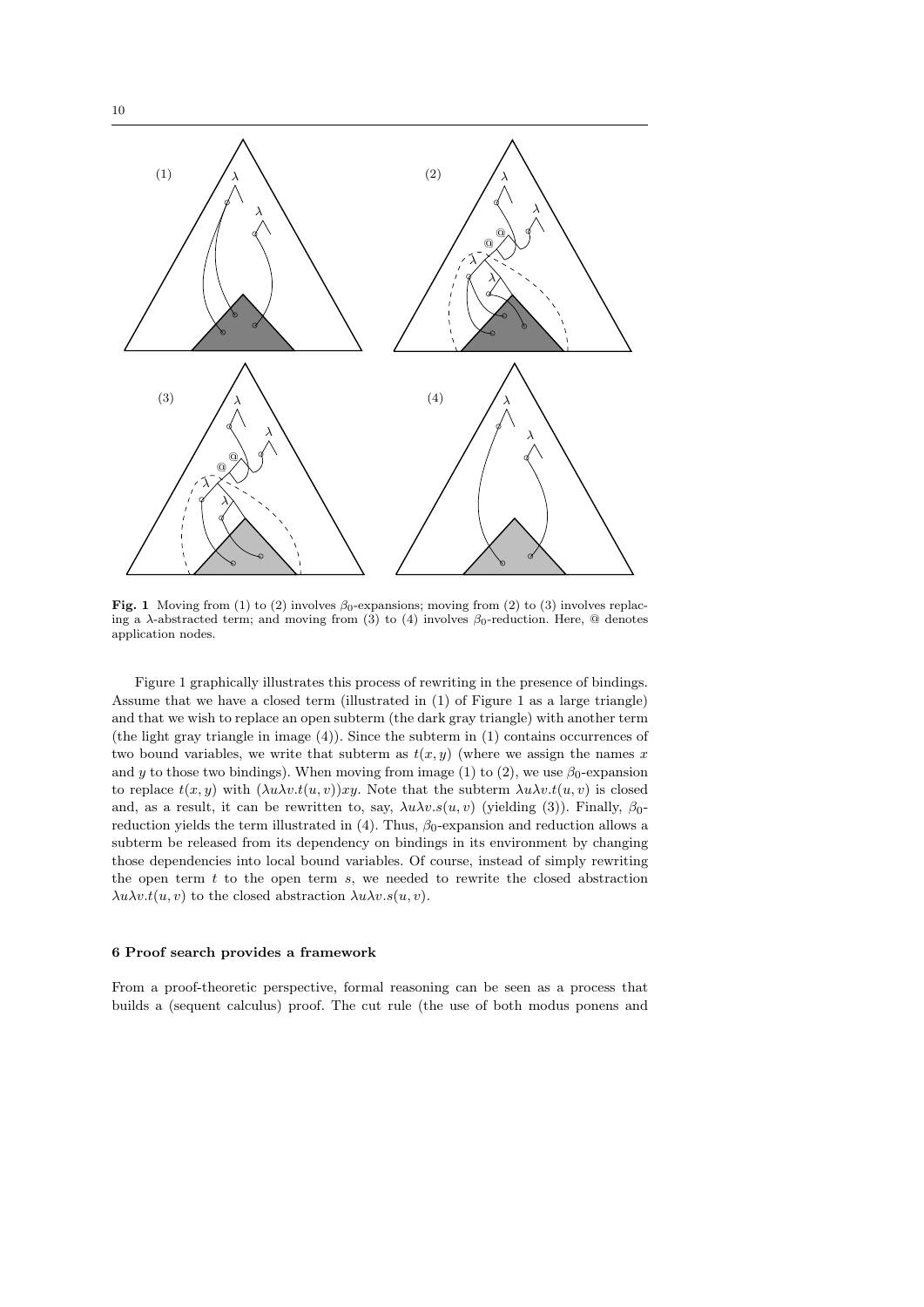lemmas) is a dominate inference rule when reasoning is seen in this fashion [57]. The proof search approach to computation [100] can also be seen as building sequent calculus proofs that do not contain the cut rule. In general, cut-elimination is not part of these approaches to computation or reasoning. With the growing use of formal systems to encode aspects of mathematical reasoning, there are starting to appear some applications of cut-elimination within the reasoning process: consider, for example, proof mining where formal proofs can be manipulated to extract mathematically useful information [80]. In section 11, we shall provide a different set of examples where cut-elimination is used to formally reason about computations specified using the proofsearch paradigm.

One of the appealing aspects of using proof search to describe computation and reasoning is that it is possible to give a rich account of binder mobility (as illustrated in Section 5). Thus, this paradigm allows for specifying recursive programming over data with bindings as well as inductive reasoning about such specifications. As such, proof search within ETT (even when restricted to not allow predicate quantification) can accommodate all four principles dealing with abstract syntax that were listed in Section 4.

We shall refer to computation-as-cut-free-proof-search as the *logic programming* paradigm, following the foundations developed in [100]. The use of this term is not intended to be narrowed to specific implementations of logic programming, such as Prolog or λProlog: for example, both of those languages make use of depth-first search even though such a search regime is often inappropriate for general logic programs.

The use of logic programming principles in proof assistants pushes against usual practice: since the first LCF prover [65], many proof assistants have had intimate ties to functional programming. Furthermore, many theorem provers view proofs constructively in the sense that computational content of proofs can be translated into executable functional programs [20].

Most of the remainder of this paper provides an argument and some evidence that the proof search paradigm is an appropriate and appealing setting for mechanizing metatheory. Our focus will be on the specification of mechanized metatheory tasks and not on their implementation: it is completely possible that logic programming principles are used in specifications while a functional programming language is used to implement that specification language (for example, current implementations of  $\lambda$ Prolog and Abella are written in OCaml [1,40,141]).

### 6.1 Expressions versus values

Keeping with the theme mentioned in Section 2 that types denote syntactic categories, the terms of logic should then denote expressions. If we are representing expressions without bindings, then expressions denote themselves, in the sense of free algebras: for example, the equality  $3 = 1+2$  fails to hold because the equality is placed between two different expressions. While this is a standard expectation in the logic programming paradigm, the functional programming paradigm recognizes this equality as holding since, in that paradigm, expressions do not denote themselves but their value. That is, in the functional programming paradigm, if we wish to speak of expressions, we would need to introduce a datatype for abstract syntax (e.g., parse trees) and then one would have different expressions for "three" and for "one plus two."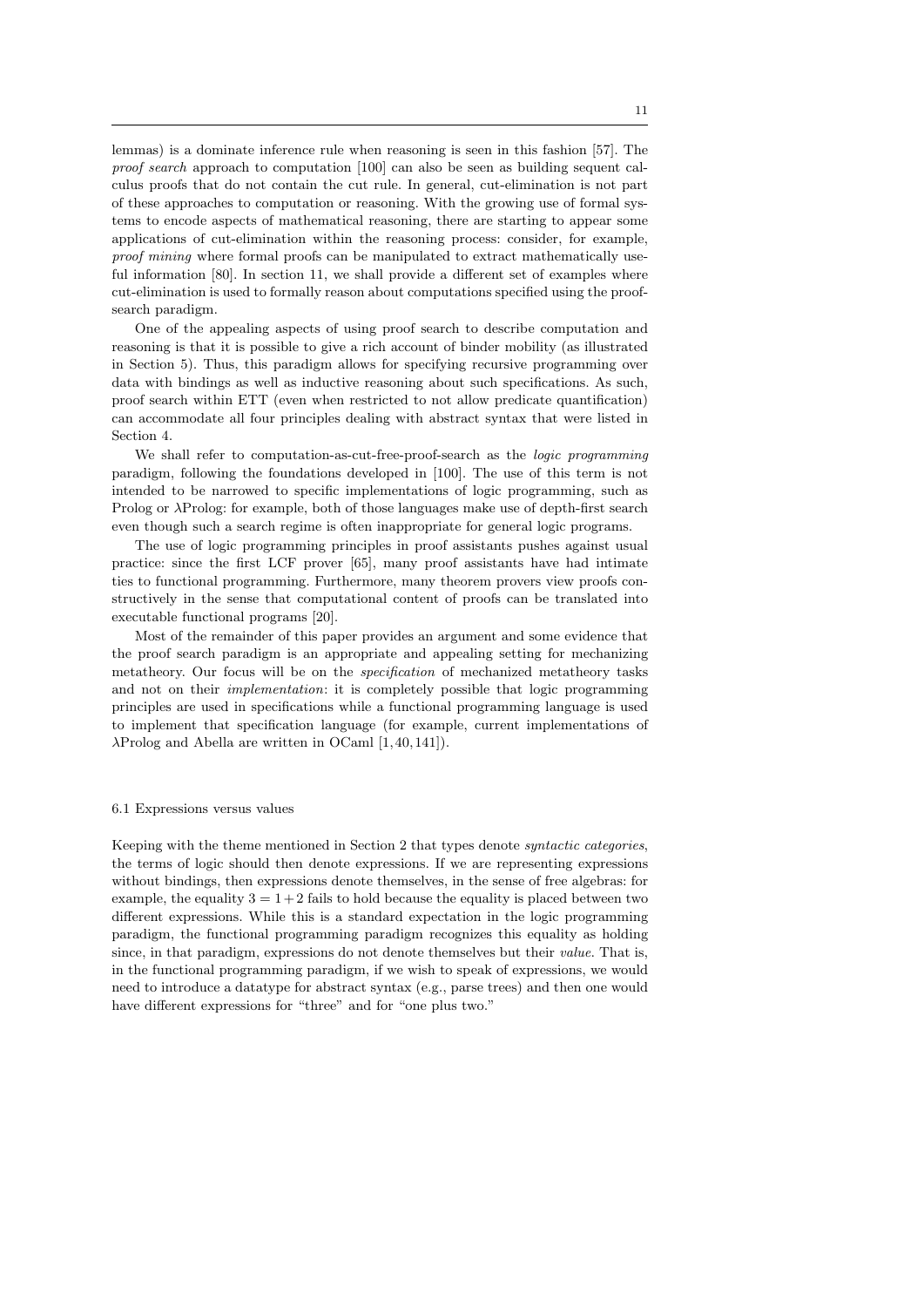The treatment of syntax with bindings within the functional programming paradigm is generally limited to two different approaches. First, binders in syntax can be mapped to function abstractions: thus, abstract syntax may contain functions. More about this approach appears in Section 7. Second, one can build datatypes to denote syntax trees using different representations of bindings, such as strings-as-variable-names or de Bruijn's nameless dummies [36]. The implementer of such a datatype would also need to encode notions such as  $\alpha$ -equality, free/bound distinctions, and capture-avoiding substitution. Such an approach to encoding syntax with bindings is usually challenged when attempting to treat Principles 3 and 4 of Section 4. In order to support the notion that there are no free variables, contexts must be introduced and used as devices for encoding bindings: such bindings usually become additional data-structures and additional arguments and technical devices that must be treated with care. With its formal treatment of contexts (based on Contextual Model Type Theory [117]), the Beluga programming language [129] represents the state-of-the-art in this approach to syntax.

The logic programming paradigm with its emphasis on expressions instead of values provides another approach to treating syntax containing bindings that simply involves adopting an equality theory on expressions. In particular, by supporting both  $\alpha$ -conversion and  $\beta_0$ -conversion it is possible for both Principle 1 and 4 to be supported. It has been know since the late 1980's that the logic programming paradigm can support the theory of  $\alpha$ ,  $\eta$ , and full  $\beta$ -conversions and, as such, it can support a suitably abstract approach to syntax with bindings: for example, the systems  $\lambda$ Prolog [99, 114], Twelf [128], and Isabelle [122] provide such a proof search based approach to abstract syntax. While unification of simply typed  $\lambda$ -terms modulo  $\alpha\beta\eta$  is undecidable in general [74], the systematic search for unifiers has been described [75]. It is also known that within the *higher-order pattern unification* restriction, unification modulo  $\alpha\beta_0\eta$  is not only decidable and unary but it is also complete for unification modulo  $\alpha\beta\eta$  [92]. This restricted form of unification is all that is needed to automatically support the kind of term processing illustrated in Figure 1.

### 6.2 Dominance of relational specifications

The focus of most efforts to mechanize metatheory is to build tools that make it possible to prove various properties of entire programming languages or specification languages (such as the  $\lambda$ -calculus and the  $\pi$ -calculus). The static semantics of such languages is usually presented as typing systems. Their dynamic semantics is usually presented as either small step semantics, such as is used in structural operational semantics (SOS) [134], or as big step semantics, such as is used in natural semantic [77]. In all of these styles of semantic specifications, relations and not functions are the direct target of specifications. For example, the specification of proof systems and type systems use binary predicates such as  $\mathcal{Z} \vdash B$  or  $T : \gamma$ . A binary relation, such as  $M \Downarrow V$ , is also used when specifying the evaluation of, say, a functional program  $M$  to a value  $V$ . In case it holds that evaluation is a (partial) function, then it is a metatheorem that

$$
\forall M \forall V \forall V' [M \Downarrow V \land M \Downarrow V' \supset V = V']
$$

Relations and not functions are the usual specification vehicle for capturing a range of programming semantics.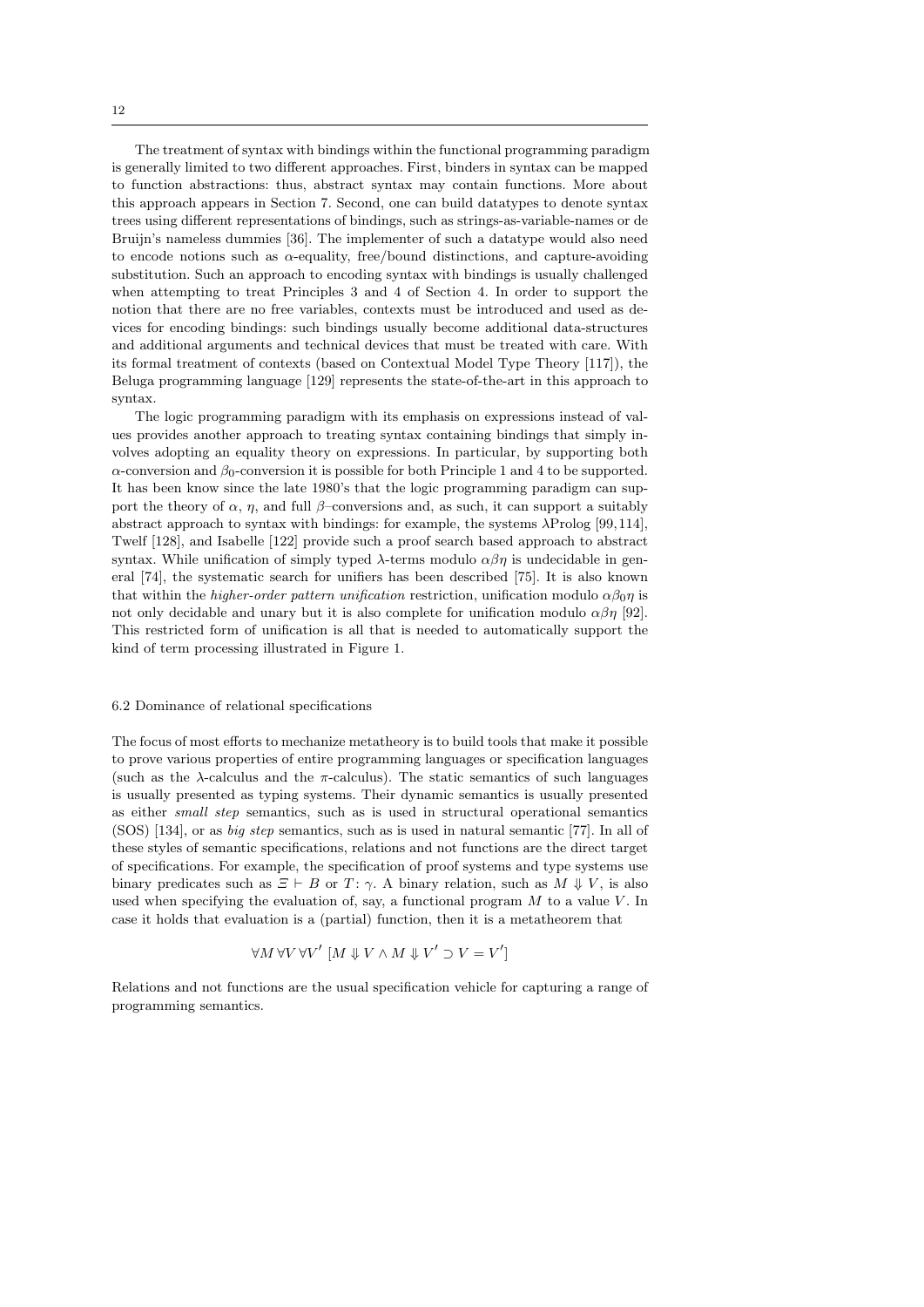$$
\frac{P \xrightarrow{A} P'}{P+Q \xrightarrow{A} P'} \qquad \frac{Q \xrightarrow{A} Q'}{P+Q \xrightarrow{A} Q'} \qquad \frac{P \xrightarrow{A} P'}{P|Q \xrightarrow{A} P'|Q} \qquad \frac{Q \xrightarrow{A} Q'}{P|Q \xrightarrow{A} P|Q'}
$$
\n
$$
\frac{P \xrightarrow{A} P'}{P|Q \xrightarrow{\tau} P'|Q'}
$$

Fig. 2 Some of the rules defining the labeled transitions for CCS. Tokens starting with a capital letter are schematic variables.

|                            | kind proc, act type.  |  |  |  |                                                                                                           |                                                                |                   |  |  |  |  |
|----------------------------|-----------------------|--|--|--|-----------------------------------------------------------------------------------------------------------|----------------------------------------------------------------|-------------------|--|--|--|--|
| type tau                   | type bar              |  |  |  | act.                                                                                                      | act -> act.                                                    |                   |  |  |  |  |
| type plus, par<br>type one |                       |  |  |  | proc $\rightarrow$ proc $\rightarrow$ proc.<br>proc $\rightarrow$ act $\rightarrow$ proc $\rightarrow$ o. |                                                                |                   |  |  |  |  |
|                            | one (plus P Q) $A$ P' |  |  |  |                                                                                                           |                                                                | $:$ - one P A P'. |  |  |  |  |
|                            | one (plus P Q) $A$ Q' |  |  |  |                                                                                                           |                                                                | $:$ - one Q A Q'. |  |  |  |  |
|                            |                       |  |  |  |                                                                                                           | one (par P Q) A (par P' Q) :- one P A P'.                      |                   |  |  |  |  |
|                            |                       |  |  |  |                                                                                                           | one (par P Q) A (par P Q') :- one Q A Q'.                      |                   |  |  |  |  |
|                            |                       |  |  |  |                                                                                                           | one (par P Q) tau (par P' Q') :- one P A P', one Q (bar A) Q'. |                   |  |  |  |  |

Fig. 3 The logic programming specification of SOS rules for CCS, written using the syntax of λProlog [99]. Here, the kind keyword declares proc and act as two syntactic categories denoting processes and actions, respectively. Tokens starting with a capital letter are variables that are universally quantified around the individual clauses.

For a concrete example, consider the small step semantic specification of CCS [106] which is usually given by defining the ternary relation of labeled transition systems  $P \xrightarrow{a} Q$  between two processes P and Q and an action a. Figure 2 contains an SOS specification of the labeled transitions for CCS using inference rules. The connection between those inference rules and logic programming clauses is transparent: in particular, those inference rules can be written naturally as the logic programming clauses in Figure 3. The close connection between such semantic specifications and logic programming allows for the immediate animation of such specifications using common logic programming interpreters. For example, both typing judgments and SOS specifications have been animated via a Prolog interpreter in the Centaur project [33] and via a  $\lambda$ Prolog interpreter for computational systems employing binders [9,67,99].

The connection between semantic specifications and logic programs goes further than mere animation. Such logic programs can be taken as formal specifications which can then be used to prove properties about the computational systems they specify. For example, logic programs have been systematically transformed in meaning preserving ways in order to prove that a certain abstract machine implements a certain functional programming language [68]. Logic programs can also be used to specify and animate sophisticated transformations of functional programs such as closure conversion, code hoisting, and CPS transformations [172]. The Twelf system provided automated tools for reasoning about certain logic programs, thereby allowing direct proofs of, for example, progress theorems and type preservation [127, 146]. A systematic approach to reasoning about logic programming specifications in Abella is described in Section 11.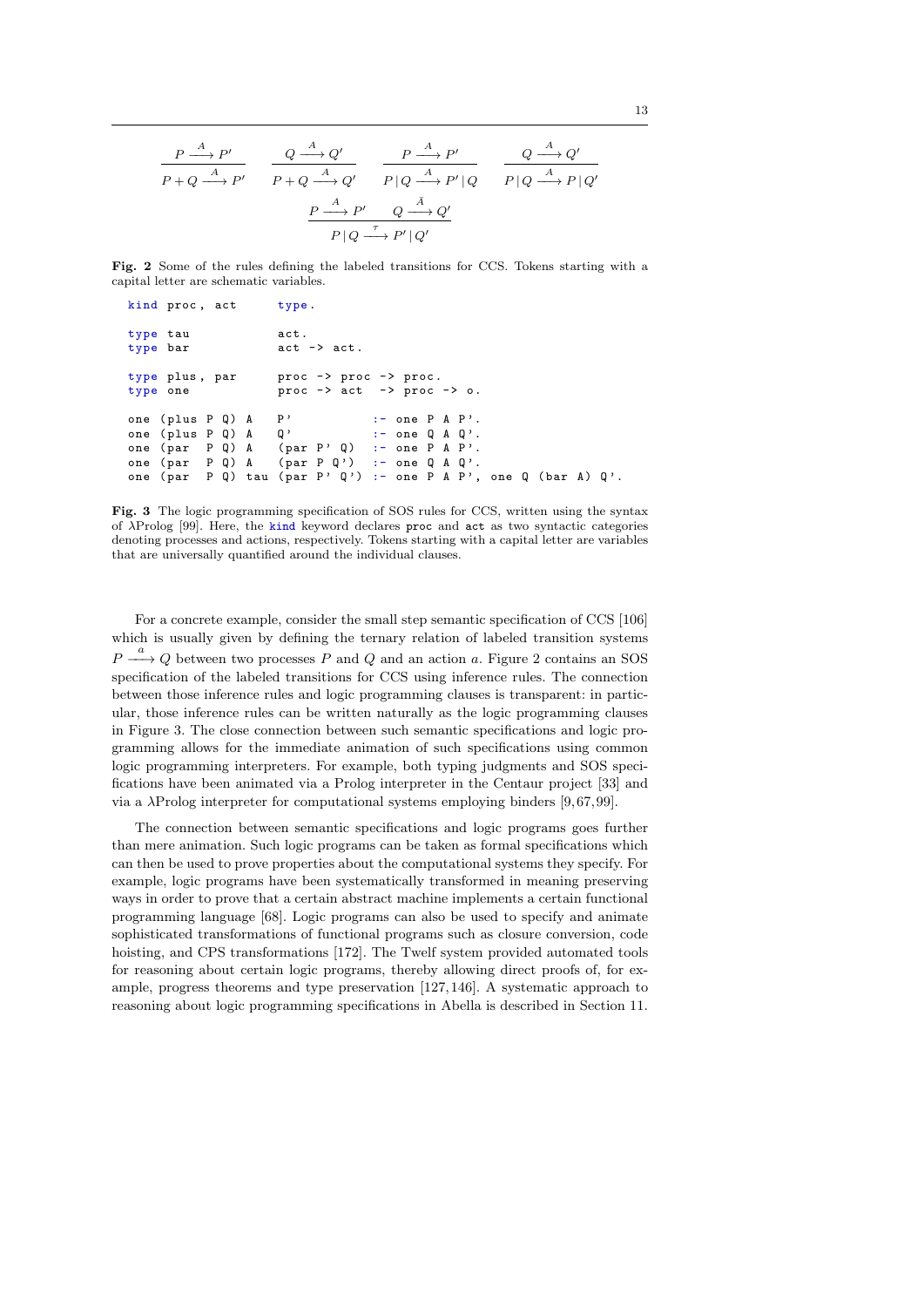6.3 Trading side conditions for more expressive logics

The inference rules used to specify both static semantics (e.g., typing) and dynamic semantics (e.g., small-step and big-step operational semantics) often contain an assortment of side conditions. Such side conditions can break and obscure the declarative nature of specifications: their presence can signal that a more expressive logical framework for specifications could be used.

The inference rules in Figure 2 for describing the transition system for CCS have no side conditions and their mapping into first-order Horn clauses (Figure 3) is unproblematic. Consider, however, some simple specifications regarding the untyped  $\lambda$ -calculus. The specification of call-by-value evaluation for untyped  $\lambda$ -terms can be written as

$$
\frac{M\Downarrow \lambda x.R \qquad N\Downarrow U \qquad S\Downarrow V}{(M\ N)\Downarrow V} \quad \text{provided } S = R[U/x].
$$

There, the side condition requires that  $S$  is the result of substituting  $U$  for the free variable x in R. Similarly, when specifying a typing discipline on untyped  $\lambda$ -terms, we typically see specifications such as

$$
\frac{\Gamma, x \colon \gamma \vdash t : \sigma}{\Gamma \vdash \lambda x. t : \gamma \to \sigma} \text{ provided } x \notin fv(\Gamma).
$$

Here, the side condition specifies that the variable x is not free the context  $\Gamma$ . In systems such as the  $\pi$ -calculus, which includes sophisticated uses of bindings, transition system come with numerous side conditions. Take, for example, the open inference rule [108]:

$$
\frac{P \stackrel{\bar{x}y}{\longrightarrow} P'}{(y)P \stackrel{\bar{x}(\underline{w})}{\longrightarrow} P'\{w/y\}} \text{ provided } y \neq x, \ w \notin fv((y)P').
$$

Here the side condition has two conditions on variable names appearing in that inference rule.

We will illustrate in Sections 8 and 10.2 how the side conditions in the inference rules above can all be eliminated simply by encoding those rules in a logic richer than firstorder Horn clauses. In particular, the logic underlying λProlog, the hereditary Harrop formulas [100], provide an immediate specification of these rules, in part, because the intuitionistic logic theory of hereditary Harrop formulas directly supports binder mobility and rich quantified expressions.

# 6.4 Substitution lemmas for free

One of the reasons to use a logic to formalize static and dynamic semantic specifications is that that formalism can have significant formal properties of its own. For example, proof search as a computation paradigm usually constructs cut-free proofs. A famous metatheorem of intuitionistic logic is the cut-elimination theorem of Gentzen [57]: if properly used, the cut-elimination theorem can be seen as the "mother of all substitution lemmas." An example of a *substitution lemma* is the following: if  $\lambda x.B$  has type  $\gamma \to \gamma'$  and N has type  $\gamma$  then the result of substituting N for x in B, i.e.,  $[N/x]B$ , has type  $\gamma'$ . To illustrate this claim, we return to the specification of the of predicate given in Section 5. This binary relation relates the syntactic categories tm (for untyped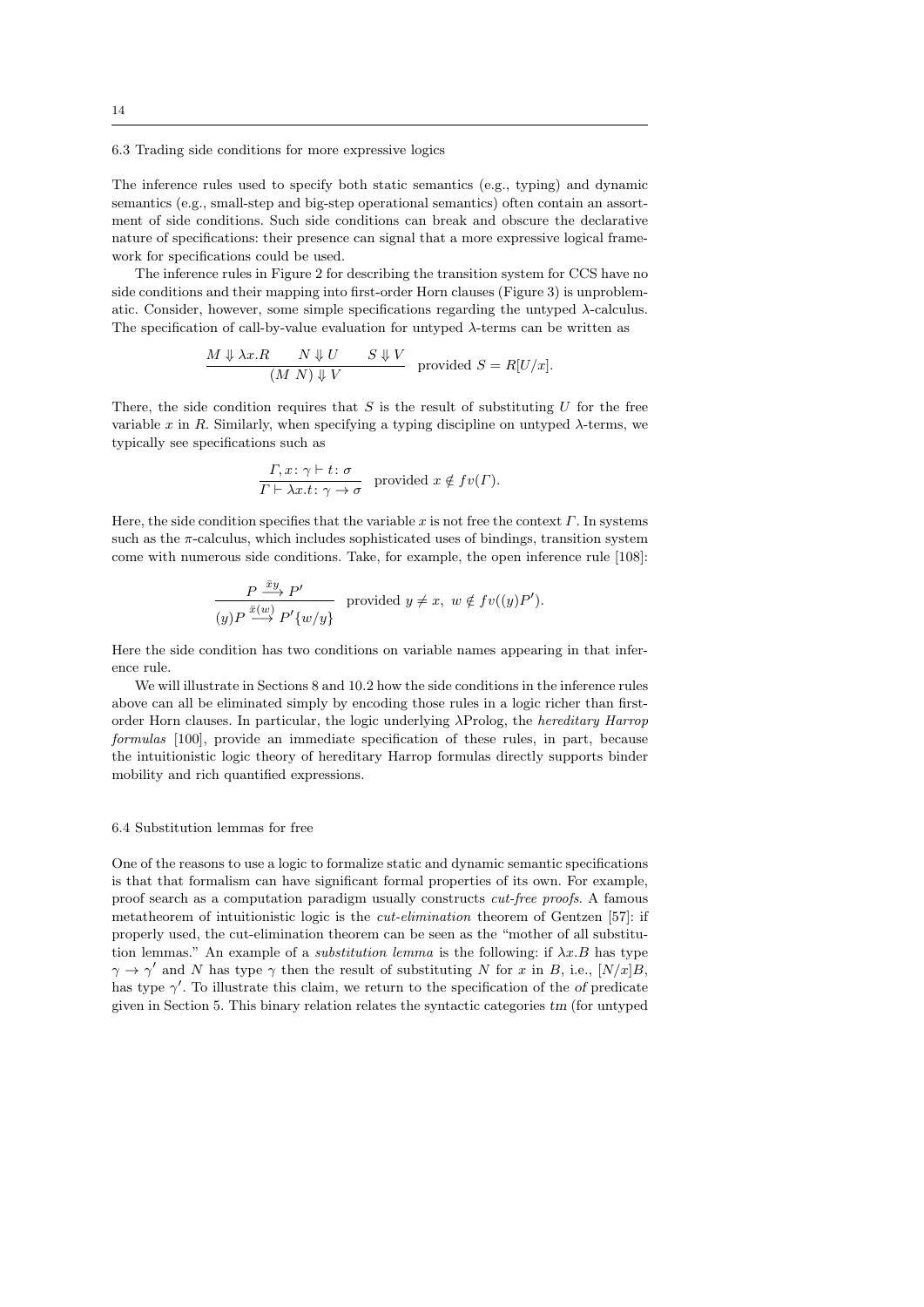$\lambda$ -terms) and, say, ty (for simple type expressions). The logical specification of the of predicate might attribute integer type or list type to different expressions: for example, the following clause specifies typing for the non-empty list constructor ::.

$$
\forall T: \text{tm } \forall L: \text{tm } \forall y: \text{ty } [\text{of } T \ y \supset \text{of } L \ (\text{list } y) \supset \text{of } (T :: L) \ (\text{list } y)].
$$

Consider an attempt to prove the sequent  $\Sigma : \Delta \vdash of (abs \ R)$   $(t \rightarrow t')$  where the assumptions (the theory) contains only one rule for typing an abstraction and that this assumption is the clause (∗) from Section 5. Since the introduction rules for ∀ and ⊃ are invertible, the sequent above is provable if and only if the sequent

$$
\Sigma, x : \Delta, \text{of } x \text{ } t \vdash \text{of } (R \ x) \text{ } t'
$$

is provable. Given that we are committed to using a proper logic (such as intuitionistic logic), it is the case that instantiating an eigenvariable in a provable sequent yields a provable sequent. Thus, the sequent  $\Sigma : \Delta$ , of  $N$  t  $\vdash$  of  $(R N)$  t' must be provable. Thus, we have just shown, using nothing more than rather simple properties of logic that if

$$
\Sigma : \Delta \vdash \text{of } (abs \ B) \ (t \to t')
$$
 and  $\Sigma : \Delta \vdash \text{of } N \ t$ 

then (using modus ponens)  $\Sigma : \Delta \vdash of (B \ N) t'$ . (Of course, instances of the term  $(B\ N)$  can be  $\beta$ -redexes and the reduction of such redexes results in the substitution of N into the bound variable of the term that instantiates B.) Such lemmas about substitutions are common and often difficult to prove [5,168]: in this setting, this lemma is essentially an immediate consequent of using logic and logic programming principles. In Section 11, we illustrate how the two-level logic approach [56,90] implemented in the Abella theorem prover provides a general methodology that explicitly uses the cut-elimination theorem in this fashion.

### 7  $\lambda$ -tree syntax

The term higher-order abstract syntax (HOAS) was originally defined as an approach to syntax that used "a simply typed  $\lambda$ -calculus enriched with products and polymorphism"  $[126]$ .<sup>1</sup> It seems that few researchers currently use this term in a setting that includes products and polymorphism (although simple and dependently typed λ-calculus are often used). A subsequent paper identified HOAS as a technique "whereby variables of an object language are mapped to variables in the metalanguage" [128]. While this definition of HOAS seems the dominating one in the literature, this term is problematic for at least two reasons.

First, the adjective "higher-order" is both ambiguous (see [99, Section 1.3]) and unnecessary. In particular, the underlying notions of binder mobility and unification of terms discussed in Section 5 is valid without reference to typing and it is the order of a type that usually determines whether or not a variable is first-order or higher-order. When it comes to unification, in particular, it seems more appropriate to view pattern unification as a mild extension to first-order unification (which can be described without reference to types [92, Section 9.3]) than it is to view it as an extreme restriction to

 $^{\rm 1}$  The reader who is not familiar with the term HOAS can safely skip to the last paragraph of this section.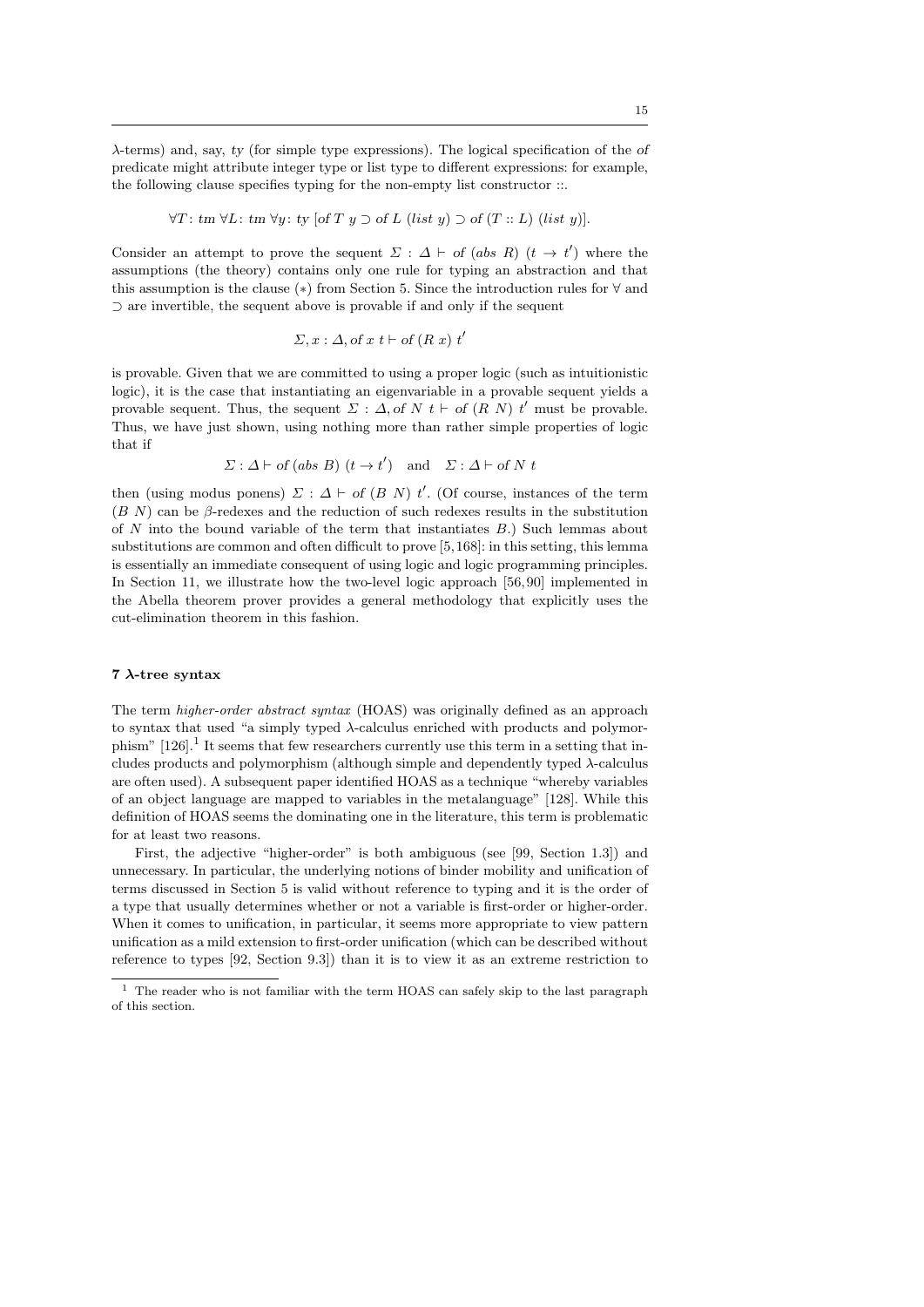"higher-order unification" (which, in general, requires knowing the types of variables). Thus, if types are not essential, why retain the adjective "higher-order"?

Second, this definition of HOAS is fundamentally ambiguous since the metalanguage (often the programming language) can vary a great deal. For example, if the metalanguage is a functional programming language or an intuitionistic type theory, the binding in syntax is usually mapped to the binding available for defining functions. In this setting, HOAS representation of syntax incorporates function spaces in expressions [37,71]. If the metalanguage is a logic programming language such as  $\lambda$ Prolog or Twelf, then the  $\lambda$ -abstraction available in those languages does not correspond to function spaces but to the weaker notion of hiding variables within a term, thereby producing a term of an abstracted syntactic type (see Section 2).

Referring to these different approaches to encoding syntax with the same expression leads to misleading statements in the literature, such as the following.

- The authors of [49] say that HOAS's "big drawback, in its original form at least, is that one looses the ability to define functions on syntax by structural recursion and to prove properties by structural induction—absolutely essential tools for our intended applications to operational semantics."
- In [142, p. 365], we find the statement that "higher-order abstract syntax used in a shallow embedding" when applied to "the  $\pi$ -calculus have been studied in Coq and λProlog. Unfortunately, higher-order datatypes are not recursive in a strict sense, due to the function in the continuations of binders. As a consequence, plain structural induction does not work, making syntax-analysis impossible. Even worse, in logical frameworks with object-level constructors, so-called exotic terms can be derived." Similar problems claimed about HOAS can also be found in [72,85].

If not read carefully, these negative conclusions about HOAS can be interpreted as applying to all methods of encoding object-level bindings into a metalevel binding. Since most higher-order languages allow functions to be defined with conditionals and recursion, syntax encoded with functions have "exotic" items (combinators related to conditionals and recursive definitions) injected into that syntax. While exotic terms can appear in Coq encodings [37], they are not possible in  $\lambda$ Prolog since it contains neither function spaces nor combinators for building functions using conditionals and recursion.

The term "λ-tree syntax" was introduced in [102] to avoid this ambiguous term. With its obvious parallel to the term "parse tree syntax," this term names an approach to the syntactic representation described in the previous sections that relies on the notions of *syntactic-categories-as-types*,  $\alpha\beta_0\eta$ -conversion, and mobility of bindings. In particular, λ-tree syntax is the form of HOAS available in the logic programming languages λProlog and Twelf. In both of those languages, it has long been known how to write relational specifications that compute by recursion over the syntax of expressions containing bindings. At the end of the 1990's, explicit reasoning about such relational specifications was part of the Twelf project [128] and was being developed for λProlog specifications following the "two-level logic approach" [88, 90]. The Abella proof assistant was designed, in part, to reasoning about relational specifications: that prover is routinely used to prove inductive and coinductive theorems involving  $\lambda$ -tree syntax (see [15, 51, 56]). Abella is described in more detail in Section 11. Furthermore, various model-theoretic approaches to HOAS and  $\lambda$ -tree syntax are available: for example, Kripke-style models are used in [93, 111] while a category of (covariant) presheaves is used in [48]. Finally, a couple of functional programming languages, namely, Bel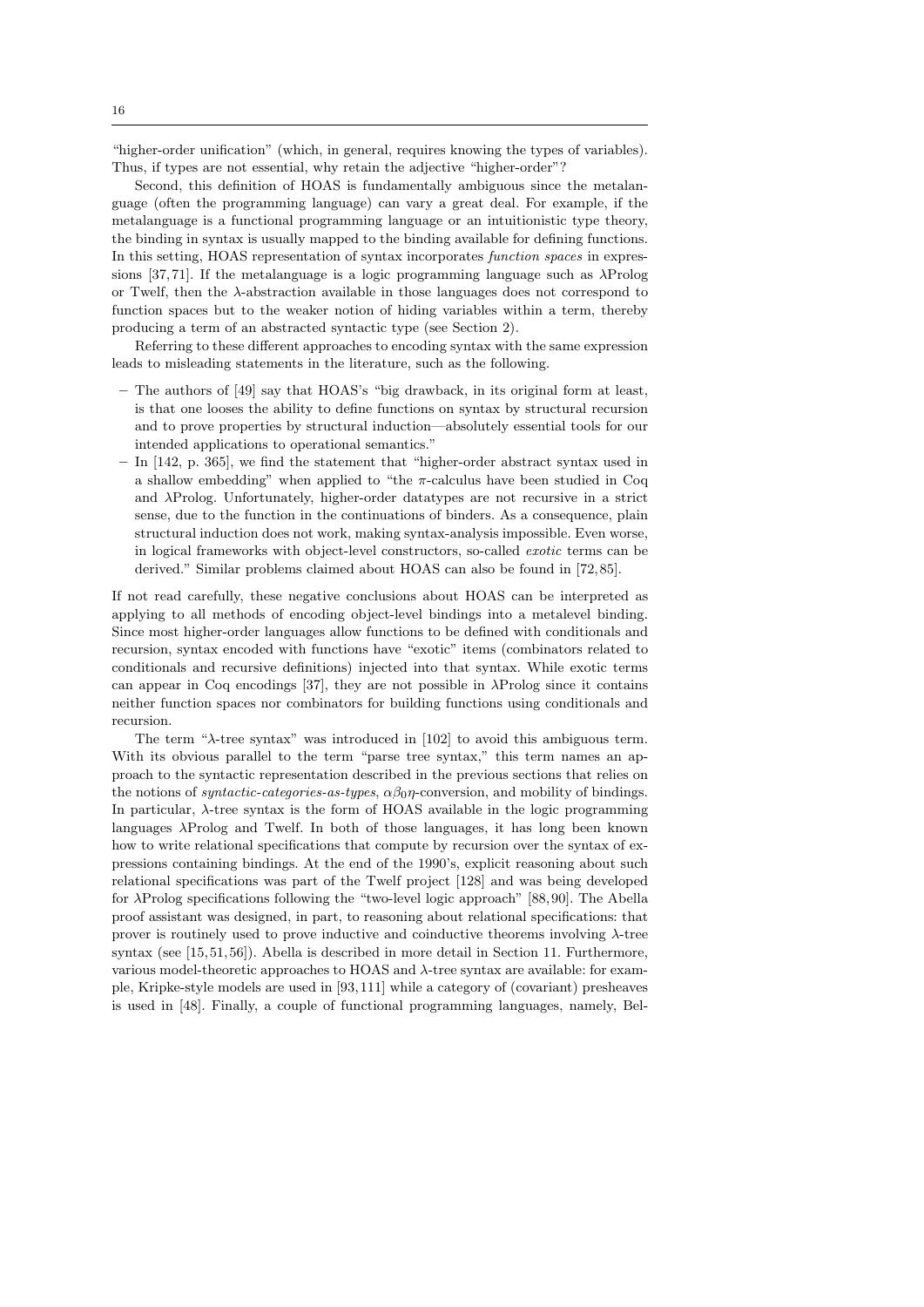uga [129] and MLTS [60], have been designed that introduce a binding construct that directly supports  $\lambda$ -tree syntax.

#### 8 Computing and reasoning with λ-tree syntax

The proof theory of the intuitionistic version of ETT with higher-order (but not predicate) quantification provides a rich computational setting for the direct manipulation of  $\lambda$ -tree syntax. This section illustrates this claim.

### 8.1 Relational specifications using  $\lambda$ -tree syntax

A common method to specify the call-by-value evaluation of untyped  $\lambda$ -terms is using natural semantics [77] (also known as big-step semantics). For example, the following two inference rules (of which the second was already mentioned in Section 6.3)

$$
\frac{M \Downarrow \lambda x.R}{\lambda x.R} \qquad \frac{M \Downarrow \lambda x.R \quad N \Downarrow U \quad S \Downarrow V}{(M \ N) \Downarrow V} \quad \text{provided } S = R[N/x]
$$

are commonly taken to be the definition of the binary relation  $\cdot \Downarrow \cdot$  which relates two untyped  $\lambda$ -terms exactly when the second is the value (following the call-by-value strategy for reduction) of the first. Note that the rule for evaluating an application involves a side condition that refers to a (capture-avoiding) substitution.

Using the encoding in Section 5.1 of the untyped  $\lambda$ -calculus, the inference rules displayed above can be written as

$$
\frac{M \Downarrow (abs \ R) \quad N \Downarrow U \quad (R \ U) \Downarrow V}{(app \ M \ N) \Downarrow V}
$$

In these inference rules, the schematic variables  $M, N, U$ , and V have type  $tm$  while the schematic variable R has type  $tm \to tm$ . Note that the side condition involving substitution, written as  $S = R[N/x]$  above, has been removed and the application  $(R N)$  appears instead. Since the equality theory of ETT contains  $\beta$ -conversion, instances of the term  $(R U)$  are  $\beta$ -redexes if the instance of R is an abstraction. In that case, the result of performing a  $\beta$ -reduction would result in the formal substitution of the argument  $U$  into the abstracted variable of  $R$ , thereby correctly implementing the substitution proviso of the first pair of displayed inference rules above. These two inference rules are encoded naturally in intuitionistic logic as the following Horn clauses.

$$
\forall R \ (eval \ (abs \ R) \ (abs \ R))
$$

 $\forall M \forall N \forall U \forall V \forall R$  (eval M (abs R)  $\land$  eval N U  $\land$  eval (R U) V  $\supset$  eval (app M N) V)

Here, the infix notation  $\cdot \Downarrow \cdot$  is replaced by the prefixed symbol eval and the type of the quantified variables  $M, N, U, V$ , and  $R$  is the same as when they were used as schematic variables above. The  $\lambda$ Prolog syntax for this specification is given in Figure 4: here kinds and types are explicitly declared and several standard logic programming conventions are used to displayed Horn clauses (upper case letters denote variables that are universally quantified around the full clause, conjunctions are written as a comma, and implication is written as :-denoting "implied-by").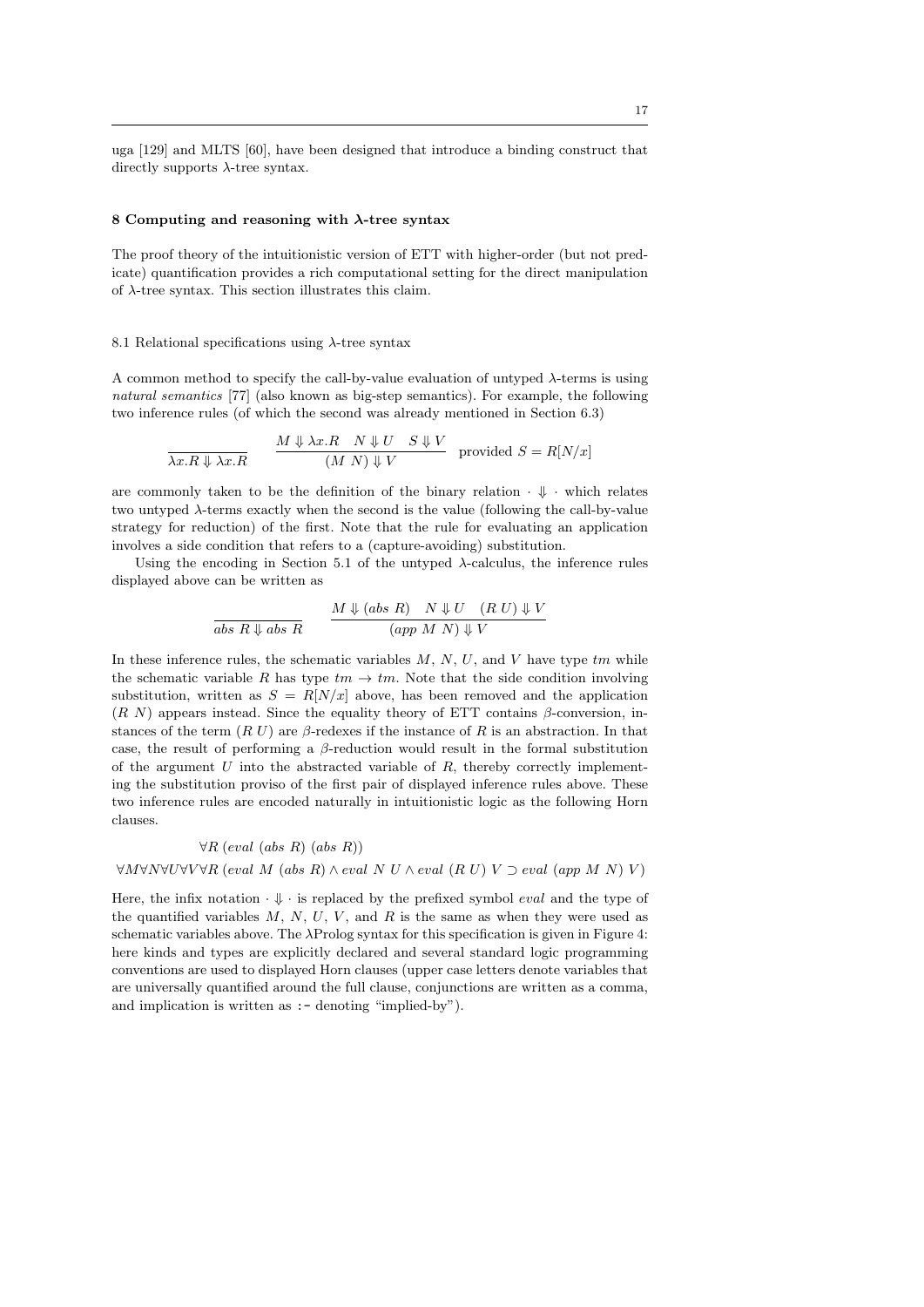```
kind tm type.
type abs (tm \rightarrow tm) \rightarrow tm.<br>type app tm \rightarrow tm \rightarrow tm.
                    tm \rightarrow tm \rightarrow tm.
type eval tm \rightarrow tm \rightarrow o.
eval (abs R) (abs R).
eval (app M N) V :- eval M (abs R), eval N U, eval (R U) V.
```
Fig. 4 The kind and type declarations and the logic program clauses specifying call-by-value evaluation for the untyped  $\lambda$ -calculus.

```
type copy tm \rightarrow tm \rightarrow c.
type subst (tm \rightarrow tm) \rightarrow tm \rightarrow tm \rightarrow.
copy (app M N) (app P Q) :- copy M P, copy N Q.
copy (abs M) (abs N) :- pi x\ copy x x => copy (M x) (N x).
subst M T S := pi x \cup copy x T => copy (M x) S.
```
Fig. 5 A relational specification of object-level substitution.

8.2 A specification of object-level substitution and its correctness proof

As was illustrated above, the presence of  $\beta$ -conversion in ETT (and  $\lambda$ Prolog) makes it immediate to encode object-level substitution. Such substitution can be specified without reference to full β-conversion using only relational specifications and binder mobility. In particular, Figure 5 contains the specification of two predicates that can be used to capture such substitution. That figure makes use of three additional  $\lambda$ Prolog conventions: the backslash denotes  $\lambda$ -abstraction; pi denotes the logical constant for encoding universal quantification; and  $\Rightarrow$  denotes implication. Following Church [31], the expression  $pi \times \delta$  denotes the universal quantification of the variable x.

In isolation, the copy predicate encodes equality in the following sense. Let  $\mathcal C$  denote the set of clauses in Figure 5. The judgment  $C \vdash \text{copy } M N$  is provable if and only if M and N are equal (that is,  $\beta\eta$ -convertible). The forward direction of this theorem can be proved by a simple induction on the uniform proof [100] of the judgment  $C \vdash \text{copy } M \ N$ . The converse is proved by induction on the structure of the  $\beta\eta$ -long normal form of terms of type  $tm$ . If the copy predicate is used hypothetically, as in the specification of the subst relation, then it can be used to specify substitution. The following is an immediate (and informal) proof of the following correctness statement for subst:  $C \vdash$  subst R M N is provable if and only if N is equal to the  $\beta$ n-long normal form of  $(R M)$ . The proof of the converse direction is, again, done by induction on the  $\beta\eta$ long form of M (of type  $tm \to tm$ ). The forward direction has an even more direct proof: the only way one can prove  $C \vdash$  subst R M N is to prove C, copy x M  $\vdash$ copy  $(R x)$  N, where x is a new eigenvariable. Since instantiating an eigenvariable in a sequent with any term of the same type yields another provable sequent, then we know that C, copy  $M M \vdash$  copy  $(R M) N$  is provable. By the previous theorem about copy, we also know that  $C \vdash \text{copy } M \ M$  holds and by the cut rule of the sequent calculus (modus ponens), we know that  $C \vdash \text{copy } (R \ M) \ N$  is provable which means (using again the theorem about copy) that N is equal to  $(R\ M)$ .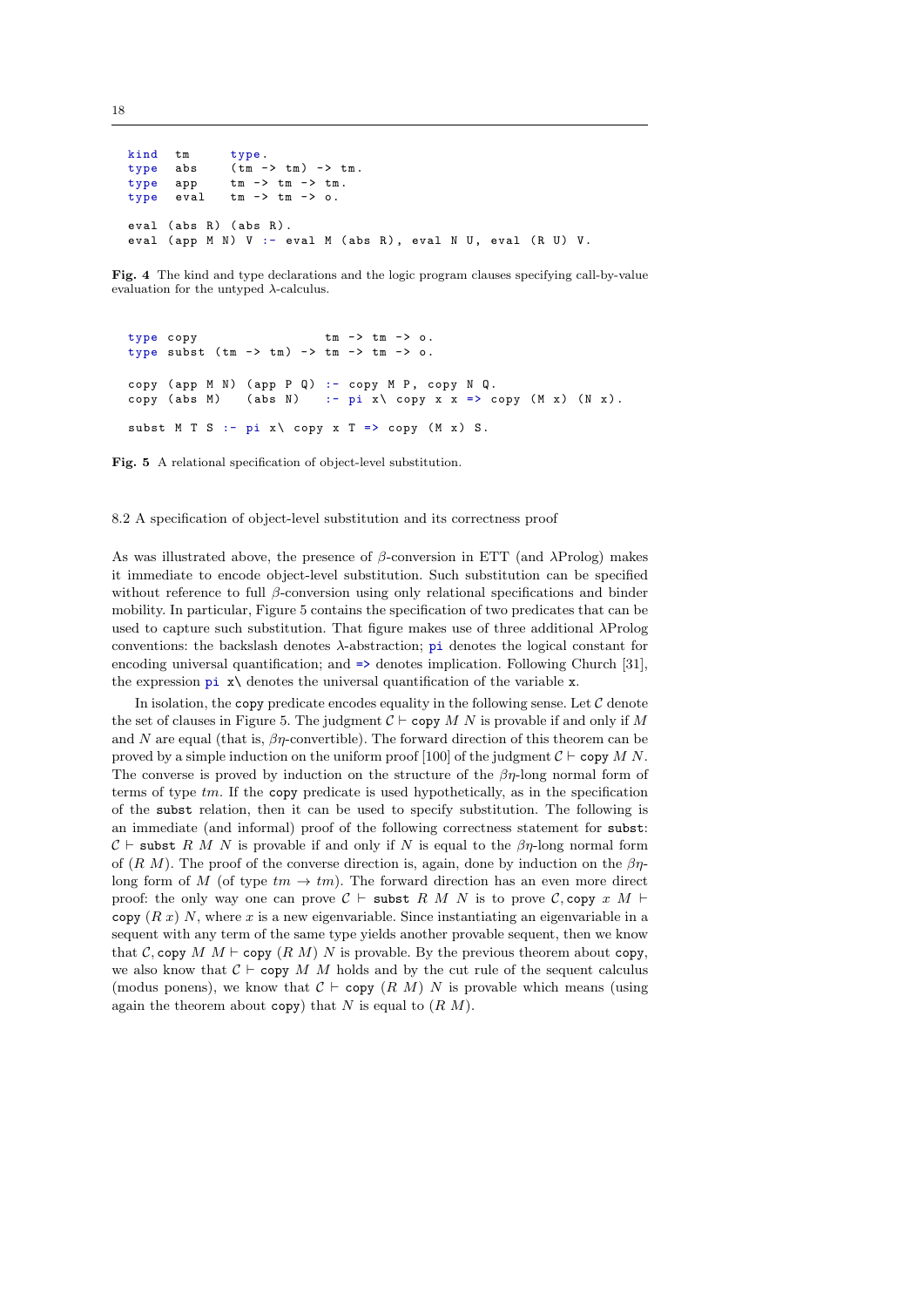```
kind ty<br>type i, j ty.
type i, j ty. \frac{y}{x} Examples of primitive types<br>type arr ty -> ty -> ty. \frac{x}{x} The arrow type
                       ty.<br>
ty \rightarrow ty \rightarrow ty.type of tm \rightarrow ty \rightarrow o.of (app M N) A :- of M (arr B A), of N B.<br>of (abs R) (arr A B) :- pi x \ of x A => of (R x
                       \text{(arr A B)} := \pi i x \cdot \text{of } x A = \text{of } (R x) B.
```
Fig. 6 A relational specification of object-level typing.

One of the keys to reasoning about relational specifications using logical specifications is the central use of sequent calculus judgments. For example, in the argument above, we did not attempt to reason by induction on the provability of  $\vdash$  copy M N but rather on the provability of the sequent  $\Gamma \vdash$  copy M N for suitable context  $\Gamma$ .

### 8.3 The open-world and closed-world perspectives

As previous examples have illustrated, the specification of atomic formulas, such as of M N and copy M N, assume the open world assumption. For example, in order to prove copy (abs R) (abs S) from assumptions  $C$ , the process of searching for a proof generates a new member (an eigenvariable) of the type tm, say c, and adds the formula copy c c to the set of assumptions  $\mathcal{C}$ . Thus, we view the type  $\tan$  and the theory (the logic program) about members of that type as expandable. Such an *open world perspec*tive is common in relational specification languages that manipulate  $\lambda$ -tree syntax [69, 99, 100,128].

The open-world perspective to specifications has, however, a serious problem: in that setting, it is not generally possible to prove interesting negations. Figure 6 contains the  $\lambda$ Prolog specification of simple typing of untyped  $\lambda$ -terms. Note that the second clause in that figure encodes the formula  $(*)$  in Section 5.1. Given those clauses, one would certainly want to prove that self-application in the untyped  $\lambda$ -calculus does not have a simple typing: for example, our metalogic should be strong enough to prove

$$
\Sigma: \mathcal{P} \vdash \neg \exists y : ty. \text{ of } (abs \lambda x (app x x)) y,
$$

where  $\Sigma$  is a signature (containing at least the type declarations in Figures 4 and 6) and  $\mathcal P$  is the specification of the (of  $\cdot \cdot$ ) predicate in Figure 6. However, the inference rules of the intuitionistic logic principles that we have motivated so far are not strong enough to prove this negation: such a proof requires the use of induction.

The contrast to the open-world perspective is the familiar closed-world perspective. Consider proving the theorem  $\forall n | f$  is  $h(n) = n^2 \supset n \leq 20$ , where  $f h(n)$  is the  $n^{th}$ Fibonacci number. Of course, we do not attempt a proof by assuming the existence of a new (non-standard) natural number *n* for which the Fibonacci value is  $n^2$ . Instead, we prove that among the (standard) natural numbers, we find that there are only three values of n (0, 1, and 12) such that  $fib(n) = n^2$  and that all three of those values are less than 20. The set of natural numbers is closed and induction allows us to prove such theorems about them.

Thus, it seems that in order to prove theorems about λ-tree syntax, we need both the open-world and the close-world perspectives: the trick is, of course, discovering how it is possible to accommodate these two conflicting perspectives at the same time.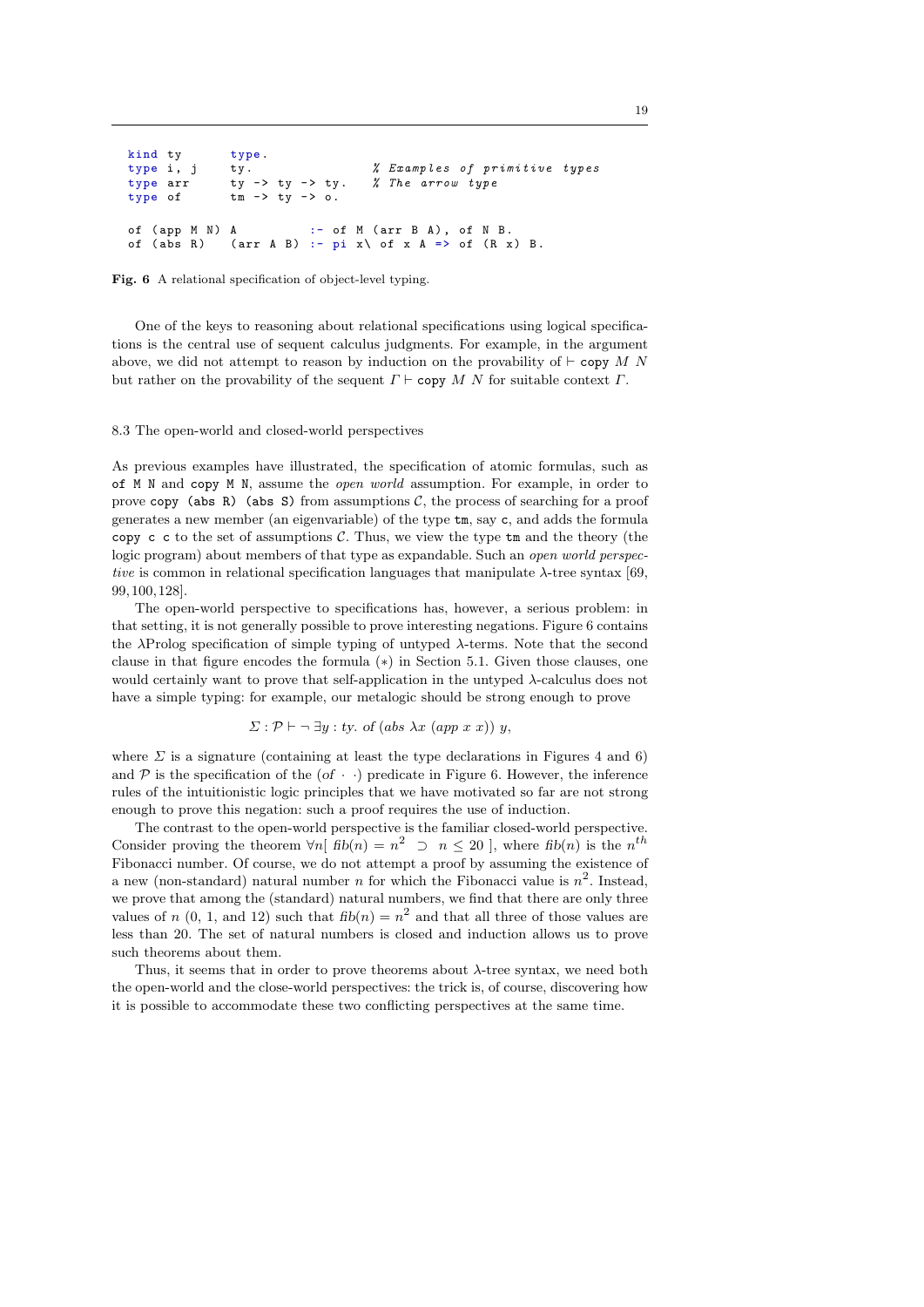8.4 Induction, coinduction, and  $\lambda$ -tree syntax

Since any formalization of metatheory needs to include induction and coinduction reasoning principles, we shall assume that these should be part of the logic we are using for reasoning. There are many ways to provide schemes for least and greatest fixed points within a proof theory setting. Gentzen used the familiar invariant-based induction rule to encode Peano arithmetic and to prove its consistency [58]. Both Schroeder-Heister [145] and Girard [62] considered sequent calculi that allowed for the unfolding of fixed point expressions but neither of them considered the problem of capturing least and greatest fixed points. Proof systems for intuitionistic and linear logics containing induction and coinduction were developed in a series of papers [14, 55, 89, 156,160]. For the rest of this paper, we assume that the metalogic is an intuitionistic logic with inference rules for induction and coinduction. The logic  $G$  in [55] is an intuitionistic logic with induction and coinduction that can be used as such a metalogic. While we shall not describe the proof theory of that logic in detail here, we mention the following.

- Inductive and coinductive definitions generally need to be stratified in some manner so that cut-elimination can be proved and, as a consequence, the full logic is shown to be consistent.
- Inductive and coinductive definitions are encoded not as a theory or set of assumptions but as either auxiliary components to a sequent calculus [89,145] or as term structures via  $\mu$ - and  $\nu$ -expressions [14, 17].

Given that we have adopted these strong principles in the logic, the closed-world perspective is enforced. We can recover the open-world perspective in this setting by following two steps. First, the  $\nabla$  (nabla) quantifier (described in Section 9) reintroduces the notion of generic quantification. Second, the two-level logic approach to reasoning (described in Section 11) allows us to embed within our (closed world) reasoning logic an inductive data structure which encodes the sequent calculus of the specification logic that permits the open world perspective.

#### 9 The  $∇$ -quantifier

Consider the following problem (taken from [103]) about reasoning with an object-logic. Let  $H$  be the set containing the following three (quantified) formulas.

$$
\forall x \forall y (q \; x \; x \; y), \qquad \forall x \forall y (q \; x \; y \; x), \qquad \forall x \forall y (q \; y \; x \; x)
$$

Here,  $q$  is a predicate constant of three arguments. The sequent

$$
\mathcal{H} \vdash \forall u \forall v \ (q \ \langle u, t_1 \rangle \ \langle v, t_2 \rangle \ \langle v, t_3 \rangle)
$$

is provable (in either Gentzen's LJ or LK sequent calculus [57]) only if terms  $t_2$  and  $t_3$ are equal. If we use curly brackets to denotes the provability of object-level sequents, then this statement about object-level provability can be formalized as

$$
\forall t_1 \forall t_2 \forall t_3 \big( \{\mathcal{H} \vdash \forall u \forall v [q \langle u, t_1 \rangle \langle v, t_2 \rangle \langle v, t_3 \rangle] \} \supset t_2 = t_3 \big).
$$

Since object-level sequent calculus provability is inductively defined, one should be able to explicitly write a meta-level definition for  $\{\mathcal{P} \vdash G\}$  that captures object-level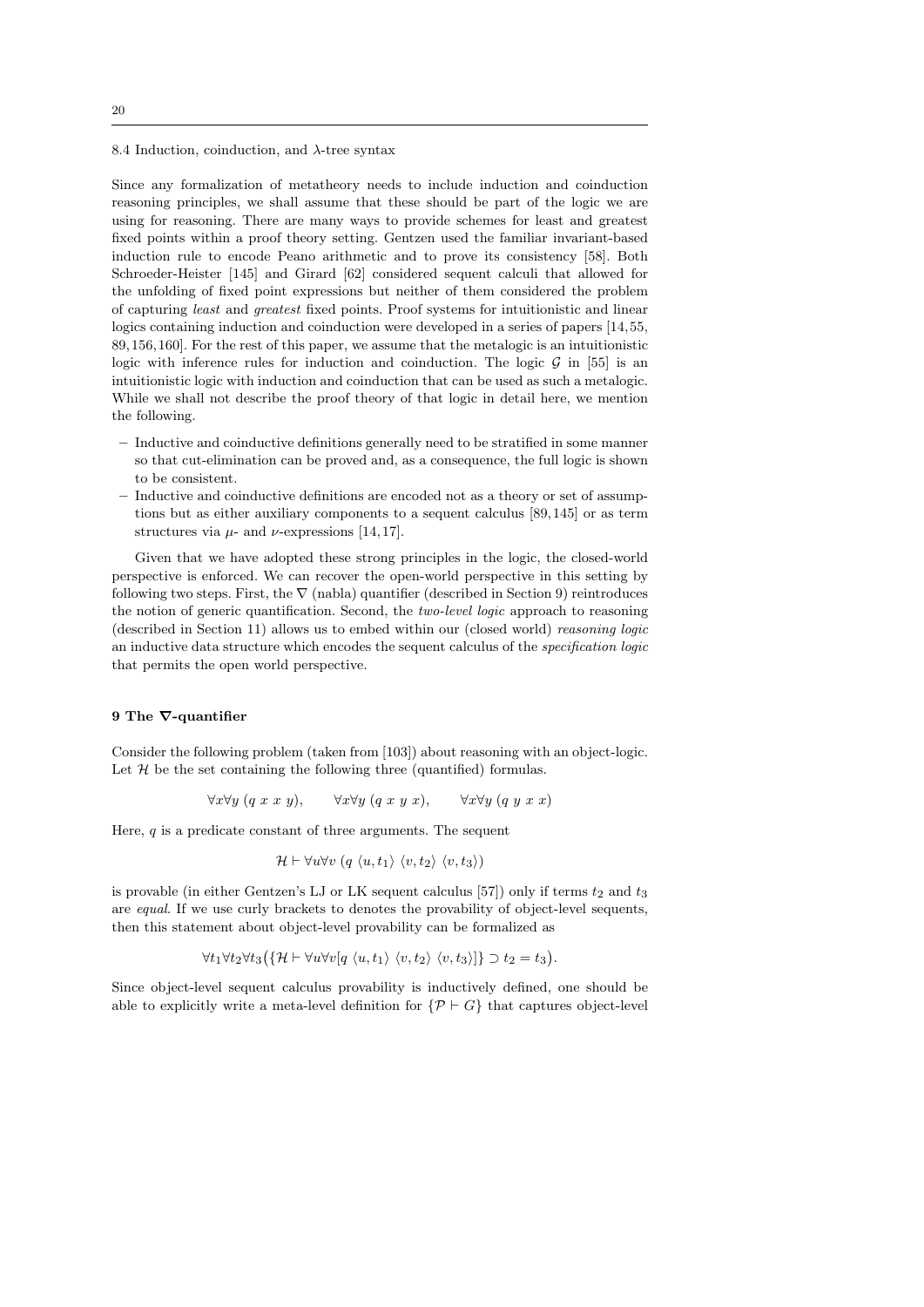provability of the sequent  $\mathcal{P} \vdash G$ . When writing such a definition, one can imagine trying to treat the object-level universal quantifier as a metalevel universal quantifier, as in the following formula.

$$
\forall t_1 \forall t_2 \forall t_3 \big( [\forall u \forall v \{ \mathcal{H} \vdash (q \langle u, t_1 \rangle \langle v, t_2 \rangle \langle v, t_3 \rangle) \} ] \supset t_2 = t_3 \big)
$$

This second formula is only provable, however, if there are at least two different members of the underlying object-level type. That approach to proving this second formula is unfortunate since the original formula is provable without any assumptions about the inhabitants of the object-level types. Thus, it seems to be a mistake to reduce the object-level universal quantifier to the metalevel universal quantifier.

For a similar but simpler example, consider the  $\xi$  inference rule, often written as

$$
\frac{t=s}{\lambda x.t = \lambda x.s} .
$$

This inference rule violates the Perlis principle (Principle 3 in Section 4) since occurrences of  $x$  in the premise are free. If we fix this violation by inserting the universal quantifier into the rule

$$
\frac{\forall x \ (t=s)}{\lambda x.t = \lambda x.s}
$$

then the equivalence  $\forall x (t = s) \equiv (\lambda x.t = \lambda x.s)$  can be proved. As argued in Section 2, this equivalence is problematic for  $\lambda$ -tree syntax since we want  $\forall w \neg (\lambda x.x = \lambda x.w)$  to be provable because it is impossible for there to be a (capture-avoiding) substitution for w into  $\lambda x.w$  that results in the term  $\lambda x.x$ . However, since this latter formula is equivalent to  $\forall w \ \neg \forall x \ (x = w)$  this (first-order) formula cannot be proved since it is false for a first-order model with a singleton domain.

The  $∇$ -quantifier [103, 104] provides an elegant logical treatment of these two examples. While this new quantifier can informally be described as providing a formalization of "newness" and "freshness" in a proof system, it is possible to describe it more formally using the mobility-of-binders theme. In particular, sequents are generalized from having one global signature (the familiar  $\Sigma$ ) to also having several local signatures,

$$
\Sigma : \sigma_1 \triangleright B_1, \ldots, \sigma_n \triangleright B_n \vdash \sigma_0 \triangleright B_0,
$$

where  $\sigma_i$  is a list of variables, locally scoped over the formula  $B_i$ . The expression  $\sigma_i \triangleright B_i$ is called a generic judgment. The ∇-introduction rules moves a formula-level binding to a generic judgment-level binding (when reading these proof rules from conclusion to premise).

$$
\frac{\Sigma : (\sigma, x_{\gamma}) \triangleright B, \Gamma \vdash \mathcal{C}}{\Sigma : \sigma \triangleright \nabla x_{\gamma}.B, \Gamma \vdash \mathcal{C}} \nabla \mathcal{L} \qquad \frac{\Sigma : \Gamma \vdash (\sigma, x_{\gamma}) \triangleright B}{\Sigma : \Gamma \vdash \sigma \triangleright \nabla x_{\gamma}.B} \nabla \mathcal{R}
$$

In these rules, the variable  $x$  is assumed to not occur in the local signature to which it is added: such an assumption is always possible since  $\alpha$ -conversion is available for all term, formula, and sequent-level bindings. The generic judgment  $(x_1, \ldots, x_n) \triangleright t = s$ can be identified, at least informally, with the generic judgment  $\rhd \nabla x_1 \cdots \nabla x_n.(t = s)$ and with the formula  $\nabla x_1 \cdots \nabla x_n$ .  $(t = s)$ . Since these introduction rules are the same on the left and the right, one expects that this quantifier is self-dual. Instead of listing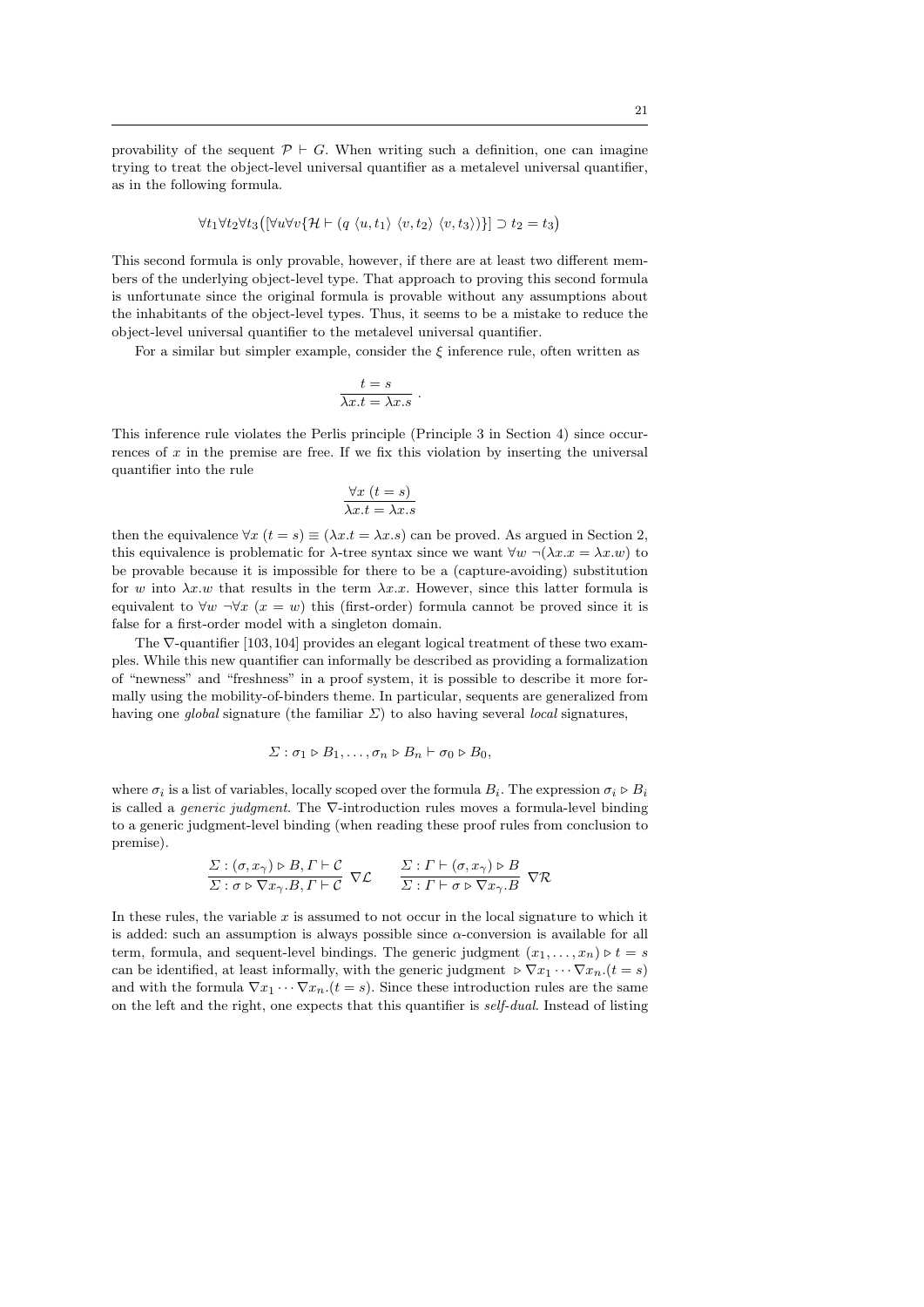all the other inference rules for formulas using this extended sequent, we simply note that the following equivalences involving logical connectives hold as well.

$$
\nabla x \neg Bx \equiv \neg \nabla x Bx \qquad \nabla x (Bx \wedge Cx) \equiv \nabla x Bx \wedge \nabla x Cx
$$
  
\n
$$
\nabla x (Bx \vee Cx) \equiv \nabla x Bx \vee \nabla x Cx \qquad \nabla x (Bx \Rightarrow Cx) \equiv \nabla x Bx \Rightarrow \nabla x Cx
$$
  
\n
$$
\nabla x \forall y Bxy \equiv \forall h \nabla x Bx (hx) \qquad \nabla x \exists y Bxy \equiv \exists h \nabla x Bx (hx)
$$
  
\n
$$
\nabla x \forall y Bxy \Rightarrow \forall y \nabla x Bxy \qquad \nabla x. \top \equiv \top, \quad \nabla x. \bot \equiv \bot
$$

Note that the scope of a  $\nabla$  quantifier can be moved in over all propositional connectives. Moving it's scope below the universal and existential quantifier requires the familiar notion of raising [94]: that is, the when  $\nabla$  moves inside a quantified expression, the type of the quantified variable must be raised by the type of the ∇-quantified variable.

While they are formally different, the ∇-quantification is similar to the Gabbay and Pitt's freshness quantifier [50]: they are both self dual, i.e.,  $\nabla x \neg Bx \equiv \neg \nabla x Bx$ , and in weak settings (roughly Horn clauses), they coincide [53].

The  $\nabla$ -quantifier is the missing quantifier for formulating the  $\xi$ -rule: that is, the rule can now be written as

$$
\frac{\nabla x (t = s)}{\lambda x.t = \lambda x.s}.
$$

Thus, the formulas  $\nabla x_1 \cdots \nabla x_n$   $(t = s)$  and  $(\lambda x_1 \ldots \lambda x_n.t) = (\lambda x_1 \ldots \lambda x_n.s)$  are provably equivalent. This treatment of the  $\xi$ -rule using  $\nabla$  appears to be similar to the semantic treatment of that rule using lambda algebras with indeterminates given in [149]. Using this inference rule, the following three formulas are equivalent.

$$
\forall w \ \neg(\lambda x. x = \lambda x. w) \qquad \forall w \ \neg \nabla x \ (x = w) \qquad \forall w \ \nabla x \ (x \neq w).
$$

Furthermore, all of these formulas are provable.

In general,  $\nabla$  does not imply  $\forall$ : that is,  $(\nabla x.Bx) \supset (\forall x.Bx)$  is not generally provable. For example, assume that  $i$  is a primitive type and  $a$  and  $b$  are two constants of type i. The formula  $\nabla x$   $(x \neq a) \supset \forall x$   $(x \neq a)$  is not provable since clearly  $\nabla x$   $(x \neq a)$ is provable while  $\forall x \ (x \neq a)$  is not true. It is, however, the case that in certain settings  $\nabla$  does imply  $\forall$ : an important example of such a theorem is presented in Section 11.

Full details of sequent calculi involving ∇-quantification are provided elsewhere (see, [55, 104]). While we do not present the full sequent calculus rules here, we shall focus on the rules that actually complete a proof (i.e., rules with no premises). For example, the leaves of a sequent calculus proof might involve either the  $\top$  on the righthand-side or ⊥ on the left-hand-side. There are two other possible leaves. The one involving equality would contain the generic judgment  $(x_1, \ldots, x_n) \triangleright t = s$  which can be viewed as just another way to write the equality  $\lambda x_1 \cdots \lambda x_n.t = \lambda x_1 \cdots \lambda x_n.s.$  The final possibility involves a generalization of the initial rule: In particular, when is a sequent of the form  $\Sigma : \Gamma, \sigma \triangleright A \vdash \sigma' \triangleright A'$  to be considered initial. There seems to be two natural approaches to defining the initial rule in the presence of generic judgments.

Minimal approach One approach declares  $\Sigma : \Gamma, (x_1, \ldots, x_n) \triangleright A \vdash (y_1, \ldots, y_m) \triangleright A'$ to be initial exactly when  $\lambda x_1 \cdots \lambda x_n$ . A and  $\lambda y_1 \cdots \lambda y_m$ . A' are  $\lambda$ -convertible. Such a definition seems too strong, however, since the order of variables in two different local context does not seem important: in particular, it would seem natural that  $\nabla x \nabla y.B$ should be logically equivalent to  $\nabla y \nabla x \cdot B$ . Adopting this additional interchange principle is called the minimal approach and was used and analyzed in [13]. In that setting, local signature contexts are allowed to exchange the order of their variables.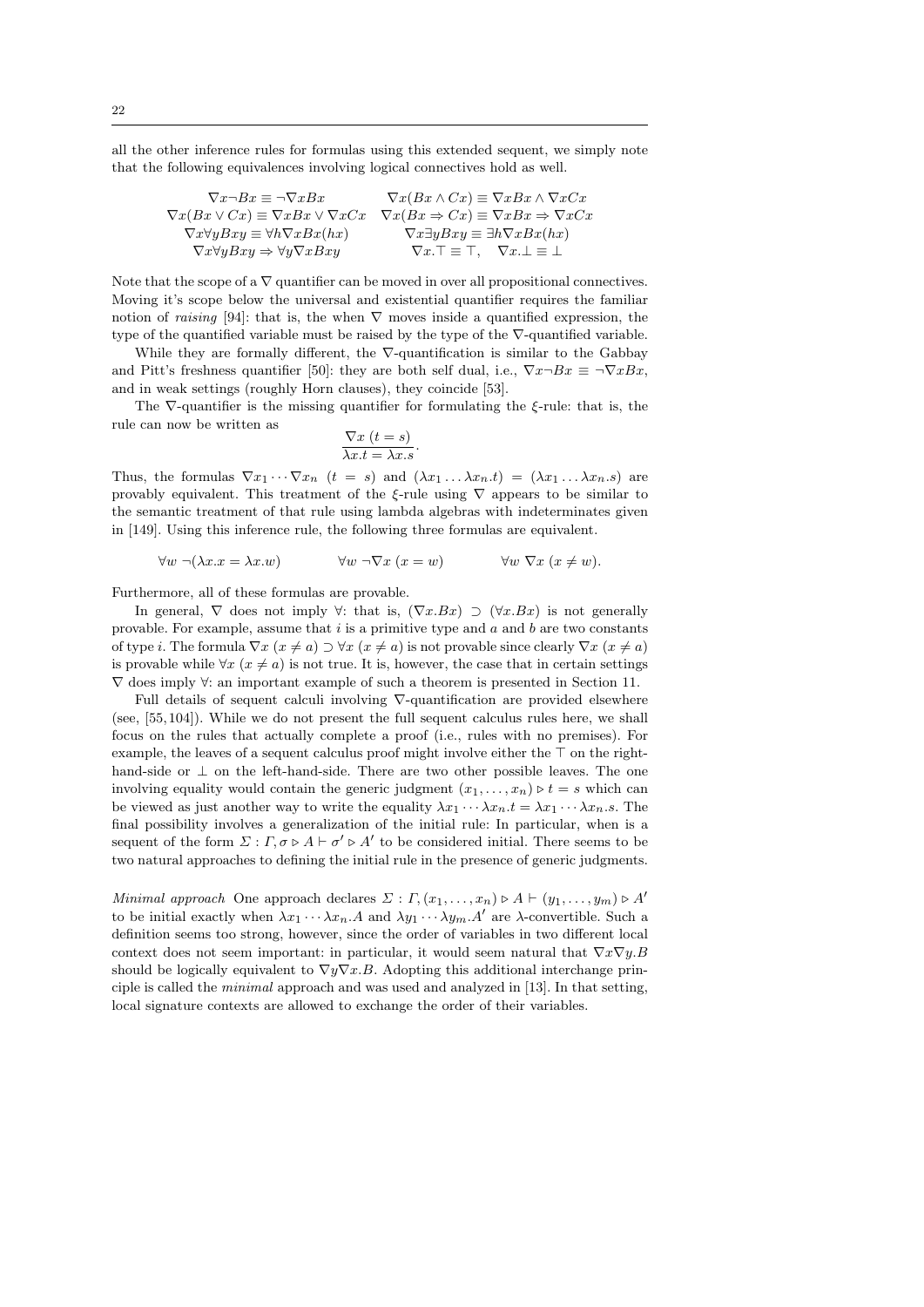Nominal approach Besides exchange, it might also seem natural to allow a form of strengthening: that is, to allow the equivalence of  $\nabla x.B$  with B whenever x is not free in B. A consequence of such an equivalence is that all types are non-empty. For example, the formula  $\exists x_i.B$  is not provable if the type i does not contain any inhabitants. However, the formula  $\nabla y_i \exists x_i B$  might be provable: there is, at least, one inhabitant of type  $i$ , namely, the nominal  $y$ . This kind of argument can easily be generalized to show that this strengthening equivalence implies that types for which one uses  $\nabla$  necessarily contain an infinite number of members. Baelde has argued [13] that certain adequacy issues can be complicated when strengthening is allowed and Gacek has described how to address most of those issues [52, Section 4.2]. The strengthening principle has been formally studied [54, 52,55, 158] and implemented in the Abella theorem prover [15]. The nominal approach also allows for a different way of writing local (generic) contexts within sequents. Via the strengthening rule, all local contexts can have the same number of variables (just add more variables to those local contexts that are shorter than the local context of maximum length). Furthermore, all contexts can use the same variable names (using  $\alpha$ -conversion). In such a setting, then, instead of writing the many local signatures that are now all the same, we can write that local signature as if it is global (although acting locally). Such a convention is taken, for example, in displaying sequents within the Abella prover.

### 10 The Abella proof assistant

Most of the proof theory principles and logic designs that we have motivated so far are implemented in the Abella interactive theorem prover. First implemented by Gacek in 2009 as part of his PhD [52], this prover has attracted a number of users and additional developers. Abella is written in OCaml and the most recent versions of the system are available via GitHub and OPAM [1]. A tutorial appears in [15]. The logical foundation that is closest to that which is implemented is the logic  $\mathcal G$  in [55]. The approach to induction and coinduction in Abella differs significantly from that based on proof theory: in particular, the proof rules in  $G$  for induction and coinduction require explicitly providing invariants and co-invariants. However, Abella leaves such invariants implicit, opting for a more natural and convenient kind of guarded circular reasoning to account for induction and coinduction.

#### 10.1 A simple proof using Abella

Before illustrating how Abella can deal with bindings in specifications and in reasoning, we first illustrate how to use this system to prove a few elementary theorems. Figure 7 displays the Abella specification of the natural number type, the constructors for that type, the predicate that describes the set of natural numbers, and the ternary relation that defines addition of natural numbers. Figure 8 displays the statement of three theorems that prove the commutativity of addition. Readers familiar with the Coq theorem prover will no doubt see a similarity to this style of declaration and proof script.

To illustrate the style of inductive reasoning that is used in Abella, we present some of the details in the proof of the plus\_com theorem in Figure 8. After the statement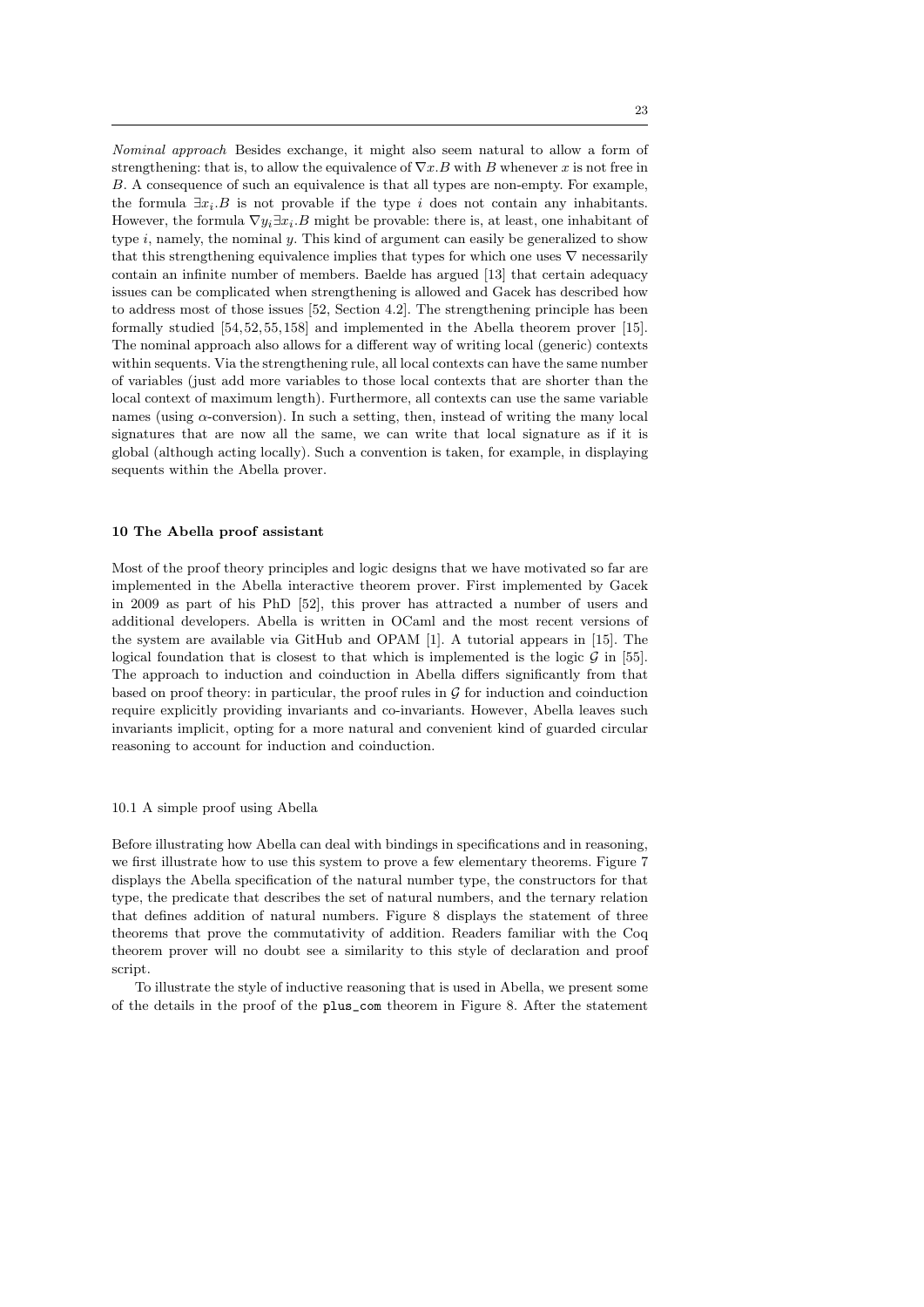```
Kind nat type .
Type z nat .
Type s nat \rightarrow nat.
Define nat : nat -> prop by
  nat z ;
  nat (s N) := nat N.
Define plus : nat \rightarrow nat \rightarrow nat \rightarrow prop by
  plus z N N ;
  plus (s M) N (s K) := plus M N K.
```
Fig. 7 An Abella specification of natural numbers and addition

```
Theorem plus_zero : forall N, nat N \rightarrow plus N z N.
induction on 1. intros. case H1.
  search .
  apply IH to H2. search.
Theorem plus_succ :
         forall M N K, plus M N K \rightarrow plus M (s N) (s K).
induction on 1. intros. case H1.
  search .
  apply IH to H2. search.
Theorem plus_comm :
         forall M N K, nat K \rightarrow plus M N K \rightarrow plus N M K.
induction on 2. intros. case H2.
  apply plus_zero to H1. search.
  case H1. apply IH to H4 H3. apply plus_succ to H5. search.
```
Fig. 8 An Abella theorem file proving the commutativity of addition

of the theorem and the issuance of the induction on 2 and intros proof tactics, the Abella proof state is denoted by a sequent written as follows.

```
Variables : M N K
IH : forall M N K, nat K -> plus M N K * -> plus N M K
H1 : nat K
H2 : plus M N K @
============================
 plus N M K
```
The list of variables in the first line are the eigenvariables that are bound over this sequent. The assumption IH is the inductive assumption and H1 and H2 are two additional assumptions that can be used to prove the last formula displayed. Note the addition of the annotation  $*$  in the inductive hypothesis and  $\mathcal Q$  in the H2 assumption: these are used to stop (guard against) the fallacious circular reasoning that could result by applying the inductive hypothesis too quickly in the proof. In particular, inductive restrictions are represented by tagging an atomic formula with \* (smaller) and with @ (equal). These annotations are used to implicitly track the size of inductive arguments rather than using explicit numeric values. Experience with Abella suggests that using these annotations is much more natural than requiring the insertion of an actual invari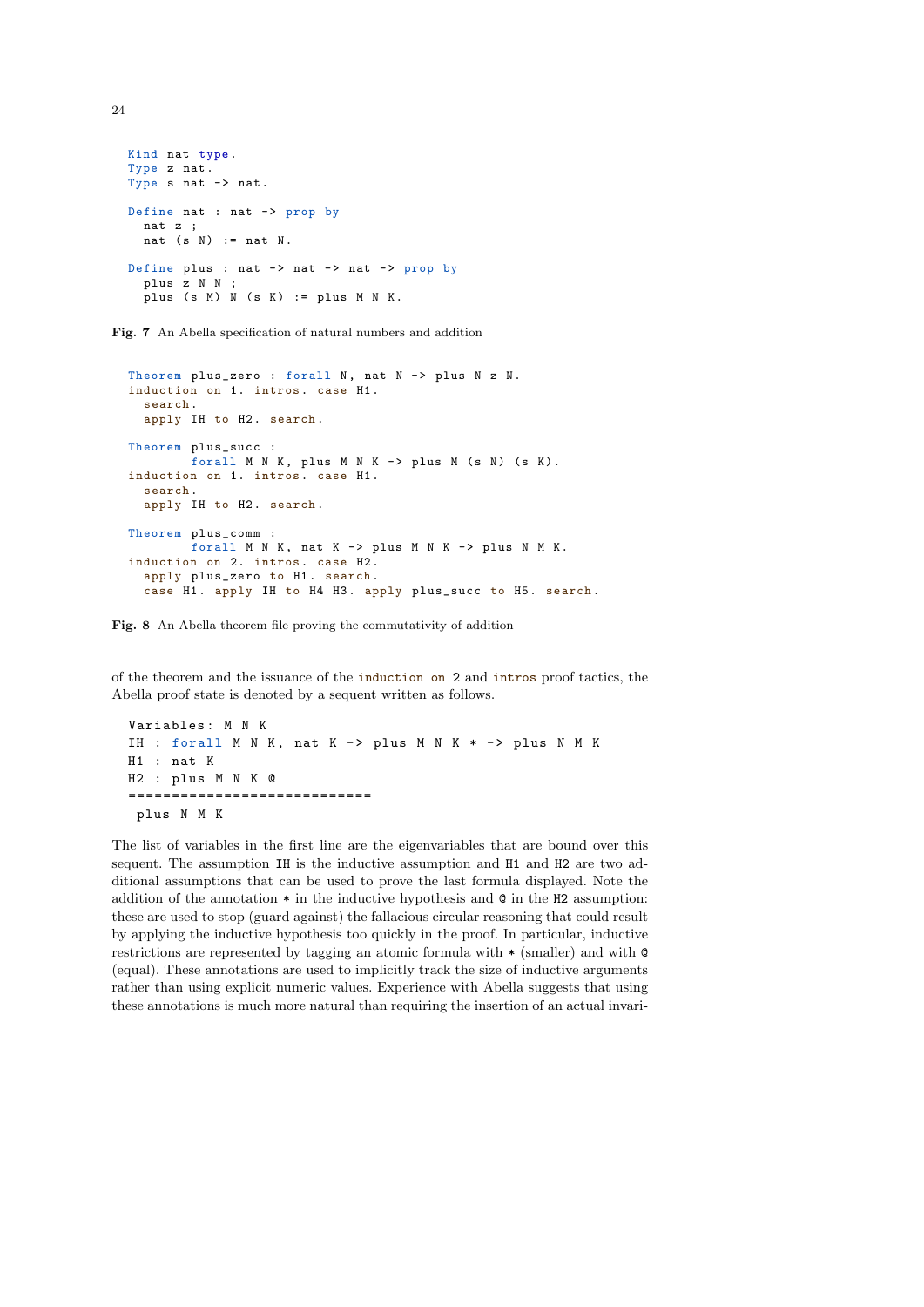ant (as required by the proof system for  $\mathcal{G}$ ): the soundness of using such annotations is argued in [52].

To continue with this proof, one must perform a case analysis on H2 before applying the inductive hypothesis. In particular, the case H2 proof step results in two subcases (in both cases, the @ annotation is replaced with a \* annotation). The first one is represented by the proof state

```
Variables: K
IH : forall M N K, nat K -> plus M N K * -> plus N M K
H1 : nat K
============================
 plus K z K
```
This case can be proved by invoking the previously proved lemma plus\_zero. The second case is represented by the proof state

```
Variables : N K1 M1
IH : forall M N K, nat K -> plus M N K * -> plus N M K
H1 : nat (s K1)
H3 : plus M1 N K1 *
============================
 plus N (s M1) (s K1)
```
The case H1 command performs inversion on the H1 assumption: that is, the only way that (s K1) can be a natural number is for K1 to be a natural number: the state of the proving session is now

```
Variables : N K1 M1
IH : forall M N K, nat K -> plus M N K * -> plus N M K
H3 : plus M1 N K1 *
H4 : nat K1
============================
 plus N (s M1) (s K1)
```
The apply IH to H4 H3 proof step employs the inductive assumption (since the  $*$ annotations in IH and H3 match) and the plus\_succ theorem completes the proof.

# 10.2 The  $\pi$ -calculus

The  $\pi$ -calculus [107, 108] is an interesting challenge for formalization since its metatheory must deal with not only bindings, substitution, and  $\alpha$ -conversion but also with induction and coinduction. This calculus also has a mature theory [109, 144] which is a great aid in developing and judging formalizations. We shall assume that the reader is already familiar with the traditional formalization and meta-theory of the  $\pi$ -calculus as given in these references. In this section, we present an alternative formalization of the  $\pi$ -calculus that makes use of the  $\nabla$ -quantifier and the logic  $\mathcal{G}$ .

#### 10.2.1 Encoding the syntax of the  $\pi$ -calculus

In order to encode the  $\pi$ -calculus processes, we introduce two primitive types p and n denoting the syntactic categories for processes and names, respectively. The syntax of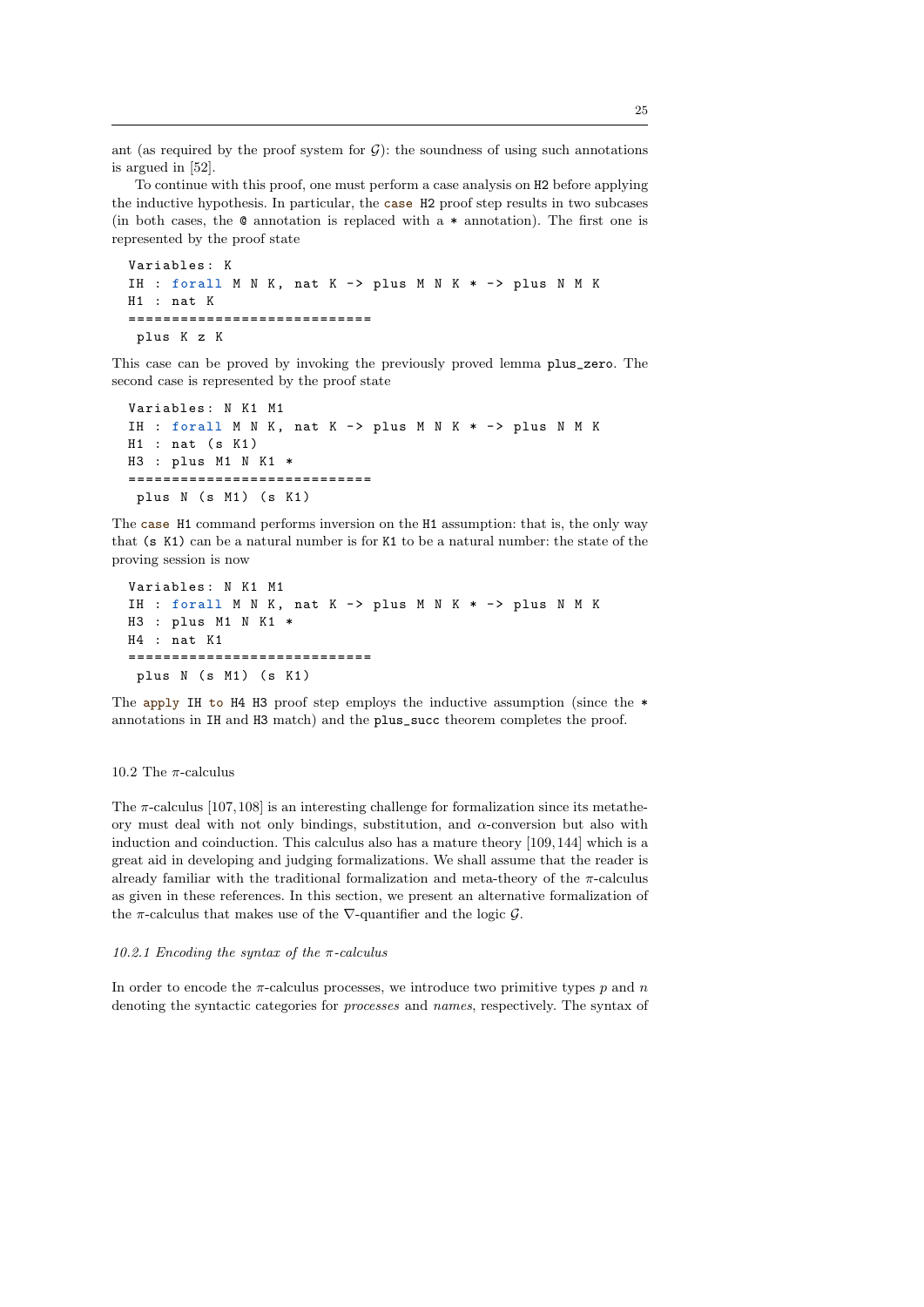```
Kind n, p type.
Type null <br>
Type taup <br>
p -> p.
Type taup p \rightarrow p<br>Type plus, par p \rightarrow pType plus, par p \rightarrow p \rightarrow p<br>Type match, out n \rightarrow n \rightarrow pType match, out n \rightarrow n \rightarrow p \rightarrow p.<br>Type in n \rightarrow (n \rightarrow p) \rightarrown \rightarrow (n \rightarrow p) \rightarrow p.
Type nu (n - > p) \rightarrow p.
```
Fig. 9 Abella specifications for the syntax of the finite  $\pi$ -calculus.

processes for the  $\pi$ -calculus is generally given as follows:

$$
P := 0 | \tau.P | x(y).P | \bar{x}y.P | (P | P) | (P + P) | (y)P | [x = y]P.
$$

Expressions in the  $\pi$ -calculus can be formalized as simply typed  $\lambda$ -terms using the signature of constants given in Figure 9. That signature contains one constructor of type p for each different kind of expression allowed. In particular, there are two binding constructors: the *restriction* operator  $(y)P$  is encoded using the constant nu of type  $(n \rightarrow p) \rightarrow p$  and the *input* prefix  $x(y)$ . P is encoded using the constant in of type n -> (n -> p) -> p. The expressions (nu  $(y \nvert p y)$ ) and (in x  $(y \nvert p y)$ ) encodes  $\pi$ -calculus expressions of the form  $(y)P_y$  and  $x(y)P_y$ , respectively, where the expression  $P_y$  is a term of type p which may contain a free occurrence of the variable y of type n. Since the equality of simply typed  $\lambda$ -terms used here includes the  $\eta$ -rule, the expressions (nu (y\ P y)) and (in x (y\ P y)) can also be written as (nu P) and (in x P).

Formally, this version of the  $\pi$ -calculus is usually referred to as the *finite*  $\pi$ -calculus since it lacks a replication operator or any method for recursive definitions. Versions of the  $\pi$ -calculus with replications or recursive definitions can be treated similarly [159].

### 10.2.2 Encoding the labeled transition system

In order to encode  $\pi$ -calculus transitions we introduce a new primitive type for the syntactic category of *action* expressions. There are three constructors for actions:  $\tau$ : a for silent actions,  $\downarrow : n \to n \to a$  for input actions, and  $\uparrow : n \to n \to a$  for output actions. The action of inputting y on channel x is written as  $\downarrow xy$ : a and the action of outputting y on channel x is written as  $\uparrow xy$  : a. The bound actions are expressions of the form  $\downarrow x : n \to a$  (bound input on channel x) and  $\uparrow x : n \to a$  (bound output on channel x). Constructors for encoding  $\tau$ ,  $\uparrow$ , and  $\downarrow$  are given in the first lines of Figure 10.

One-step transitions for  $\pi$ -calculus expressions are encoded using two ternarypredicates: the arrow · → · of type  $p \to a \to p \to prop$  and the arrow · → of type  $p \to (n \to a) \to (n \to p) \to prop$ . Here,  $P \xrightarrow{A} Q$  encodes a transition where A is a free or silent action and  $P \stackrel{A}{\longrightarrow} Q$  encodes a transition where A is a bound action. In particular,  $P \xrightarrow{\downarrow x} M$  encodes the fact that P makes a bound input action  $\downarrow x : n \to a$  to the abstracted process  $M : n \to p$  and  $P \stackrel{\uparrow x}{\longrightarrow} M$  encodes the fact that P makes a bound output action,  $\uparrow x : n \to a$  to the abstracted process  $M : n \to p$ .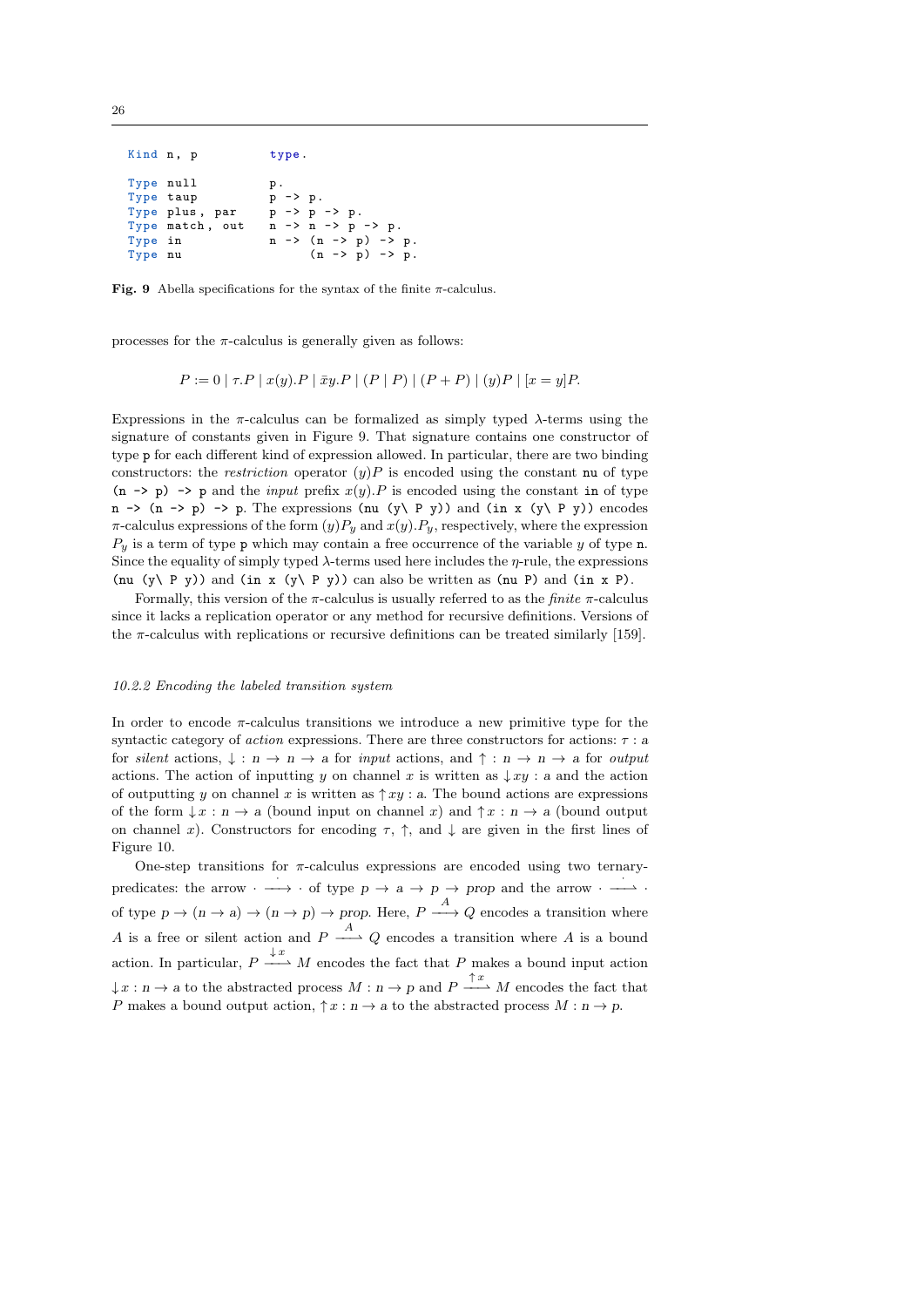The following rules are from the semantic definition of the  $\pi$ -calculus in [108].

$$
\frac{P \xrightarrow{\bar{x}y} P}{\bar{x}y.P \xrightarrow{\bar{x}y} P} \qquad \frac{P \xrightarrow{\alpha} P'}{(y)P \xrightarrow{\alpha} (y)P'} y \notin n(\alpha) \qquad \frac{P \xrightarrow{\bar{x}y} P'}{(y)P \xrightarrow{\bar{x}(w)} P'} y \neq x \qquad \qquad y \neq x \qquad \qquad y \neq f v((y)P')
$$

These inference rules—named output-act, res, and open, respectively—are easily encoded using the following clauses.

```
one ( out X Y P ) ( up X Y ) P ;
one (nu P) A (nu P') := nabla x, one (P x) A (P' x);
oneb (nu M) (up X) P' :=
            nabla y, one (M y) (up X y) (P' y);
oneb (nu P) A (y \midnu (x \mid P' x y)) :=
            nabla x, oneb (P x) A (P' x);
```
The rule called res is encoded with two clauses since the original rule can be applied to both free and bound action transitions. Note that there is no need to encode the side conditions present in the inference rule version of these rules since the usual notion of quantifier scoping (including the ∇-quantifier) correctly captures those side conditions. Note also that the type of the bound variable P' in these clauses varies: in the second and fourth clauses, its type is  $n \to p$  while in the third clause, its type is  $n \to n \to p$ . The full encoding of the one step (late) transitions for the finite  $\pi$ -calculus (that is, the rules from [108] except for the IDE rule) is given in Figure 10. The correctness of this encoding is discussed in [104, 156].

It is proved in [104, Theorem 7.10] that when implications (and, hence, negations) are not present in the body of a specification, then occurrence of  $\nabla$  in that specification can be replaced with ∀ (and vice-versus) and the same atomic formulas are provable. Thus, if we are only interested in proving atomic formulas, then all of the ∇-quantifiers in Figure 10 can be changed to ∀ and there would be no difference between those two definitions as to the one and onep atomic formula that are provable. Specifications of the  $\pi$ -calculus containing universal quantifiers instead have been written in, say,  $\lambda$ Prolog [99, 102].

Consider using this transition definition in the context of a negation. The process  $(y)[x = y]\overline{x}w.0$ , where w is some constant, cannot make a (free or bound) transition since  $y$  has to be "new" and cannot be equal to  $x$ . Thus the following formula is provable using the specification in Figure 10.

$$
\forall x \forall Q \forall \alpha . [((y)[x = y](\bar{x}w.0) \xrightarrow{\alpha} Q) \supset \bot]
$$

This theorem and its brief proof can be entered into Abella as follows (here, w is a constant of type name):

```
Theorem example1 : forall x Q A,
  one (nu y\ match x y (out x w null)) A Q -> false.
  intros. case H1. case H2.
```
The last step in this proof formally involves a unification that is rather similar to the unification problem mentioned in Section 9: that is, this last step in the proof succeeds because the unification problem  $(\lambda y.x) = (\lambda y.y)$  fails (since there is no substitution for the free variable  $x$  that makes these terms equal).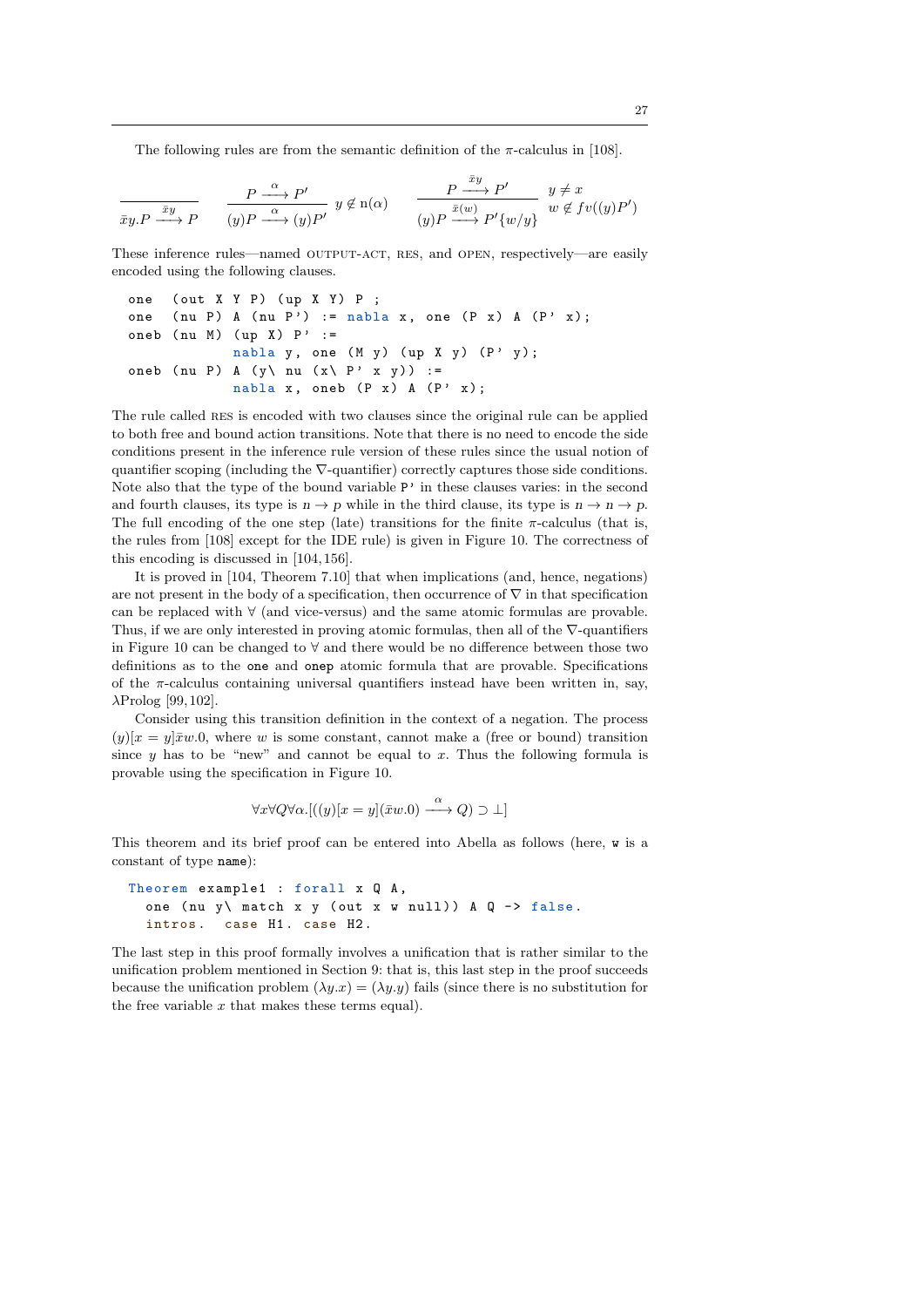```
Kind act type.
Type tau act .
                      n \rightarrow n \rightarrow act.
Define
        : p \rightarrow act -> p \rightarrow prop,
  oneb : p \rightarrow (n \rightarrow act) \rightarrow (n \rightarrow p) \rightarrow propby
  oneb (in X M) (dn X) M;
  one ( out X Y P) ( up X Y) P;<br>one ( taup P) tau P;
  one (taup P) tau P;
  one (match X X P) A Q := one P A Q;
  oneb (match X X P) A M := oneb P A M ;<br>one (plus P Q) A R := one P A R ;
  one ( plus P Q ) A \t R := one P A \t R ;<br>one ( plus P 0 ) A \t R := one 0 A \t R :
  one ( plus P Q ) A R := one Q A R ;<br>
oneb ( plus P Q ) A M := oneb P A M :
  oneb (plus P Q) A M := oneb P A M ; oneb Q A M ; = oneb Q A M ;
         (plus P Q) A M := oneb Q A M ;
  one (par P Q) A (par P' Q) := one P A P' ;<br>one (par P Q) A (par P Q') := one Q A Q' ;
   one ( par P Q ) A ( par P Q ' ) := one
  oneb (par P Q) A (x) par (M x) Q) := oneb P A M ;
  oneb (par P Q) A (x \rightarrow y P (N \times x) := oneb Q A N ;<br>one (nu P) A (nu Q) := nabla x, one
  one (nu P) A (nu Q) := nabla x, one (P x) A (Q x);
  oneb (nu P) A (y\ nu (x\qquad (x, y)) := nabla x, oneb (P x) A (Q x);
  oneb (nu M) (up X) N := nabla y, one (M y) (up X y) (N y) ;
   one ( par P Q) tau ( nu y\ par (M y) (N y)) :=
     exists X , oneb P ( dn X) M /\ oneb Q ( up X) N ;
   one ( par P Q) tau ( nu y\ par (M y) (N y)) :=
     exists X, oneb P (up X) M /\ oneb Q (dn X) N ;
   one (par P Q) tau (par (M Y) T) :=
     exists X, oneb P (dn X) M /\ one Q (up X Y) T ;
  one (par P Q) tau (par R (M Y)) :=
     exists X, oneb Q (dn X) M /\ one P (up X Y) R.
```
Fig. 10 Specifications of the one step (late) transitions for the finite  $\pi$ -calculus.

### 10.2.3 Some of the metatheory of the  $\pi$ -calculus

The quality of this specification of the  $\pi$ -calculus transition semantics is high, as illustrated by the following observations.

When instantiating the quantifiers (implicitly) quantifying the many clauses in Figure 10, the resulting formulas may contain subterms that are not  $\beta$ -normal. Only the last two clause rules yield instances in which the resulting  $\beta$ -redexes are actually not  $\beta_0$ -redexes (Section 5). If we delete those last two clauses from Figure 10, we get the  $\pi_I$ -calculus (the  $\pi$ -calculus with *internal mobility* [143]). Since the only  $\beta$ -conversion needed is  $\beta_0$ -conversion, we can view the  $\pi_I$ -calculus as a subset of the  $\pi$ -calculus in which  $\beta$ -conversion is only used to provide binder mobility (in the sense described in Section 5) and not more.

The definition of simulation for the  $\pi$ -calculus can be given as the greatest fixed point of the following recursive definition.

$$
\begin{array}{ll}\n\text{sim } P \ Q \triangleq & \forall A, P' \left[ P \xrightarrow{A} P' \Rightarrow \exists Q'.Q \xrightarrow{A} Q' \land \text{sim } P' \ Q' \right] \land \\
&\forall X, P' \left[ P \xrightarrow{\downarrow X} P' \Rightarrow \exists Q'.Q \xrightarrow{\downarrow X} Q' \land \forall w . \text{sim } (P'w) \ (Q'w) \right] \land \\
&\forall X, P' \left[ P \xrightarrow{\uparrow X} P' \Rightarrow \exists Q'.Q \xrightarrow{\uparrow X} Q' \land \nabla w . \text{sim } (P'w) \ (Q'w) \right]\n\end{array}
$$

28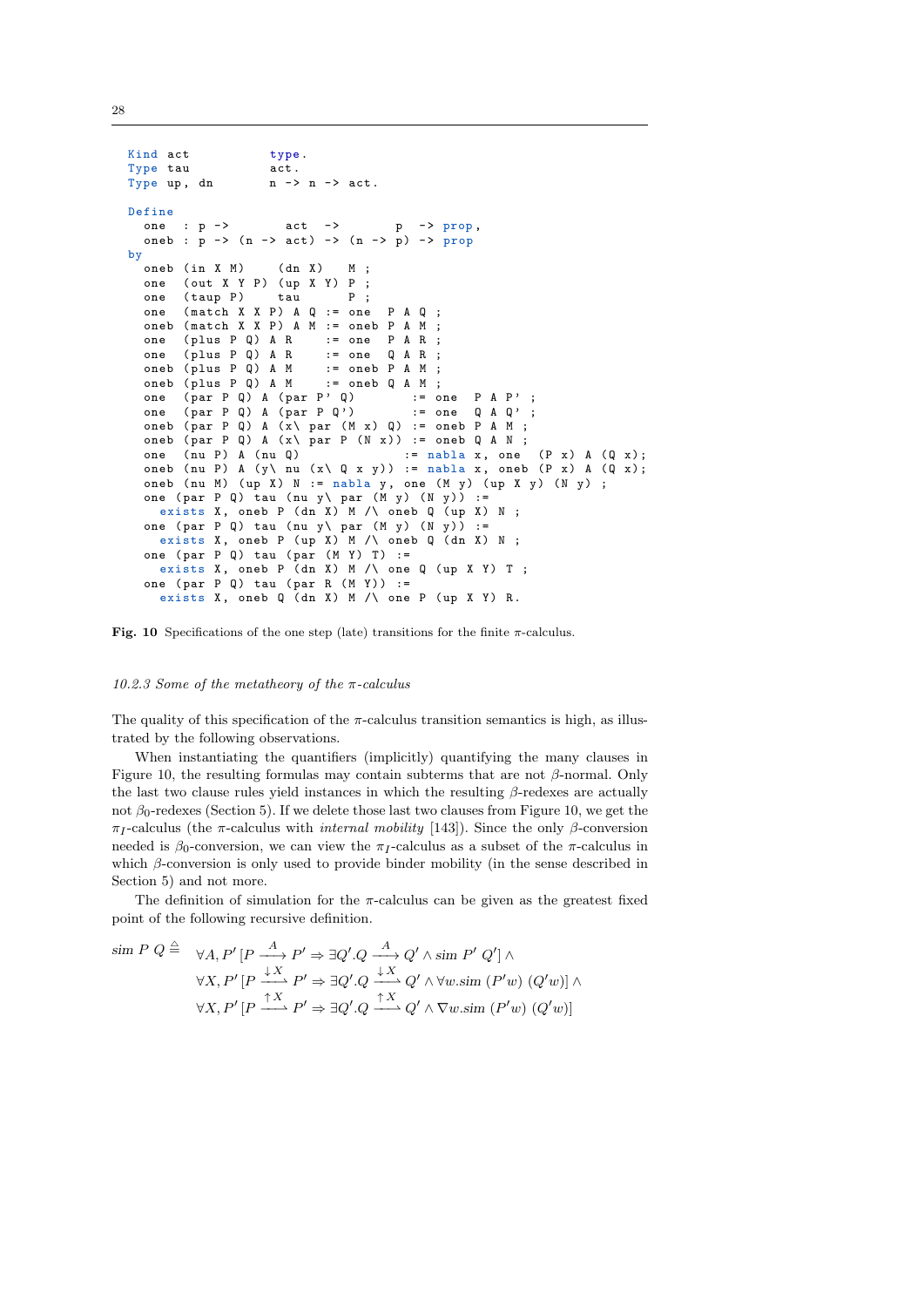```
CoDefine bisim : p \rightarrow p \rightarrow prop by
   bisim P Q :=(forall A P', one P A P' \rightarrow exists Q', one Q A Q' / \sqrt{2}A Q' /\ bisim P' Q') /\
    (forall X M, oneb P (dn X) M \rightarrow exists N, oneb Q (dn X) N /\
                                    (dn X) N /\ forall W, bisim (M W) (N W)) /\ (up X) M ->
    (for all X M, oneb P)exists N, oneb Q (up X) N /\ nabla w, bisim (M w) (N w)) /\
    (forall A \varphi', one Q \varphi A \varphi')<br>exists P', one P \varphi A \varphi', one P A P' /\ bisim P' Q') /\<br>oneb Q (dn X) N ->
    (for all X N, oneb Q)exists M, oneb P (dn X) M /\ forall W, bisim (M W) (N W)) /\ {\text{Normal } X \text{ N}}, oneb Q (up X) N ->
                         oneb Q (up X) N \rightarrow<br>oneb P (up X) M / \
        exists M, oneb P (up X) M \wedge nabla w, bisim (M w) (N w)).
```
Fig. 11 Bisimulation for the  $\pi$ -calculus

Bound actions use two different quantifiers to handle the continuation of a process: an input bound action uses  $\forall$  while the output bound action uses  $\nabla$ . The corresponding coinductive definition of bisimulation is displayed using Abella syntax in Figure 11. As proved in [104], this coinductive definition corresponds to *open* bisimulation on the finite  $\pi$ -calculus. If we changed from the intuitionistic logic of Abella to classical logic instead, then *late* bisimulation is captured. In particular, late bisimulation can be captured by assuming  $\forall x \forall y$ .  $x = y \lor x \neq y$ , a particular instance of the excluded middle [159].

The specification for the  $\pi$ -calculus above (and some variants of it) has also been used in formal proofs of various aspects of the metatheory of the  $\pi$ -calculus. For example, the Abella website [1] contains a formal proof that open bisimulation is a congruence and that bisimulation-up-to bisimilarity  $[106, 139]$  is sound (see also  $[27]$ ). The modal logics for  $\pi$ -calculus given in [109] have also been formalized in the logic underlying Abella [4,161, 159]. The model checker Bedwyr [16] provides an automated implementation of part of Abella: that implementation provides a basic model checker for the  $\pi$ -calculus [157] and some extensions of it [162].

The Coq theorem prover has been used to formalize the metatheory of the  $\pi$ calculus. Generally, two kinds of packages have been added to Coq for this purpose. First, a package that provides flexible methods for doing coinduction following, say, the Knaster-Tarski fixed point theorems, is necessary. Indeed, such a package has been implemented and used to prove various metatheorems surrounding bisimulation-up-to (including the subtle metatheory surrounding weak bisimulation) [22, 137,138]. Second, a package for the treatment of bindings and names that are used to describe the operational semantics of the  $\pi$ -calculus. Such packages exist (for example, see [10]) and, when combined with treatments of coinduction, may allow one to make progress on the metatheory of the  $\pi$ -calculus. Recently, the Hybrid systems [44] has shown a different way to incorporate both induction, coinduction, and binding into a Coq (and Isabelle) implementation. Such an approach could be seen as one way to implement this metatheory task on top of an establish formalization of mathematics. A still different approach to using Coq was taken by Honsell, Miculan, and Scagnetto in [72] in their "Theory of Context." While their logical foundations is rather different from that described here, their specifications of, say, bisimulation strongly resemble the specifications given above. In particular, the ∇-quantifier can be used to define in Abella a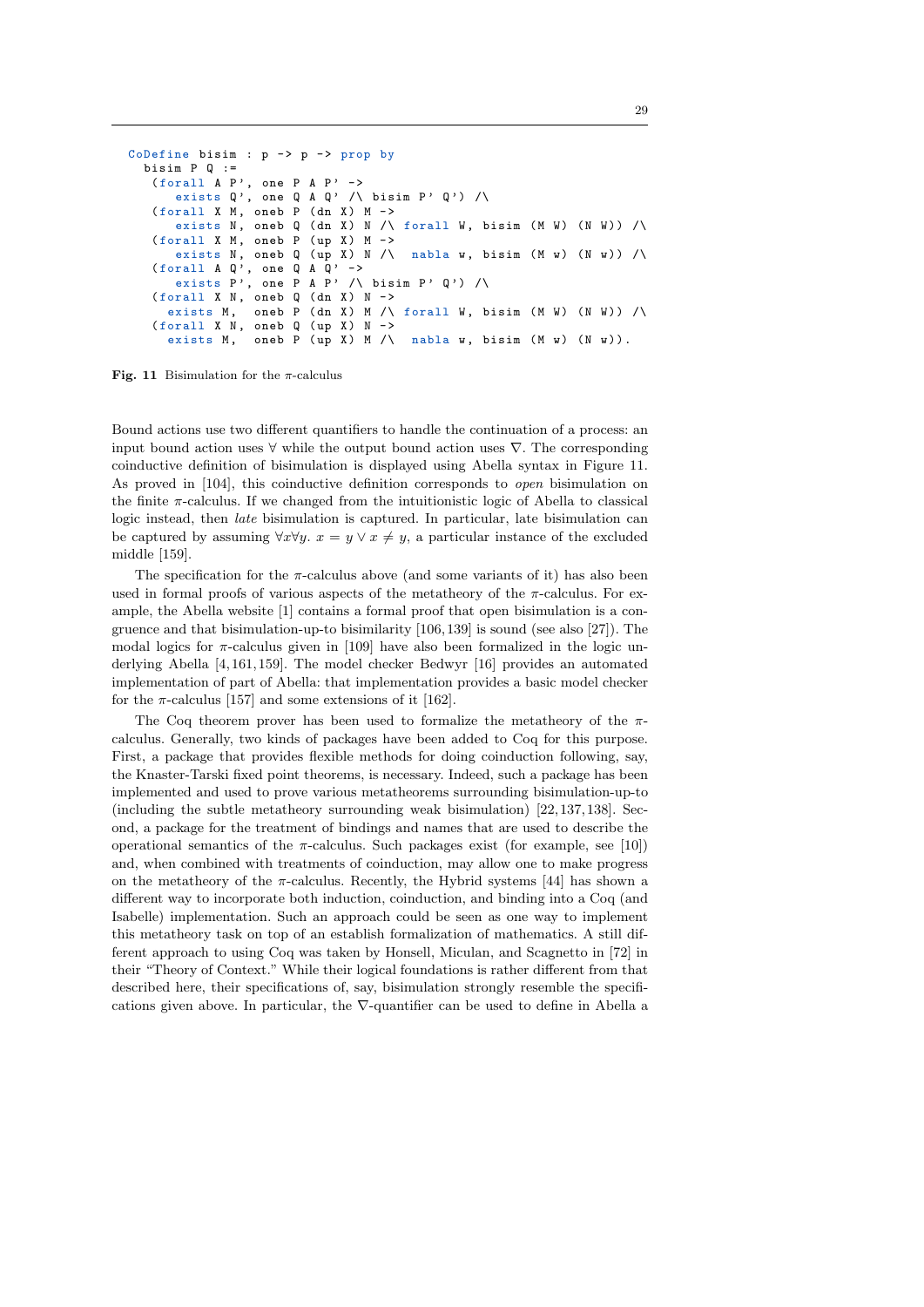```
Kind atm, atmlist type.
Type nl atmlist.
Type cons atm -> atmlist -> atmlist.
Type tt o.
Type atom \frac{1}{2} atm \rightarrow o.
Type or, and 0 \rightarrow 0 \rightarrow 0.
Type imp \qquad \qquad \text{atm} \to \text{o} \to \text{o}.\begin{array}{lll} \text{Type} & \text{all} & (\text{tm } \text{-> o}) \text{ -> o.} \\ \text{Type} & \text{ex} & (\text{tm } \text{-> o}) \text{ -> o.} \end{array}\begin{array}{ccc} \text{ex} & & \text{(tm -> 0) & \text{-> 0.} \end{array}Define seq : nat \rightarrow atmlist \rightarrow o \rightarrow prop by seq (s N) L tt;
   seq (s N)seq (s N) L (atom A) := mem A L ;
   seq (s N) L (or AB) := seq N L A ;<br>seq (s N) L (or AB) := seq N L B ;seq (s N) L (or A B) := seq N L B<br>seq (s N) L (and A B) := seq N L Aseq (s N) L (and A B) := seq N L A /\sqrt{ seq N L B ;<br>seq (s N) L (imp A B) := seq N (cons A L) B ;
         (s \ N) L (imp A B) := \text{seq} \ N (cons A L) B;<br>(s N) L (all G) := nabla x, \text{seq} \ N L (G)
   seq (s N) L (all G) := nabla x, seq N L (G x) ;<br>seq (s N) L (ex G) := exists X, seq N L (G X) ;
   seq (s N) L (ex G) := exists X, seq N L (G X) ;<br>seq (s N) L (atom A) := exists B, prog A B /\ seq
                                        s = exists B, prog A B /\ seq N L B.
```
Fig. 12 Definition of provability in the specification level logic.

freshness predicate fresh x t which holds if x is a nominal that does not appear free in t. If we let B be a formula whose free variables are among  $z, x_1, \ldots, x_n$ , and let x be the term  $x_1 :: \ldots :: x_n :: nil$  (where  $::$  and nil are constructors for lists), then the three formulas

 $\nabla z.B$   $\exists z.(\text{fresh } z \times \wedge B)$   $\forall z.(\text{fresh } z \times \supset B)$ 

are provably equivalent in Abella [55]. Replacing the freshness predicate with the notin predicate of [72] illustrates the strong similarity between their encoding of bisimulation and the one in Figure 11.

### 11 The two-level logic approach as implemented in Abella

At the end of Section 8, the need for both the open-world assumption (for a declarative treatment of  $\lambda$ -tree syntax) and the closed-world assumption (for the treatment of induction) was motivated. Following the two-level logic approach of [56, 90], we now present an Abella (reasoning-level logic) specification of provability for an object-level logic (essentially a restricted form of λProlog). This design will formally allow establishing "substitution lemmas for free" by using cut-elimination.

Consider the specification of an (object) logic (terms of type o) as well as of cut-free provability via the seq predicate. In this example, object-level formulas are limited so that the left of an implication is restricted to be only an atomic formula. This restriction is sometimes used to make the formal presentation of object-level provability simpler [88, 90]: the recent versions of Abella, however, removes that restriction [15, 171]. This specification is also partial since it does not define the (obvious) membership relation mem on atmlist nor the prog relationship. This latter relation is used to hold the logic programming specification on which we plan to prove theorems. For example,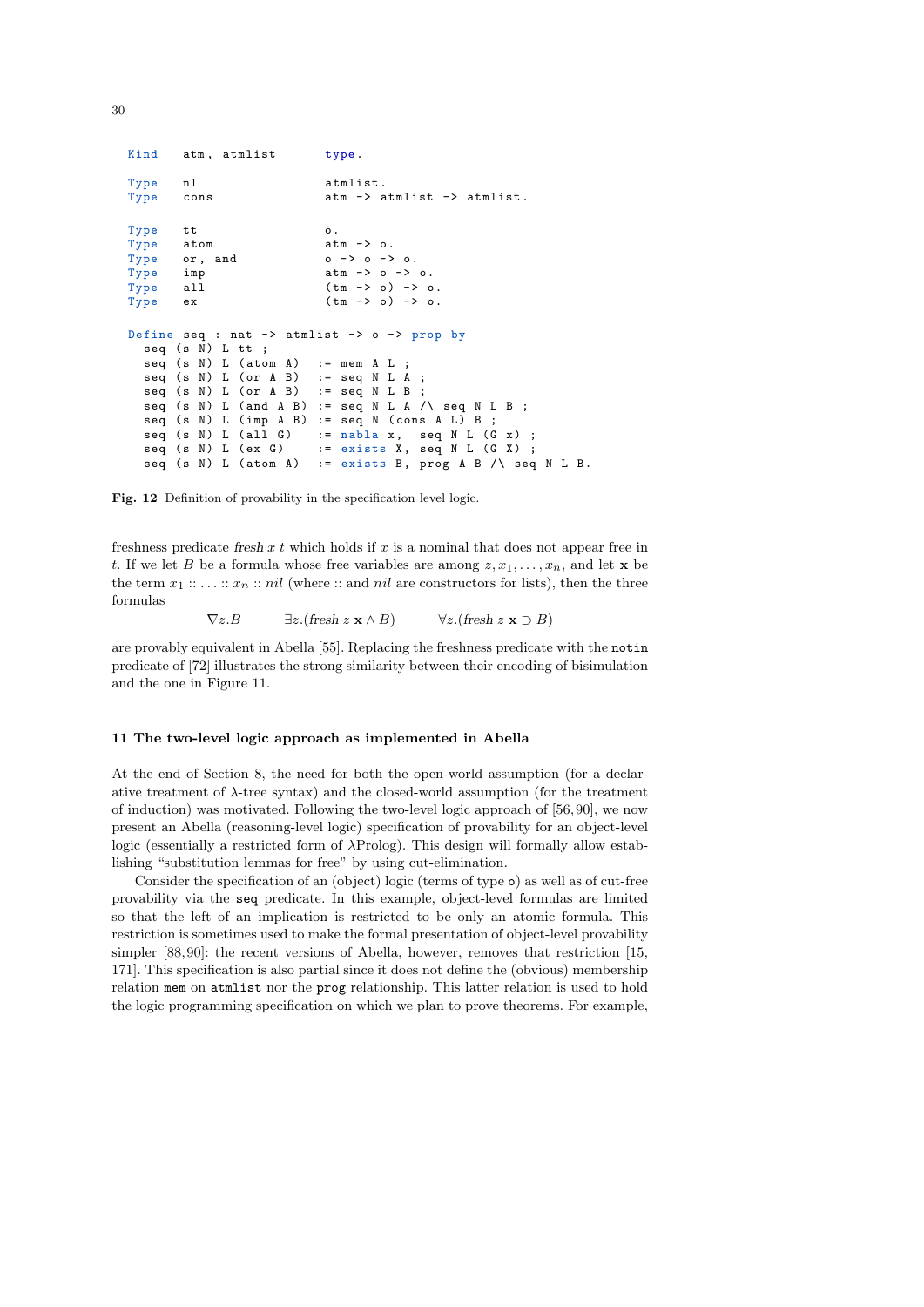```
Theorem seq_monotone : forall L1 L2 G N,
  seq N L1 G \rightarrow (forall X, mem X L1 \rightarrow mem X L2) \rightarrow seq N L2 G.
Theorem seq_cut : forall K L G N M,
  nat N \rightarrow seq N (cons K L) G \rightarrow nat M \rightarrow seq M L (atom K) \rightarrowexists P, nat P / seq P L G.
```
Fig. 13 Some metatheorems which have been proved about the specification level logic.

```
Theorem mem_inst : forall L A,
   nabla (x : tm), mem (A x) (L x) \rightarrow forall T, mem (A T) (L T).
Theorem seq_inst : forall N L G,
   nabla (x : tm), seq N (L x) (G x) -> forall T, seq N (L T) (G T).
```
Fig. 14 Two theorems of the form  $\nabla x.P(x) \supset \forall x.P(x)$ .

the evaluation and typing rules for the untyped  $\lambda$ -calculus given in Figures 4 and 6 can be written as the following definition of prog within Abella. (Essentially, prog is the prefix version of what is written as the infix symbol  $:-$  in  $\lambda$ Prolog.)

```
Define prog: atm \rightarrow o \rightarrow prop by
  prog ( eval ( abs R ) ( abs R ) ) tt ;
  prog ( eval ( app P Q ) V ) ( and ( atom ( eval P ( abs R ) ) )
                                              (\text{atom } (eval (R Q) V)));
  prog ( of ( abs R) ( arrow A B))
          \text{(all } x \in \text{imp } (\text{of } x A) \text{ (atom } (\text{of } (R x) B)));
  prog ( of ( app P Q ) B ) ( and ( atom ( of P ( arrow A B ) ) )
                                           (\text{atom} (\text{of } \mathbb{Q} \text{ A}))).
```
For the sake of providing variety, this definition of eval encodes call-by-name evaluation whereas the specification in Figure 4 encodes call-by-value evaluation.

The two theorems in Figure 13 state properties of object-level provability. Theorem seq\_monotone states that when every member of the list of hypotheses L1 is a member of the list of hypotheses L2 then the existence of a proof of height bounded by N using L1 guarantees the existence of a proof of height bounded by N using L2. This theorem can be used to show that contraction and weakening are admissible rules of inference. Theorem seq\_cut states that atomic instances of the cuts rule are admissible.

As noted in Section 9, it is not generally the case that  $\nabla x.P(x) \supset \forall x.P(x)$  is provable. There are a number of situations, however, where this entailment does hold. For example, Theorem mem\_inst in Figure 13 states that this entailment holds when the property  $P(x)$  refers to membership in a list and Theorem seq\_inst states that this also holds for object-level provability. Both of these theorems can be proved by straightforward induction.

Given the theorems above regarding properties of the object-logic, we can now formally prove the type-preservation theorem that was informally proved in Section 6.4. Given the encoding described above, this can be written as

```
Theorem type_preserve : forall E V A M N N',
  nat N' -> lt N N' -> seq N nl (atom (eval E V)) ->
  nat M \rightarrow seq M \text{ n} (atom (of E A)) ->
    exists P, nat P /\lor seq P nl (atom (of V A)).
```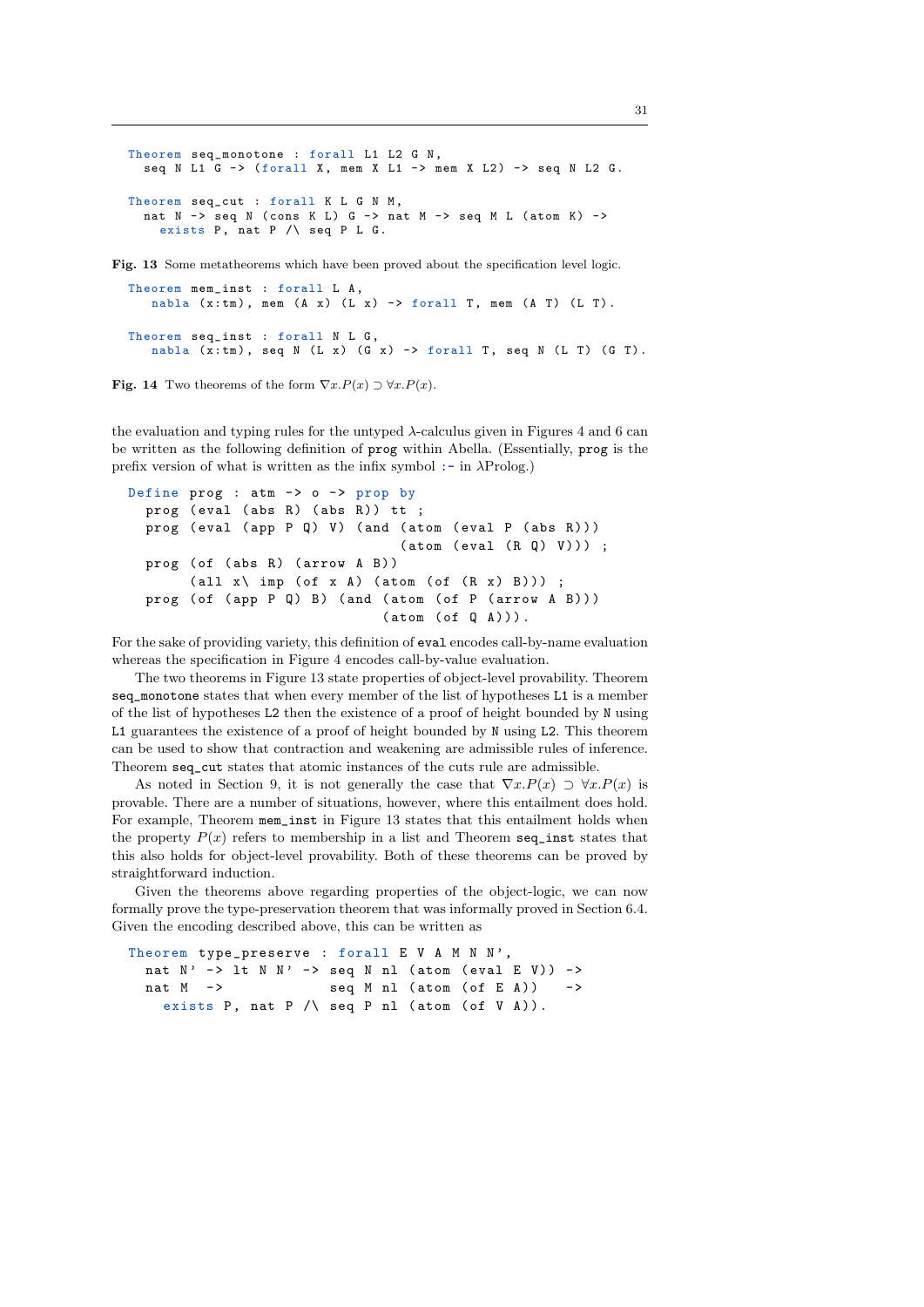Although this encoding is a bit awkward to read, the formal proof in Abella of this theorem follows the proof outline given in Section 6.4: where an eigenvariable is instantiated, the theorem seq\_inst is invoked and where modus ponens was used, the theorem seq\_cut is invoked.

Abella provides object-level provability as a built-in feature. In particular, the Abella expression  $\{L \mid -G\}$  abbreviates exists N, nat N  $\land$  seq N L G: if the list L is empty, then that expression is written simply as {G}. The three theorems seq\_monotone, seq\_cut, and seq\_inst are made available as specific tactics within Abella. Furthermore, Abella can build the **prog** predicate from (restricted)  $\lambda$ Prolog logic program and signature files.

To illustrate these features within Abella, assume that the clauses in Figures 4 and 6 are gathered together into one logic program that is loaded into Abella (via the prog binary predicate). The type\_preserve theorem above can be rewritten and formally proved correct using the following.

```
Theorem type_preserve :
  forall E V T, {eval E V} -> {of E T} -> {of V T}.
induction on 1. intros. case H1.
 search .
 case H2 .
     apply IH to H3 H6. case H8. apply IH to H4 H7.
     inst H9 with n1 = U. cut H11 with H10.
     apply IH to H5 H12. search.
```
Just before the inst command is issued, the proof system of Abella appears as follows.

```
Variables : V T U R N M B
IH : forall E V T, {eval E V}* -> { of E T} -> { of V T}
H3 : {eval M (abs R)}*
H4 : {eval N U}*
H5 : {eval (R U) V}*
HG : \{ of M (arr B T) \}H7 : { of N B }
H9 : { of n1 B |- of (R n1) T}
H10 : { of U B }
============================
 \{of V T\}
```
The list of variables (in the first line) are the eigenvariables that are bound in this sequent. The inductive hypothesis is labeled with IH and the asterisks on some of the assumptions are part of Abella's approach to doing induction (as mentioned in Section 10.1: see [15,52] for more on this approach to induction). Assumption H9 captures the object-level provability judgment that for a fresh object-level eigenvariable n1 (captured as a nominal), that the object-level sequent  $\{$  of  $n1 \text{ B } |-$  of  $(R \text{ n1}) \text{ T}\}$ is provable. The inst  $H9$  with  $n1 = U$  is responsible for instantiating the nominal  $n1$ with the term U yielding the hypothesis

 $H11$  : { of U B | - of (R U) T}

That is, since H9 holds generically (that is, for a nominal n1) then it holds for every instant of that nominal. Similarly, the cut command applies that hypothetical to the assumption H10 and this yields the additional assumption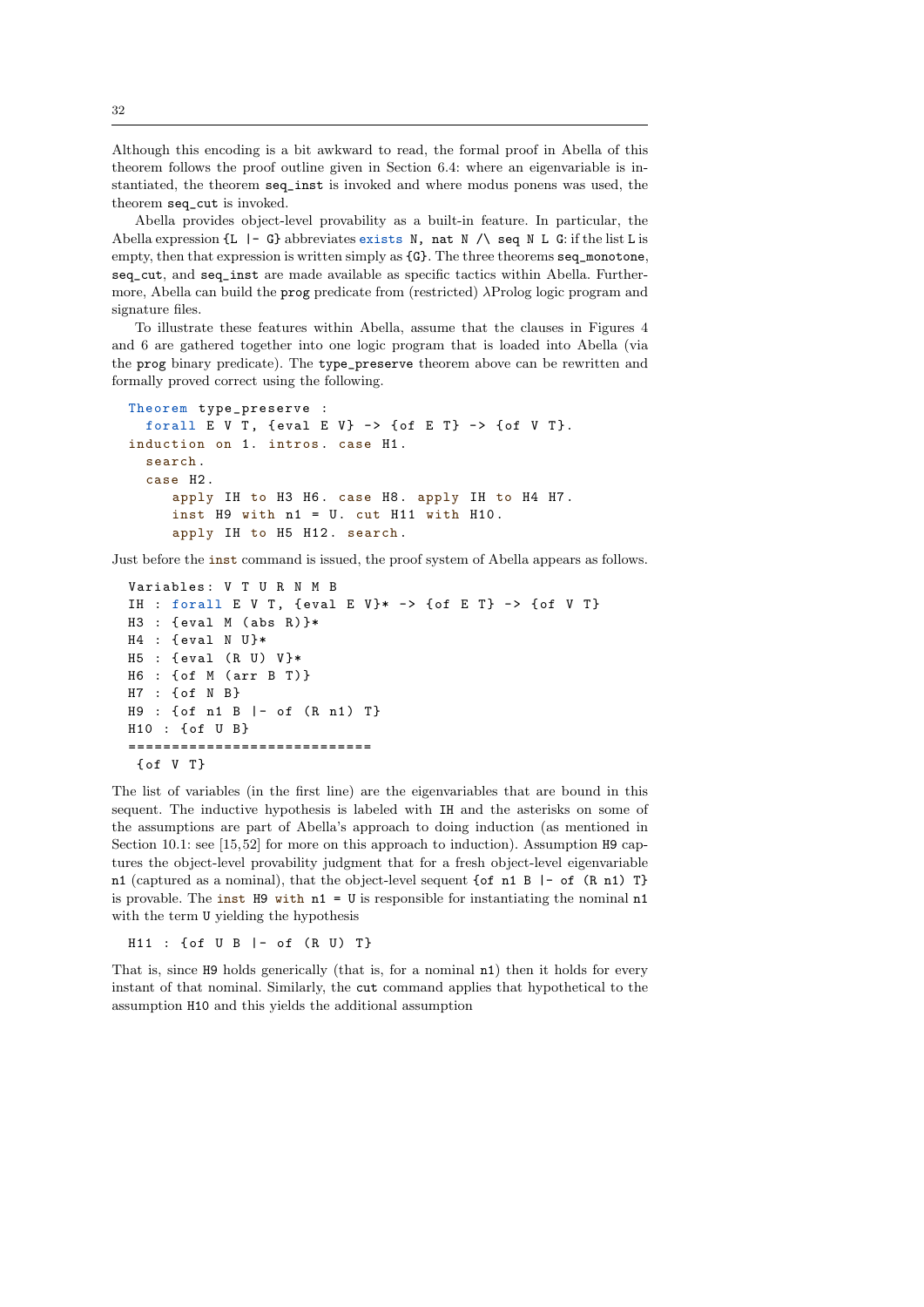# $H12 : \{ of (R U) T \}$

Applying the inductive hypothesis IH to hypotheses H5 and H12 finally yields the desired goal. The combination of the inst and cut commands provides an elegant and completely formal proof of the key substitution lemma in the proof, namely that if the type of (abs R) is the arrow type (arr B T) and if U has type B then the result of instantiating the abstract (abs  $R$ ) with U, that is,  $(R \cup I)$ , has type T. The proof of this substitution lemma follows the simple line of reasoning described in Section 6.4.

The Abella system has been successfully used to prove a range of metatheoretic properties about well known formal systems. Several such examples are listed below: the formal treatment of several of these topics can be found on the Abella prover's website [1].

- $-$  Untyped  $\lambda$ -calculus: Takahashi's proof of the Church-Rosser property using complete developments, a characterization of  $\beta$ -reduction via paths through terms; Loader's proof of standardization; type preservation of call-by-name and call-byvalue for simple types and system F types; and Huet's proof of the cube property of λ-calculus residuals [3].
- Simply typed λ-calculus: Tait's logical relations argument for weak normalization and Girard's proof of strong normalization.
- Object-level proof systems: cut-elimination and the completeness of a Frege-style proof system.
- Formalized metatheory for the process calculi CCS and  $\pi$ -calculus: see Section 10.2 and [4,159].
- Specifications and correctness proofs for various techniques used by compilers for functional programming languages [170, 172].

#### 12 Related work

Two broad avenues of attacking the general area of mechanizing metatheory have been developed. One such approach has involved designing and implementing computer systems that provide tools for analyzing and automating entire programming languages and specification languages. While there are too many such systems to survey them here, we mention a few from different periods during the last 3 decades. Two systems from Inria in the 1980's were the Mentor [38] and Centaur systems [24]. The Ergo Support System [81] was also from that same period: that system proposed to use the Elf automation of LF signatures for capturing programming language specifications. The following systems have been built to support reasoning about various concurrency calculi: the Concurrency Workbench [32], the Mobility Workbench [169], and the more recent Psi-calculus Workbench [23]. A number of recent textbooks have been written that use the Agda and Coq proof assistants to formally reason about programs and programming languages [30, 130, 154]. The OTT system [150] provides a convenient means for defining the static and dynamic semantics of programming languages and for exporting those definitions to various proof assistants.

A second approach to mechanizing metatheory has been to look into the foundations of logic—particularly following the perspectives found in proof theory and type theory—and uncover logical principles that can be directly employed to support mechanized metatheory. As we have illustrated here, pursuing this course has occasionally lead researchers to develop new logical principles (for example, λ-tree syntax) and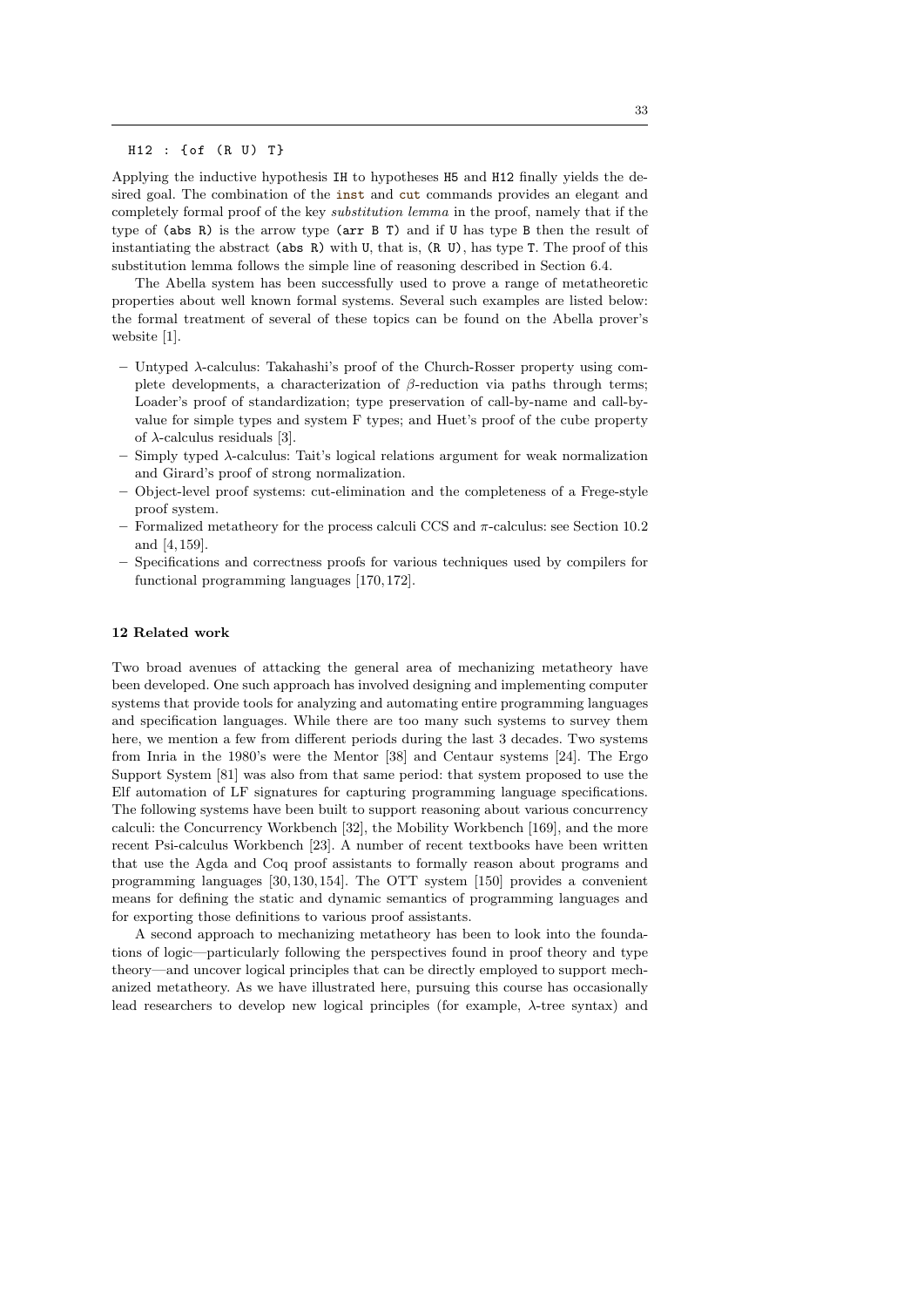connectives (for example, the ∇-quantifier). This line of research can be traced back to Church's Simple Theory of Types [31] since it contains the main ingredients for supporting  $\lambda$ -tree syntax. Because Church was interested in supporting mathematical reasoning, his addition of mathematical axioms (extensionally and choice, in particular) made the theory of  $\lambda$ -expressions in the resulting system too strong to support λ-tree syntax: the weaker Elementary Type Theory (ETT) does provide, however, a good starting point. Probably the first computational system that captured some aspects of  $\lambda$ -tree syntax was the template-based rewriting system of Huet & Lang [76] in which second-order matching was used to match and rewrite program expressions containing bindings. λProlog was the first programming language to support the full range of features needed to manipulate  $\lambda$ -tree syntax [97,98,101] and the Elf system [125] provided similar support by automating proof search based on LF dependently-typed λ-calculus.

Shortly after these first programming language systems appeared, tools for performing inductive proofs over  $\lambda$ -tree syntax were implemented. The first such system was Twelf [128], an extension to the Elf system that could determine, for example, that given dependently-typed relations were total and/or functional. A proof theory for induction (over natural numbers) and an early implementations of the two-level logic approach to reasoning based on the Pi proof editor [41] are given in [87–89]. With the addition of the  $\nabla$ -quantifier [103, 104] and stronger forms of induction and coinduction [14,54, 160], the G logic was design to incorporate these various features: it is that logic which is built into the Abella theorem prover. Besides the Abella and Twelf system, a number of other implemented systems support some or all aspects of  $\lambda$ -tree syntax: these include Beluga [129], Hybrid [44], Isabelle [123], Minlog [147], and the Teyjus [115] and ELPI [40] implementations of λProlog. Some of these systems have been explicitly compared and contrasted in recent papers [45, 46,78, 112]. Additionally, benchmark problems that are unique to metaprogramming problems have been proposed to test the ability of mechanized metatheory provers [12, 47].

There is a spectrum of how abstract or concrete the encoding of bindings in syntax can be in different computer systems. The  $\lambda$ -tree syntax approach is at the abstract extreme since it hides away completely the names of bindings and it allows term-level binding to move into bindings of the surrounding proof state. Techniques that encode bindings with string names are, in many ways, too concrete. The use of de Bruijn's nameless dummies [36] provides some abstraction but often many concrete details remain to clutter up meaningful semantic specifications. Intermediate approaches are also possible: for example, the nominal logic approach of Pitts and Gabbay [131,49], which abstracts away variable names without using the notion of binder mobility, has successfully been attached to a number of programming languages, logics, and theorem provers [10, 28, 132, 136,164–166].

### 13 Conclusions

We have argued that parsing concrete syntax into parse trees does not yield a sufficiently abstract representation of expressions and we have motivated the  $\lambda$ -tree syntax approach for treating binders more abstractly. For a programming language or proof assistant to support this level of abstraction in syntax, equality of syntax must be based on  $\alpha$  and at least the  $\beta_0$  subset of  $\beta$  conversion and must allow for the mobility of binders from within terms to within formulas (i.e., quantifiers) and proof state (i.e.,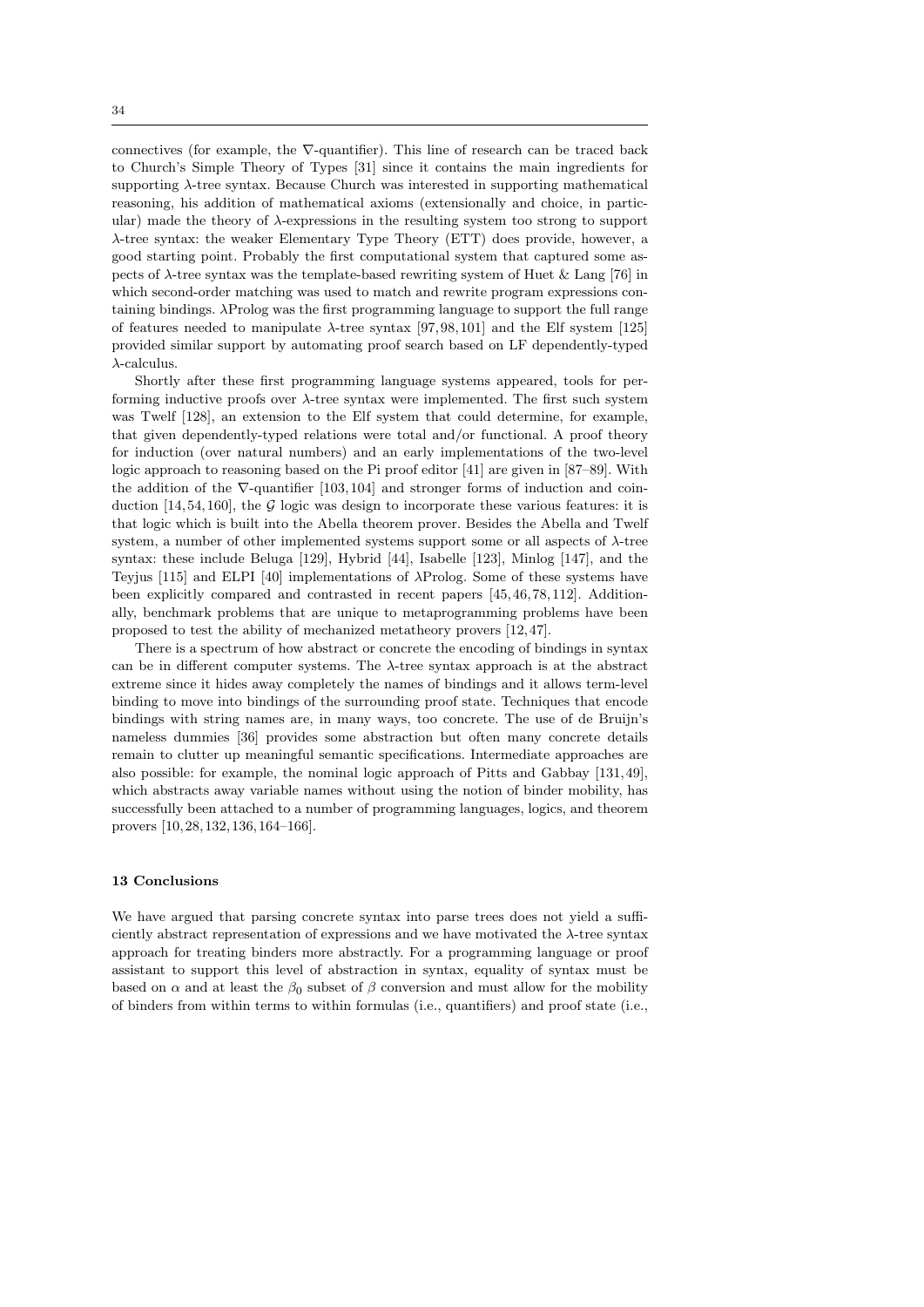eigenvariables). We have also argued that the logic programming paradigm—broadly interpreted—provides an elegant and high-level framework for specifying both computation and deduction involving syntax containing bindings. This framework is offered up as an alternative to the more conventional approaches to mechanizing metatheory using formalizations based on more conventional mathematical concepts. While the POPLmark challenge was based on the assumption that increments to existing provers will solve the problems surrounding the mechanization of metatheory, we have argued against that assumption.

We have described an extension of ETT targeting metatheory and not mathematics. The resulting logic provides for  $\lambda$ -tree syntax in a direct fashion, via binder-mobility,  $\nabla$ quantification, and the unification of  $\lambda$ -terms. Induction over syntax containing bindings is available: in its richest setting, such induction is done over sequent calculus proofs of typing derivations. The Abella interactive theorem prover, which includes these logical principles, has been used to capture important aspects of the metatheory of the  $\lambda$ -calculus,  $\pi$ -calculus, programming languages, and object-logics.

The shift from conventional proof assistants based on functional programming principles to assistants based on logic programming principles does disrupt a number of aspects of proof assistants. For example, when computations are naturally considered as functional, it seems that there is a loss of expressiveness and effectiveness if one must write those specifications using relations. Recent work shows, however, that when a relation actually encodes a function, it is possible to use the proof search framework to actually compute that function [59]. A popular feature of many proof assistants is the use of tactics and tacticals, which have been implemented using functional programs since their introduction [65]. There are good arguments, however, that those operators can be given elegant and natural implementations using (higher-order) logic programs [39, 42, 99]. We have tried to argue in this paper that the disruptions that result from such a shift are well worth exploring.

Finally, we have argued that basic aspects of provers—terms and equality on them—need to be rethought and re-implemented in order to build a new approach to proving. During the past 30 years, a number of researchers have been working on developing the theoretical background and related implementations to help validate this new approach to theorem proving of metatheory. Two such computer systems, λProlog and Abella, are highlighted.

Acknowledgments. I thank Gopalan Nadathur and the anonymous reviewers for their many helpful comments on an earlier draft of this paper. This work was funded in part by the ERC Advanced Grant ProofCert.

### References

- 1. The Abella prover, 2012. Available at http://abella-prover.org/.
- 2. S. Abramsky. The lazy lambda calculus. In D. A. Turner, editor, Research Topics in Functional Programming, pages 65–116. Addison-Welsey, Reading, MA, 1990.
- 3. Beniamino Accattoli. Proof pearl: Abella formalization of lambda calculus cube property. In Chris Hawblitzel and Dale Miller, editors, Second International Conference on Certified Programs and Proofs, volume 7679 of LNCS, pages 173–187. Springer, 2012.
- 4. Ki Yung Ahn, Ross Horne, and Alwen Tiu. A Characterisation of Open Bisimilarity using an Intuitionistic Modal Logic. In Roland Meyer and Uwe Nestmann, editors, 28th International Conference on Concurrency Theory (CONCUR 2017), volume 85 of Leibniz International Proceedings in Informatics (LIPIcs), pages 7:1–7:17, Dagstuhl, Germany, 2017. Schloss Dagstuhl–Leibniz-Zentrum fuer Informatik.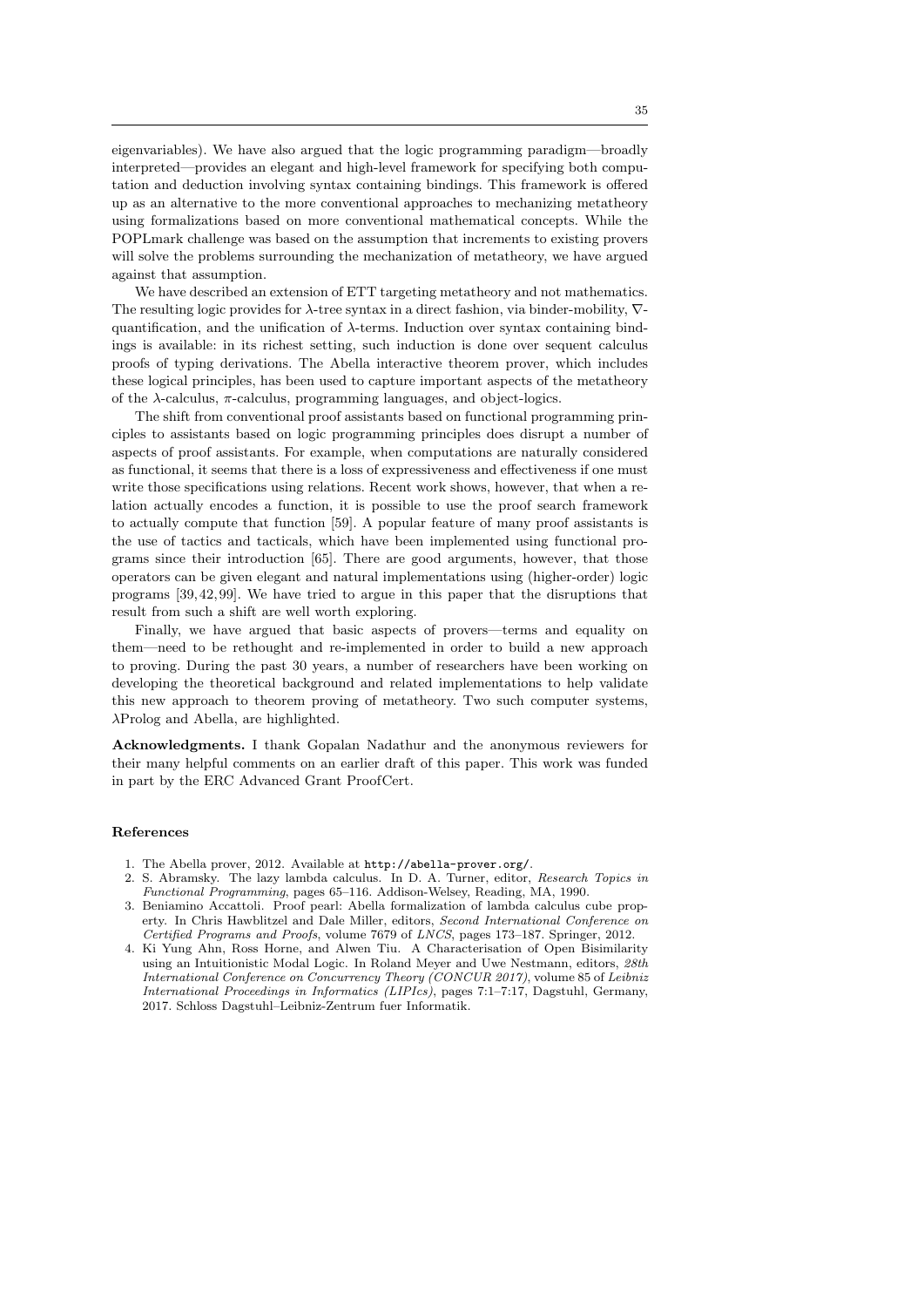- 5. Thorsten Altenkirch. A formalization of the strong normalization proof for system F in LEGO. In Typed Lambda Calculi and Applications (TLCA), volume 664, pages 13–28, 1993.
- 6. Peter B. Andrews. Resolution in type theory. J. of Symbolic Logic, 36:414–432, 1971.
- 7. Peter B. Andrews. Provability in elementary type theory. Zeitschrift fur Mathematische Logic und Grundlagen der Mathematik, 20:411–418, 1974.
- 8. Peter B. Andrews. An Introduction to Mathematical Logic and Type Theory: To Truth Through Proof. Kluwer Academic Publishers, second edition, 2002.
- 9. Andrew W. Appel and Amy P. Felty. Polymorphic lemmas and definitions in λProlog and Twelf. Theory and Practice of Logic Programming, 4(1-2):1–39, 2004.
- 10. Brian Aydemir, Arthur Charguéraud, Benjamin C. Pierce, Randy Pollack, and Stephanie Weirich. Engineering formal metatheory. In 35th ACM Symp. on Principles of Programming Languages, pages 3–15. ACM, January 2008.
- 11. Brian Aydemir, Stephan A. Zdancewic, and Stephanie Weirich. Abstracting syntax. Technical Report MS-CIS-09-06, University of Pennsylvania, 2009.
- 12. Brian E. Aydemir, Aaron Bohannon, Matthew Fairbairn, J. Nathan Foster, Benjamin C. Pierce, Peter Sewell, Dimitrios Vytiniotis, Geoffrey Washburn, Stephanie Weirich, and Steve Zdancewic. Mechanized metatheory for the masses: The POPLmark challenge. In Theorem Proving in Higher Order Logics: 18th International Conference, number 3603 in LNCS, pages 50–65. Springer, 2005.
- 13. David Baelde. On the expressivity of minimal generic quantification. In A. Abel and C. Urban, editors, International Workshop on Logical Frameworks and Meta-Languages: Theory and Practice (LFMTP 2008), number 228 in ENTCS, pages 3–19, 2008.
- 14. David Baelde. Least and greatest fixed points in linear logic. ACM Trans. on Computational Logic, 13(1), 2:1-2:44, April 2012.
- 15. David Baelde, Kaustuv Chaudhuri, Andrew Gacek, Dale Miller, Gopalan Nadathur, Alwen Tiu, and Yuting Wang. Abella: A system for reasoning about relational specifications. Journal of Formalized Reasoning, 7(2), 2014.
- 16. David Baelde, Andrew Gacek, Dale Miller, Gopalan Nadathur, and Alwen Tiu. The Bedwyr system for model checking over syntactic expressions. In F. Pfenning, editor, 21th Conf. on Automated Deduction (CADE), number 4603 in LNAI, pages 391–397, New York, 2007. Springer.
- 17. David Baelde and Dale Miller. Least and greatest fixed points in linear logic. In N. Dershowitz and A. Voronkov, editors, International Conference on Logic for Programming and Automated Reasoning (LPAR), volume 4790 of LNCS, pages 92–106, 2007.
- 18. Henk P. Barendregt. Introduction to generalized type systems. Journal of Functional Programming, 1(2):125–154, April 1991.
- 19. Christoph Benzmüller and Dale Miller. Automation of higher-order logic. In J. Siekmann, editor, Computational Logic, volume 9 of Handbook of the History of Logic, pages 215– 254. North Holland, 2014.
- 20. Ulrich Berger, Stefan Berghofer, Pierre Letouzey, and Helmut Schwichtenberg. Program extraction from normalization proofs. Studia Logica, 82(1):25–49, 2006.
- 21. Yves Bertot and Pierre Castéran. Interactive Theorem Proving and Program Development. Coq'Art: The Calculus of Inductive Constructions. Texts in Theoretical Computer Science. Springer, 2004.
- 22. Filippo Bonchi and Damien Pous. Checking NFA equivalence with bisimulations up to congruence. In ACM SIGPLAN-SIGACT Symposium on Principles of Programming Languages (POPL), pages 457–468. ACM, 2013.
- 23. Johannes Borgstrom, Ramūnas Gutkovas, Ioana Rodhe, and Björn Victor. The psi-calculi workbench: A generic tool for applied process calculi. ACM Trans. Embed. Comput. Syst., 14(1):9:1–9:25, January 2015.
- 24. P. Borras, D. Clément, Th. Despeyroux, J. Incerpi, G. Kahn, B. Lang, and V. Pascual. Centaur: the system. In Third Annual Symposium on Software Development Environments (SDE3), pages 14–24, Boston, 1988.
- 25. Ana Bove, Peter Dybjer, and Ulf Norell. A brief overview of Agda A functional language with dependent types. In TPHOLs, volume 5674, pages 73-78. Springer, 2009.
- 26. Arthur Charguéraud. The locally nameless representation. Journal of Automated Reasoning, pages 1–46, May 2011.
- 27. Kaustuv Chaudhuri, Matteo Cimini, and Dale Miller. A lightweight formalization of the metatheory of bisimulation-up-to. In Xavier Leroy and Alwen Tiu, editors, Proceedings of the 4th ACM-SIGPLAN Conference on Certified Programs and Proofs, pages 157–166, Mumbai, India, January 2015. ACM.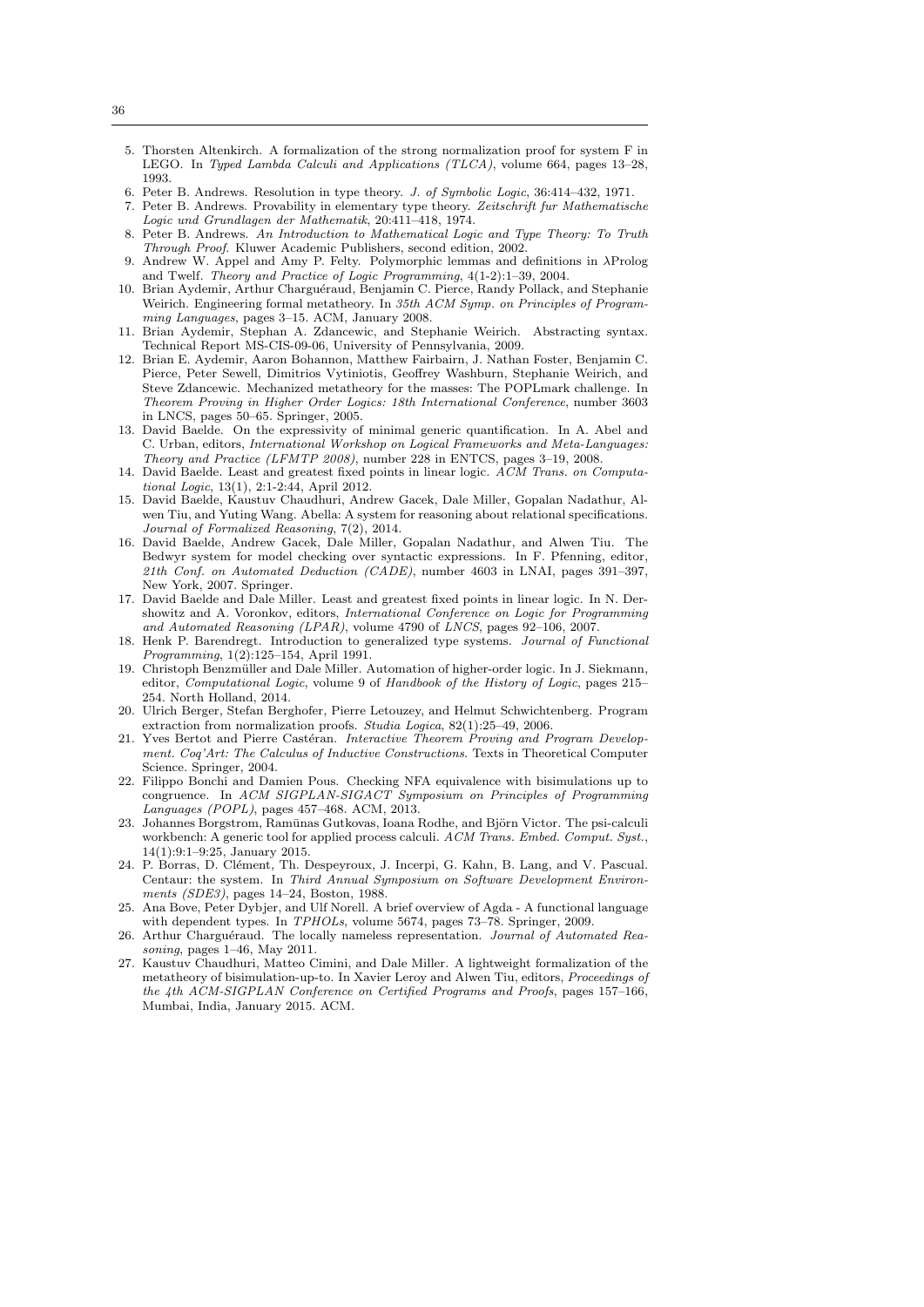- 28. James Cheney and Christian Urban. Alpha-Prolog: A logic programming language with names, binding, and alpha-equivalence. In Bart Demoen and Vladimir Lifschitz, editors, Logic Programming, 20th International Conference, volume 3132 of LNCS, pages 269– 283. Springer, 2004.
- 29. Adam Chlipala. Parametric higher-order abstract syntax for mechanized semantics. In James Hook and Peter Thiemann, editors, Proceeding of the 13th ACM SIGPLAN international conference on Functional programming, ICFP 2008, Victoria, BC, Canada, September 20-28, 2008, pages 143–156. ACM, 2008.
- 30. Adam Chlipala. Certified Programming with Dependent Types A Pragmatic Introduction to the Coq Proof Assistant. MIT Press, 2013.
- 31. Alonzo Church. A formulation of the Simple Theory of Types. J. of Symbolic Logic, 5:56–68, 1940.
- 32. Rance Cleaveland, Joachim Parrow, and Bernhard Steffen. The concurrency workbench: A semantics-based tool for the verification of concurrent systems. ACM Transactions on Programming Languages and Systems (TOPLAS), 15(1):36–72, 1993.
- 33. Dominique Clément, Joëlle Despeyroux, Thierry Despeyroux, Laurent Hascoët, and Gilles Kahn. Natural semantics on the computer. Research Report 416, INRIA, Rocquencourt, France, June 1985.
- 34. Robert L. Constable et al. Implementing Mathematics with the Nuprl Proof Development System. Prentice-Hall, 1986.
- 35. Thierry Coquand and Gérard Huet. The calculus of constructions. Information and Computation, 76(2/3):95–120, February/March 1988.
- 36. Nicolaas Govert de Bruijn. Lambda calculus notation with nameless dummies, a tool for automatic formula manipulation, with an application to the Church-Rosser theorem. Indagationes Mathematicae, 34(5):381–392, 1972.
- 37. Joëlle Despeyroux, Amy Felty, and Andre Hirschowitz. Higher-order abstract syntax in Coq. In Second International Conference on Typed Lambda Calculi and Applications, pages 124–138, April 1995.
- 38. Veronique Donzeau-Gouge, Gerard Huet, Gilles Kahn, and Bernard Lang. Programming environments based on structured editors: The MENTOR experience. Technical report, Inria, 1980.
- 39. Cvetan Dunchev, Claudio Sacerdoti Coen, and Enrico Tassi. Implementing HOL in an higher order logic programming language. In Gilles Dowek, Daniel R. Licata, and Sandra Alves, editors, Proceedings of the Eleventh Workshop on Logical Frameworks and Meta-Languages: Theory and Practice, LFMTP 2016, Porto, Portugal, June 23, 2016, pages 4:1–4:10. ACM, 2016.
- 40. Cvetan Dunchev, Ferruccio Guidi, Claudio Sacerdoti Coen, and Enrico Tassi. ELPI: fast, embeddable, λProlog interpreter. In Martin Davis, Ansgar Fehnker, Annabelle McIver, and Andrei Voronkov, editors, Logic for Programming, Artificial Intelligence, and Reasoning - 20th International Conference, LPAR-20 2015, Suva, Fiji, November 24-28,  $2015$ , Proceedings, volume 9450 of  $LNCS$ , pages 460–468. Springer, 2015.
- 41. Lars-Henrik Eriksson. Pi: an interactive derivation editor for the calculus of partial inductive definitions. In A. Bundy, editor, Proceedings of the Twelfth International Conference on Automated Deduction, volume 814 of LNAI, pages 821–825. Springer, June 1994.
- 42. Amy Felty and Dale Miller. Specifying theorem provers in a higher-order logic programming language. In Ninth International Conference on Automated Deduction, number 310 in LNCS, pages 61–80, Argonne, IL, May 1988. Springer.
- 43. Amy Felty and Dale Miller. Encoding a dependent-type λ-calculus in a logic programming language. In Mark Stickel, editor, Proceedings of the 1990 Conference on Automated Deduction, volume 449 of LNAI, pages 221–235. Springer, 1990.
- 44. Amy Felty and Alberto Momigliano. Hybrid: A definitional two-level approach to reasoning with higher-order abstract syntax. J. of Automated Reasoning, 48:43–105, 2012.
- 45. Amy P. Felty, Alberto Momigliano, and Brigitte Pientka. The next 700 challenge problems for reasoning with higher-order abstract syntax representations: Part 1–A common infrastructure for benchmarks. Technical report, Arxiv, 2015.
- 46. Amy P. Felty, Alberto Momigliano, and Brigitte Pientka. The next 700 challenge problems for reasoning with higher-order abstract syntax representations: Part 2–A survey. J. of Automated Reasoning, 55(4):307–372, 2015.
- 47. Amy P. Felty, Alberto Momigliano, and Brigitte Pientka. Benchmarks for reasoning with syntax trees containing binders and contexts of assumptions. Mathematical Structures in Computer Science, 28:1507-1540, 2017.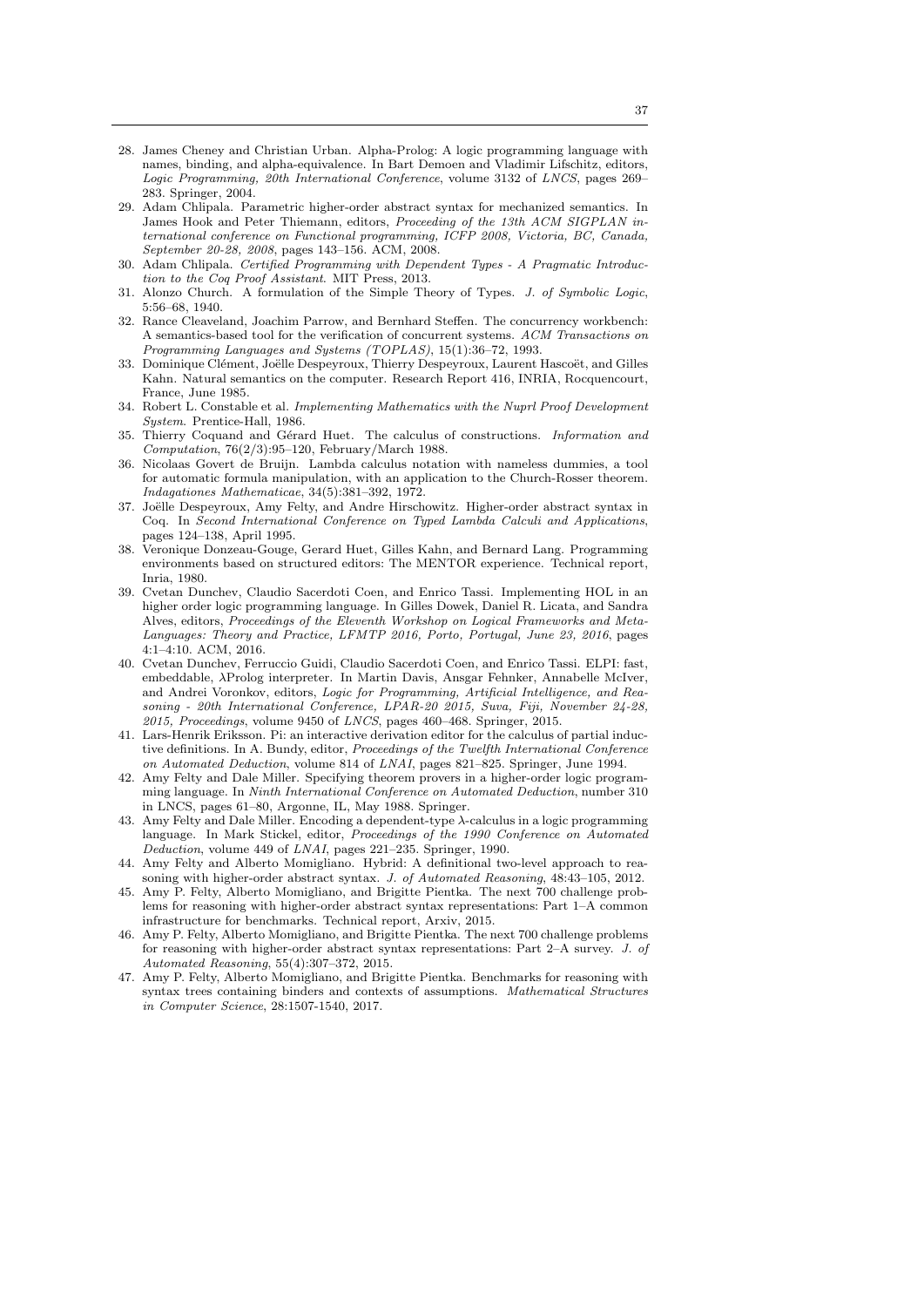- 48. M. P. Fiore, G. D. Plotkin, and D. Turi. Abstract syntax and variable binding. In 14th Symp. on Logic in Computer Science, pages 193–202. IEEE Computer Society Press, 1999.
- 49. M. J. Gabbay and A. M. Pitts. A new approach to abstract syntax involving binders. In 14th Symp. on Logic in Computer Science, pages 214–224. IEEE Computer Society Press, 1999.
- 50. M. J. Gabbay and A. M. Pitts. A new approach to abstract syntax with variable binding. Formal Aspects of Computing, 13:341–363, 2001.
- 51. Andrew Gacek. The Abella interactive theorem prover (system description). In A. Armando, P. Baumgartner, and G. Dowek, editors, Fourth International Joint Conference on Automated Reasoning, volume 5195 of LNCS, pages 154–161. Springer, 2008.
- 52. Andrew Gacek. A Framework for Specifying, Prototyping, and Reasoning about Computational Systems. PhD thesis, University of Minnesota, 2009.
- 53. Andrew Gacek. Relating nominal and higher-order abstract syntax specifications. In Proceedings of the 2010 Symposium on Principles and Practice of Declarative Programming, pages 177–186. ACM, July 2010.
- 54. Andrew Gacek, Dale Miller, and Gopalan Nadathur. Combining generic judgments with recursive definitions. In F. Pfenning, editor, 23th Symp. on Logic in Computer Science, pages 33–44. IEEE Computer Society Press, 2008.
- 55. Andrew Gacek, Dale Miller, and Gopalan Nadathur. Nominal abstraction. Information and Computation, 209(1):48–73, 2011.
- 56. Andrew Gacek, Dale Miller, and Gopalan Nadathur. A two-level logic approach to reasoning about computations. J. of Automated Reasoning, 49(2):241–273, 2012.
- 57. Gerhard Gentzen. Investigations into logical deduction. In M. E. Szabo, editor, The Collected Papers of Gerhard Gentzen, pages 68–131. North-Holland, Amsterdam, 1935.
- 58. Gerhard Gentzen. New version of the consistency proof for elementary number theory. In M. E. Szabo, editor, Collected Papers of Gerhard Gentzen, pages 252–286. North-Holland, Amsterdam, 1938. Originally published 1938.
- 59. Ulysse Gérard and Dale Miller. Separating functional computation from relations. In Valentin Goranko and Mads Dam, editors, 26th EACSL Annual Conference on Computer Science Logic (CSL 2017), volume 82 of LIPIcs, pages 23:1–23:17, 2017.
- 60. Ulysse G´erard and Dale Miller. Functional programming with λ-tree syntax: a progress report. In 13th international Workshop on Logical Frameworks and Meta-Languages: Theory and Practice, Oxford, United Kingdom, July 2018.
- 61. Jean-Yves Girard. Une extension de l'interpretation de Gödel à l'analyse, et son application à l'élimination des coupures dans l'analyse et la théorie des types. In J. E. Fenstad, editor, 2nd Scandinavian Logic Symposium, pages 63–92. North-Holland, Amsterdam, 1971.
- 62. Jean-Yves Girard. A fixpoint theorem in linear logic. An email posting to the mailing list linear@cs.stanford.edu, February 1992.
- 63. Kurt Gödel. Uber formal unentscheidbare Sätze der Principia Mathematica und verwandter Systeme I. Monatshefte der Mathematischen Physik, 38:173–198, 1931. English Version in [167].
- 64. M. J. C. Gordon and T. F. Melham. Introduction to HOL A theorem proving environment for higher order logic. Cambridge University Press, 1993.
- 65. Michael J. Gordon, Arthur J. Milner, and Christopher P. Wadsworth. Edinburgh LCF: A Mechanised Logic of Computation, volume 78 of LNCS. Springer, 1979.
- 66. Mike Gordon. From LCF to HOL: a short history. In Gordon D. Plotkin, Colin Stirling, and Mads Tofte, editors, Proof, Language, and Interaction: Essays in Honour of Robin Milner, pages 169–186. MIT Press, 2000.
- 67. John Hannan. Extended natural semantics. J. of Functional Programming, 3(2):123–152, April 1993.
- 68. John Hannan and Dale Miller. From operational semantics to abstract machines. Mathematical Structures in Computer Science, 2(4):415–459, 1992.
- 69. Robert Harper, Furio Honsell, and Gordon Plotkin. A framework for defining logics. Journal of the ACM, 40(1):143–184, 1993.
- 70. John Harrison. HOL light: an overview. In International Conference on Theorem Proving in Higher Order Logics, pages 60–66. Springer, 2009.
- 71. Martin Hofmann. Semantical analysis of higher-order abstract syntax. In 14th Symp. on Logic in Computer Science, pages 204–213. IEEE Computer Society Press, 1999.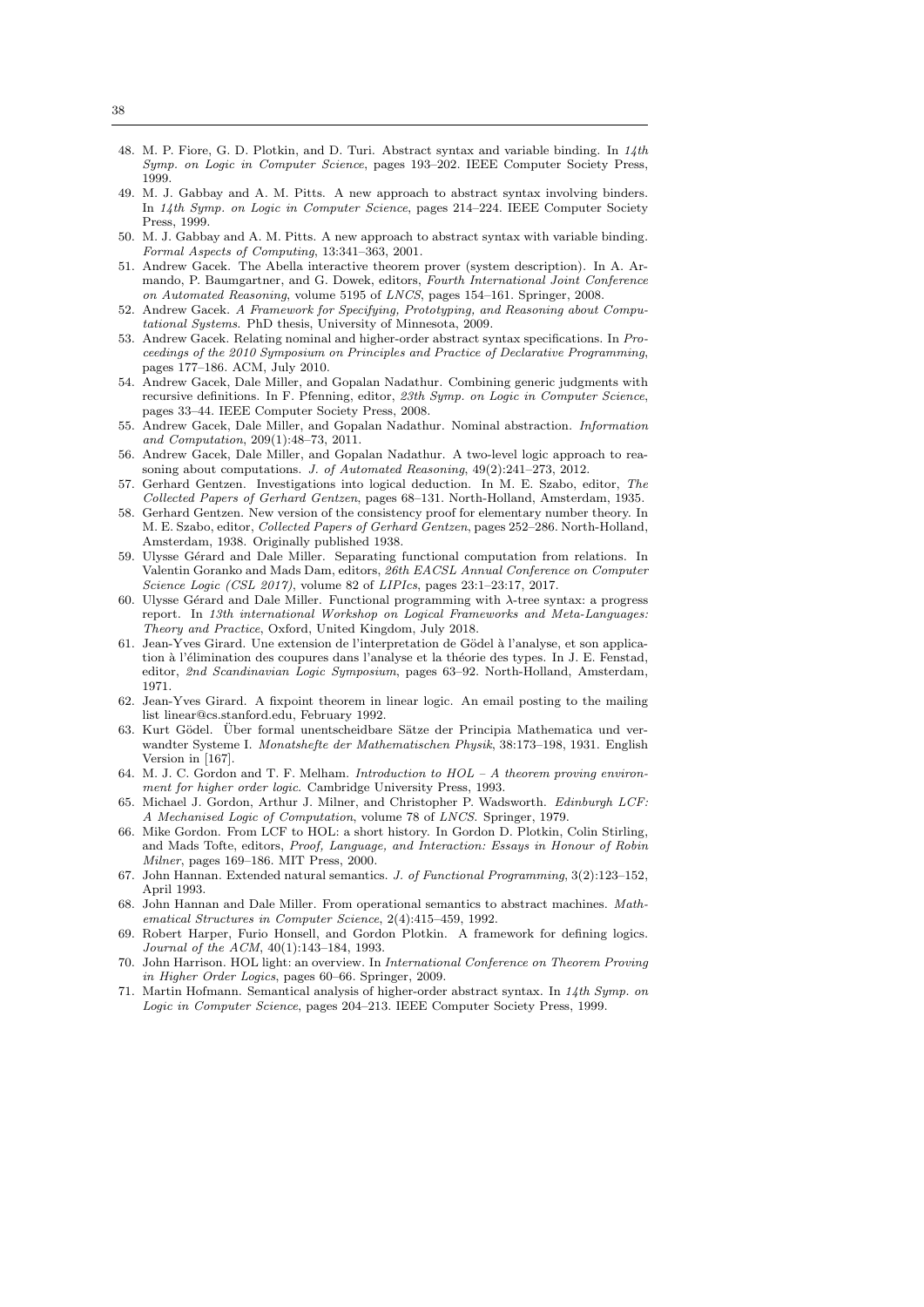- 72. Furio Honsell, Marino Miculan, and Ivan Scagnetto.  $\pi$ -calculus in (co)inductive type theories. Theoretical Computer Science, 2(253):239–285, 2001.
- 73. Douglas J. Howe. Proving congruence of bisimulation in functional programming languages. Information and Computation, 124(2):103–112, 1996.
- 74. Gérard Huet. The undecidability of unification in third order logic. Information and Control, 22:257–267, 1973.
- 75. Gérard Huet. A unification algorithm for typed  $\lambda$ -calculus. Theoretical Computer Science, 1:27–57, 1975.
- 76. Gérard Huet and Bernard Lang. Proving and applying program transformations expressed with second-order patterns. Acta Informatica, 11:31–55, 1978.
- 77. Gilles Kahn. Natural semantics. In Franz-Josef Brandenburg, Guy Vidal-Naquet, and Martin Wirsing, editors, Proceedings of the Symposium on Theoretical Aspects of Computer Science, volume 247 of LNCS, pages 22–39. Springer, March 1987.
- 78. Jonas Kaiser, Brigitte Pientka, and Gert Smolka. Relating system F and  $\lambda$ 2: A case study in Coq, Abella and Beluga. In Dale Miller, editor, FSCD 2017 - 1st International Conference on Formal Structures for Computation and Deduction, pages 21:1–21:19, Oxford, UK, September 2017.
- 79. Gerwin Klein, Kevin Elphinstone, Gernot Heiser, June Andronick, David Cock, Philip Derrin, Dhammika Elkaduwe, Kai Engelhardt, Rafal Kolanski, Michael Norrish, Thomas Sewell, Harvey Tuch, and Simon Winwood. seL4: Formal verification of an OS kernel. In Proceedings of the 22nd Symposium on Operating Systems Principles (22nd SOSP'09), Operating Systems Review (OSR), pages 207–220, Big Sky, MT, October 2009. ACM SIGOPS.
- 80. Ulrich Kohlenbach and Paulo Oliva. Proof mining: a systematic way of analysing proofs in mathematics. Proceedings of the Steklov Institute of Mathematics, 242:136–164, 2003.
- 81. Peter Lee, Frank Pfenning, Gene Rollins, and William Scherlis. The Ergo Support System: An integrated set of tools for prototyping integrated environments. In Peter Henderson, editor, Proceedings of the ACM SIGSOFT/SIGPLAN Software Engineering Symposium on Practical Software Development Environments, pages 25–34. ACM Press, November 1988.
- 82. Xavier Leroy. Formal verification of a realistic compiler. Commun. ACM, 52(7):107–115, 2009.
- 83. Chuck Liang, Gopalan Nadathur, and Xiaochu Qi. Choices in representing and reduction strategies for lambda terms in intensional contexts. Journal of Automated Reasoning, 33:89–132, 2005.
- 84. Donald MacKenzie. Mechanizing Proof. MIT Press, 2001.
- 85. Petar Maksimović and Alan Schmitt. HOCore in coq. In Interactive Theorem Proving -6th International Conference, ITP 2015, Nanjing, China, August 24-27, 2015, Proceedings, number 9236 in LNCS, pages 278–293. Springer, 2015.
- 86. Per Martin-Löf. Intuitionistic Type Theory. Studies in Proof Theory Lecture Notes. Bibliopolis, Napoli, 1984.
- 87. Raymond McDowell. Reasoning in a Logic with Definitions and Induction. PhD thesis, University of Pennsylvania, December 1997.
- 88. Raymond McDowell and Dale Miller. A logic for reasoning with higher-order abstract syntax. In Glynn Winskel, editor, 12th Symp. on Logic in Computer Science, pages 434–445, Warsaw, Poland, July 1997. IEEE Computer Society Press.
- 89. Raymond McDowell and Dale Miller. Cut-elimination for a logic with definitions and induction. Theoretical Computer Science, 232:91–119, 2000.
- 90. Raymond McDowell and Dale Miller. Reasoning with higher-order abstract syntax in a logical framework. ACM Trans. on Computational Logic, 3(1):80–136, 2002.
- 91. Dale Miller. A compact representation of proofs. Studia Logica, 46(4):347–370, 1987.
- 92. Dale Miller. A logic programming language with lambda-abstraction, function variables, and simple unification. J. of Logic and Computation, 1(4):497–536, 1991.
- 93. Dale Miller. Abstract syntax and logic programming. In Logic Programming: Proceedings of the First Russian Conference on Logic Programming, 14-18 September 1990, number 592 in LNAI, pages 322–337. Springer, 1992.
- 94. Dale Miller. Unification under a mixed prefix. Journal of Symbolic Computation, 14(4):321–358, 1992.
- 95. Dale Miller. Bindings, mobility of bindings, and the  $\nabla$ -quantifier. In Jerzy Marcinkowski and Andrzej Tarlecki, editors, 18th International Conference on Computer Science Logic (CSL) 2004, volume 3210 of LNCS, page 24, 2004.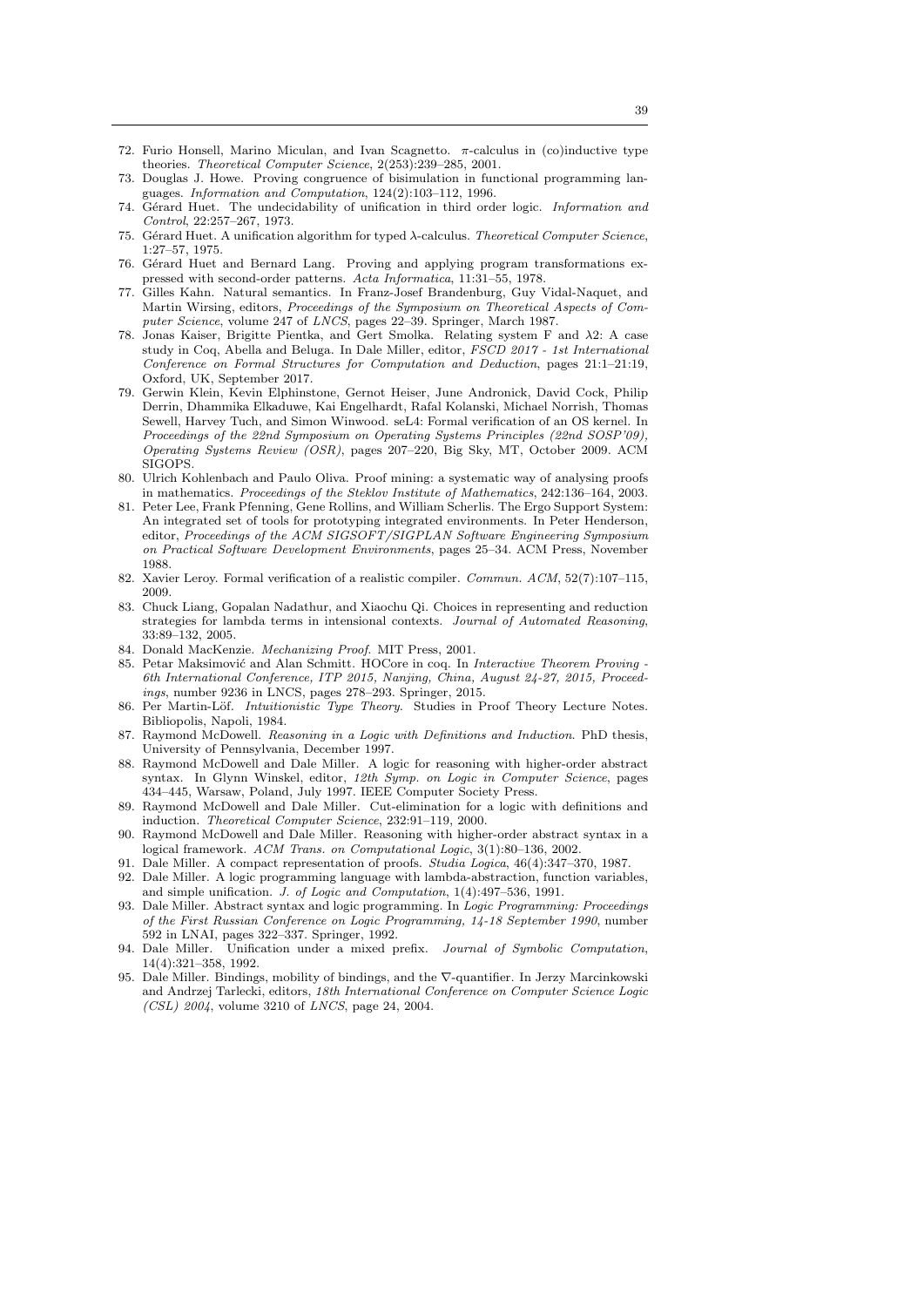- 96. Dale Miller. Finding unity in computational logic. In Proceedings of the 2010 ACM-BCS Visions of Computer Science Conference, ACM-BCS '10, pages 3:1–3:13. British Computer Society, April 2010.
- 97. Dale Miller and Gopalan Nadathur. Higher-order logic programming. In Ehud Shapiro, editor, Proceedings of the Third International Logic Programming Conference, pages 448–462, London, June 1986.
- 98. Dale Miller and Gopalan Nadathur. A logic programming approach to manipulating formulas and programs. In Seif Haridi, editor, IEEE Symposium on Logic Programming, pages 379–388, San Francisco, September 1987.
- 99. Dale Miller and Gopalan Nadathur. Programming with Higher-Order Logic. Cambridge University Press, June 2012.
- 100. Dale Miller, Gopalan Nadathur, Frank Pfenning, and Andre Scedrov. Uniform proofs as a foundation for logic programming. Annals of Pure and Applied Logic, 51(1–2):125–157, 1991.
- 101. Dale Miller, Gopalan Nadathur, and Andre Scedrov. Hereditary Harrop formulas and uniform proof systems. In David Gries, editor, 2nd Symp. on Logic in Computer Science, pages 98–105, Ithaca, NY, June 1987.
- 102. Dale Miller and Catuscia Palamidessi. Foundational aspects of syntax. ACM Computing Surveys, 31, September 1999.
- 103. Dale Miller and Alwen Tiu. A proof theory for generic judgments: An extended abstract. In Phokion Kolaitis, editor, 18th Symp. on Logic in Computer Science, pages 118–127. IEEE, June 2003.
- 104. Dale Miller and Alwen Tiu. A proof theory for generic judgments. ACM Trans. on Computational Logic, 6(4):749–783, October 2005.
- 105. Dale A. Miller, Eve Longini Cohen, and Peter B. Andrews. A look at TPS. In Donald W. Loveland, editor, Sixth Conference on Automated Deduction, volume 138 of LNCS, pages 50–69, New York, 1982. Springer.
- 106. Robin Milner. Communication and Concurrency. Prentice-Hall International, 1989.
- 107. Robin Milner, Joachim Parrow, and David Walker. A calculus of mobile processes, Part I. Information and Computation, 100(1):1–40, September 1992.
- 108. Robin Milner, Joachim Parrow, and David Walker. A calculus of mobile processes, Part II. Information and Computation, 100(1):41–77, 1992.
- 109. Robin Milner, Joachim Parrow, and David Walker. Modal logics for mobile processes. Theoretical Computer Science, 114(1):149–171, 1993.
- 110. Robin Milner and Mads Tofte. Commentary on Standard ML. The MIT Press, 1991.
- 111. John C. Mitchell and Eugenio Moggi. Kripke-style models for typed lambda calculus. Annals of Pure and Applied Logic, 51(1-2):99–124, 1991.
- 112. Alberto Momigliano, Brigitte Pientka, and David Thibodeau. A case-study in programming coinductive proofs: Howe's method. Submitted, 2017.
- 113. J. Strother Moore. A mechanically verified language implementation. J. of Automated Reasoning, 5(4):461–492, 1989.
- 114. Gopalan Nadathur and Dale Miller. An Overview of λProlog. In Fifth International Logic Programming Conference, pages 810–827, Seattle, August 1988. MIT Press.
- 115. Gopalan Nadathur and Dustin J. Mitchell. System description: Teyjus A compiler and abstract machine based implementation of λProlog. In H. Ganzinger, editor, 16th Conf. on Automated Deduction (CADE), number 1632 in LNAI, pages 287–291, Trento, 1999. Springer.
- 116. Gopalan Nadathur and Debra Sue Wilson. A notation for lambda terms: A generalization of environments. Theoretical Computer Science, 198(1-2):49–98, 1998.
- 117. Aleksandar Nanevski, Frank Pfenning, and Brigitte Pientka. Contextual model type theory. ACM Trans. on Computational Logic, 9(3):1–49, 2008.
- 118. Adam Naumowicz and Artur Korniłowicz. A brief overview of Mizar. In Stefan Berghofer, Tobias Nipkow, Christian Urban, and Makarius Wenzel, editors, Theorem Proving in Higher Order Logics, volume 5674 of LNCS, pages 67–72, 2009.
- 119. Tobias Nipkow, Lawrence C. Paulson, and Markus Wenzel. Isabelle/HOL A Proof Assistant for Higher-Order Logic. Number 2283 in LNCS. Springer, 2002.
- 120. Bengt Nordstrom, Kent Petersson, and Jan M. Smith. *Programming in Martin-Löf's* type theory : an introduction. International Series of Monographs on Computer Science. Oxford: Clarendon, 1990.
- 121. Lawrence C. Paulson. Natural deduction as higher-order resolution. Journal of Logic Programming, 3:237–258, 1986.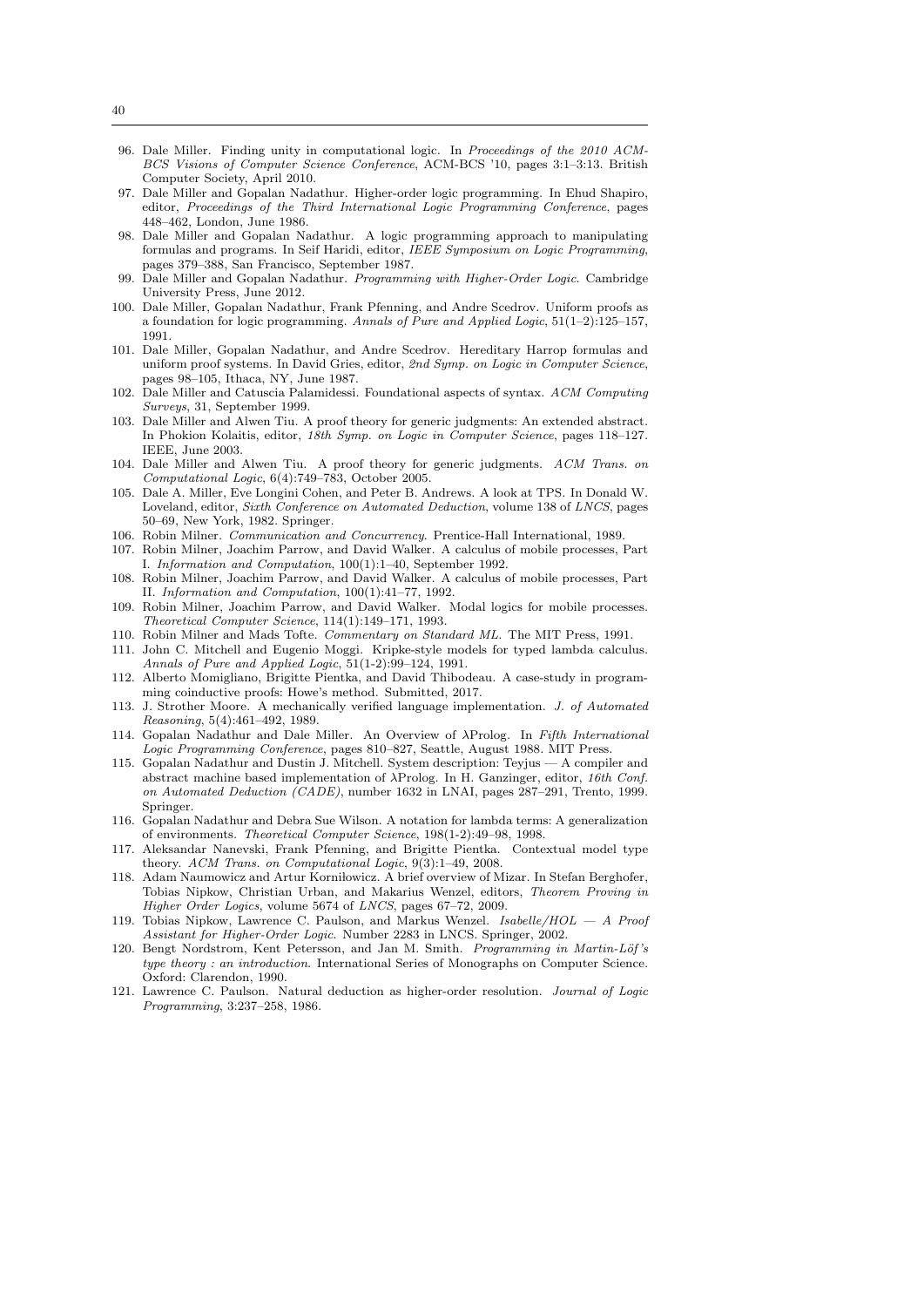- 122. Lawrence C. Paulson. Isabelle: A Generic Theorem Prover. Number 828 in LNCS. Springer Verlag, 1994.
- 123. Lawrence C. Paulson. A generic tableau prover and its integration with isabelle. J. UCS, 5(3):73–87, 1999.
- 124. Alan J. Perlis. Epigrams on programming. ACM SIGPLAN Notices, pages 7–13, September 1982.
- 125. Frank Pfenning. Elf: A language for logic definition and verified metaprogramming. In 4th Symp. on Logic in Computer Science, pages 313–321, Monterey, CA, June 1989.
- 126. Frank Pfenning and Conal Elliott. Higher-order abstract syntax. In Proceedings of the ACM-SIGPLAN Conference on Programming Language Design and Implementation, pages 199–208. ACM Press, June 1988.
- 127. Frank Pfenning and Ekkehard Rohwedder. Implementing the meta-theory of deductive systems. In Proceedings of the 1992 Conference on Automated Deduction, number 607 in LNCS, pages 537–551. Springer, June 1992.
- 128. Frank Pfenning and Carsten Schürmann. System description: Twelf  $-$  A meta-logical framework for deductive systems. In H. Ganzinger, editor, 16th Conf. on Automated Deduction (CADE), number 1632 in LNAI, pages 202–206, Trento, 1999. Springer.
- 129. Brigitte Pientka and Joshua Dunfield. Beluga: A framework for programming and reasoning with deductive systems (system description). In J. Giesl and R. Hähnle, editors, Fifth International Joint Conference on Automated Reasoning, number 6173 in LNCS, pages 15–21, 2010.
- 130. Benjamin C. Pierce, Arthur Azevedo de Amorim, Chris Casinghino, Marco Gaboardi, Michael Greenberg, Cătălin Hricu, Vilhelm Sjöberg, Andrew Tolmach, and Brent Yorgey. Programming Language Foundations, volume 2 of Software Foundations. Online, 2010.
- 131. A. M. Pitts and M. J. Gabbay. A Metalanguage for Programming with Bound Names Modulo Renaming. In R. Backhouse and J. N. Oliveira, editors, Mathematics of Program Construction. 5th International Conference, MPC2000, Ponte de Lima, Portugal, July 2000. Proceedings, volume 1837 of LNCS, pages 230–255. Springer, Heidelberg, 2000.
- 132. Andrew M. Pitts. Nominal logic, A first order theory of names and binding. Information and Computation, 186(2):165–193, 2003.
- 133. Andrew M. Pitts. Alpha-structural recursion and induction. J. ACM, 53(3):459–506, 2006.
- 134. Gordon D. Plotkin. A structural approach to operational semantics. J. of Logic and Algebraic Programming, 60-61:17–139, 2004.
- 135. The POPLmark Challenge webpage. http://www.seas.upenn.edu/~plclub/poplmark/, 2015.
- 136. François Pottier. Static name control for FreshML. In 22nd Annual IEEE Symposium on Logic in Computer Science (LICS 2007), pages 356–365. IEEE, 2007.
- 137. Damien Pous. Weak bisimulation upto elaboration. In C. Baier and H. Hermanns, editors, CONCUR, volume 4137 of LNCS, pages 390–405. Springer, 2006.
- 138. Damien Pous. Complete lattices and upto techniques. In Zhong Shao, editor, APLAS, volume 4807 of LNCS, pages 351–366, Singapore, November 2007. Springer.
- 139. Damien Pous and Davide Sangiorgi. Enhancements of the bisimulation proof method. In Davide Sangiorgi and Jan Rutten, editors, Advanced Topics in Bisimulation and Coinduction, pages 233–289. Cambridge University Press, 2011.
- 140. Dag Prawitz. Hauptsatz for higher order logic. Journal of Symbolic Logic, 33:452–457, 1968.
- 141. Xiaochu Qi, Andrew Gacek, Steven Holte, Gopalan Nadathur, and Zach Snow. The Teyjus system – version 2, 2015. http://teyjus.cs.umn.edu/.
- 142. C. Röckl, D. Hirschkoff, and S. Berghofer. Higher-order abstract syntax with induction in Isabelle/HOL: Formalizing the pi-calculus and mechanizing the theory of contexts. In F. Honsell and M. Miculan, editors, Proc. FOSSACS'01, volume 2030 of LNCS, pages 364–378. Springer, 2001.
- 143. Davide Sangiorgi. π-calculus, internal mobility and agent-passing calculi. Theoretical Computer Science, 167(2):235–274, 1996.
- 144. Davide Sangiorgi and David Walker. π-Calculus: A Theory of Mobile Processes. Cambridge University Press, 2001.
- 145. Peter Schroeder-Heister. Rules of definitional reflection. In M. Vardi, editor, 8th Symp. on Logic in Computer Science, pages 222–232. IEEE Computer Society Press, IEEE, June 1993.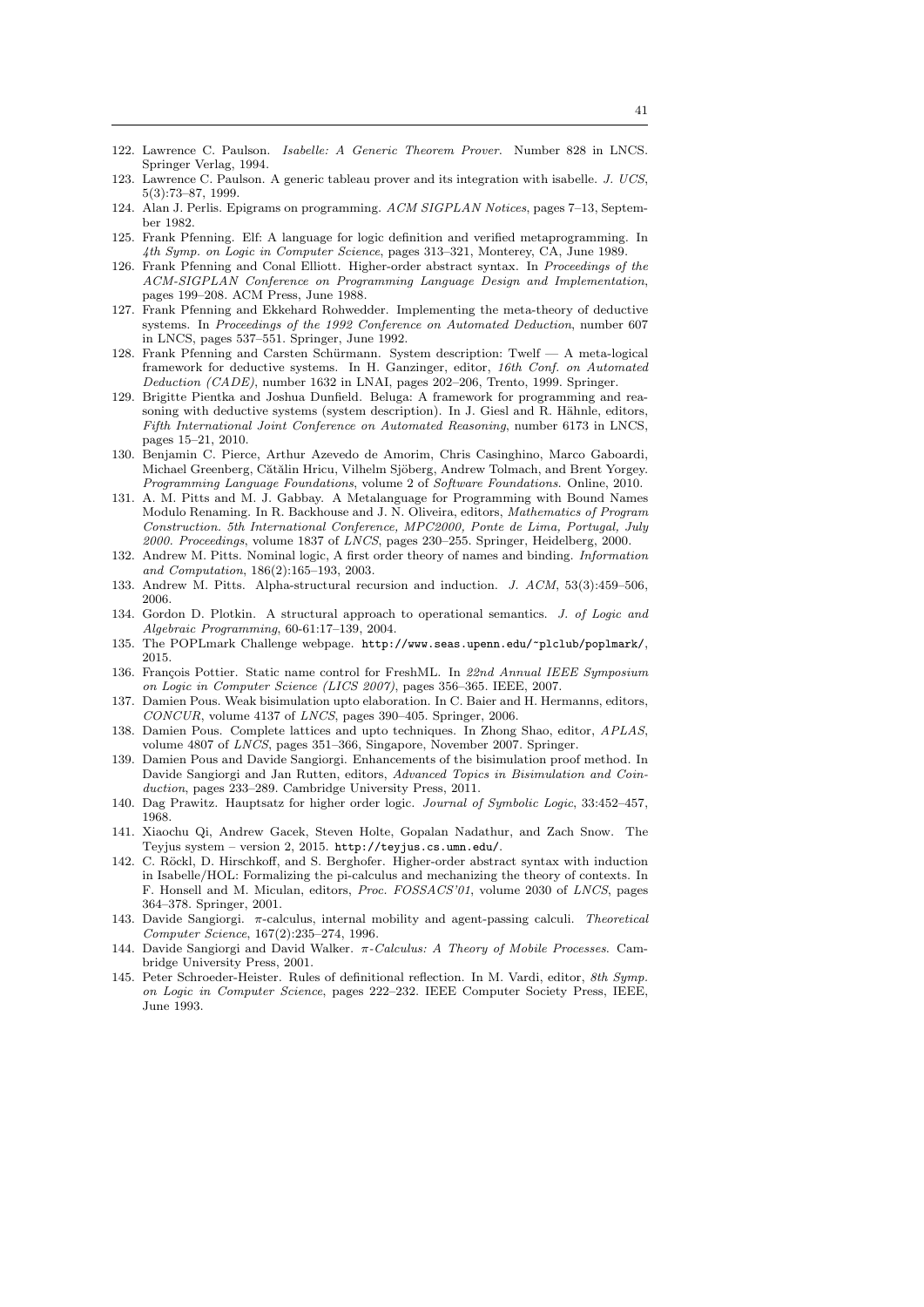- 146. Carsten Schürmann and Frank Pfenning. Automated theorem proving in a simple metalogic for LF. In Claude Kirchner and Hélène Kirchner, editors, 15th Conf. on Automated Deduction (CADE), volume 1421 of Lecture Notes in Computer Science, pages 286–300. Springer, 1998.
- 147. Helmut Schwichtenberg. MINLOG reference manual. LMU München, Mathematisches Institut, Theresienstraße, 39, 2011.
- 148. Dana Scott. Outline of a mathematical theory of computation. In Proceedings, Fourth Annual Princeton Conference on Information Sciences and Systems, pages 169–176. Princeton University, 1970. Also, Programming Research Group Technical Monograph PRG–2, Oxford University.
- 149. Peter Selinger. The lambda calculus is algebraic. Journal of Functional Programming, 12(6):549–566, 2002.
- 150. Peter Sewell, Francesco Zappa Nardelli, Scott Owens, Gilles Peskine, Thomas Ridge, Susmit Sarkar, and Rok Strniša. Ott: Effective tool support for the working semanticist. Journal of Functional Programming, 20(01):71–122, 2010.
- 151. Zachary Snow, David Baelde, and Gopalan Nadathur. A meta-programming approach to realizing dependently typed logic programming. In Temur Kutsia, Wolfgang Schreiner, and Maribel Fernández, editors, ACM SIGPLAN Conference on Principles and Practice of Declarative Programming (PPDP), pages 187–198, 2010.
- 152. Mary Southern and Kaustuv Chaudhuri. A two-level logic approach to reasoning about typed specification languages. In Venkatesh Raman and S. P. Suresh, editors, 34th International Conference on Foundations of Software Technology and Theoretical Computer Science (FSTTCS), volume 29 of Leibniz International Proceedings in Informatics (LIPIcs), pages 557–569, New Delhi, India, December 2014. Schloss Dagstuhl–Leibniz-Zentrum für Informatik.
- 153. Mary Southern and Gopalan Nadathur. A λProlog based animation of Twelf specifications. The International Colloquium on Implementation of Constraint and Logic Programming Systems (CICLOPS), 2014.
- 154. Aaron Stump. Verified functional programming in Agda. Morgan & Claypool, 2016.
- 155. Moto-o Takahashi. A proof of cut-elimination theorem in simple type theory. Journal of the Mathematical Society of Japan, 19:399–410, 1967.
- 156. Alwen Tiu. A Logical Framework for Reasoning about Logical Specifications. PhD thesis, Pennsylvania State University, May 2004.
- 157. Alwen Tiu. Model checking for  $\pi$ -calculus using proof search. In Martín Abadi and Luca de Alfaro, editors, *Proceedings of CONCUR'05*, volume 3653 of *LNCS*, pages 36–50. Springer, 2005.
- 158. Alwen Tiu. A logic for reasoning about generic judgments. In A. Momigliano and B. Pientka, editors, Int. Workshop on Logical Frameworks and Meta-Languages: Theory and Practice (LFMTP'06), volume 173 of ENTCS, pages 3–18, 2006.
- 159. Alwen Tiu and Dale Miller. Proof search specifications of bisimulation and modal logics for the  $\pi$ -calculus. ACM Trans. on Computational Logic, 11(2), 2010.
- 160. Alwen Tiu and Alberto Momigliano. Cut elimination for a logic with induction and co-induction. Journal of Applied Logic, 10(4):330–367, 2012.
- 161. Alwen Tiu, Gopalan Nadathur, and Dale Miller. Mixing finite success and finite failure in an automated prover. In Empirically Successful Automated Reasoning in Higher-Order Logics (ESHOL'05), pages 79–98, December 2005.
- 162. Alwen Tiu, Nam Nguyen, and Ross Horne. SPEC: An equivalence checker for security protocols. In Atsushi Igarashi, editor, Programming Languages and Systems: 14th Asian Symposium, APLAS 2016, Hanoi, Vietnam, November 21 - 23, 2016, Proceedings, pages 87–95. Springer International Publishing, 2016.
- 163. Mads Tofte. Type inference for polymorphic references. Information and Computation, 89:1–34, 1990.
- 164. Christian Urban. Nominal reasoning techniques in Isabelle/HOL. Journal of Automated Reasoning, 40(4):327–356, 2008.
- 165. Christian Urban, James Cheney, and Stefan Berghofer. Mechanizing the metatheory of LF. ACM Transactions on Computational Logic (TOCL), 12(2):15, 2011.
- 166. Christian Urban and Christine Tasson. Nominal techniques in Isabelle/HOL. In R. Nieuwenhuis, editor, 20th Conf. on Automated Deduction (CADE), volume 3632 of LNCS, pages 38–53. Springer, 2005.
- 167. Jean van Heijenoort. From Frege to Gödel: A Source Book in Mathematics, 1879-1931. Source books in the history of the sciences series. Harvard Univ. Press, Cambridge, MA, 3rd printing, 1997 edition, 1967.